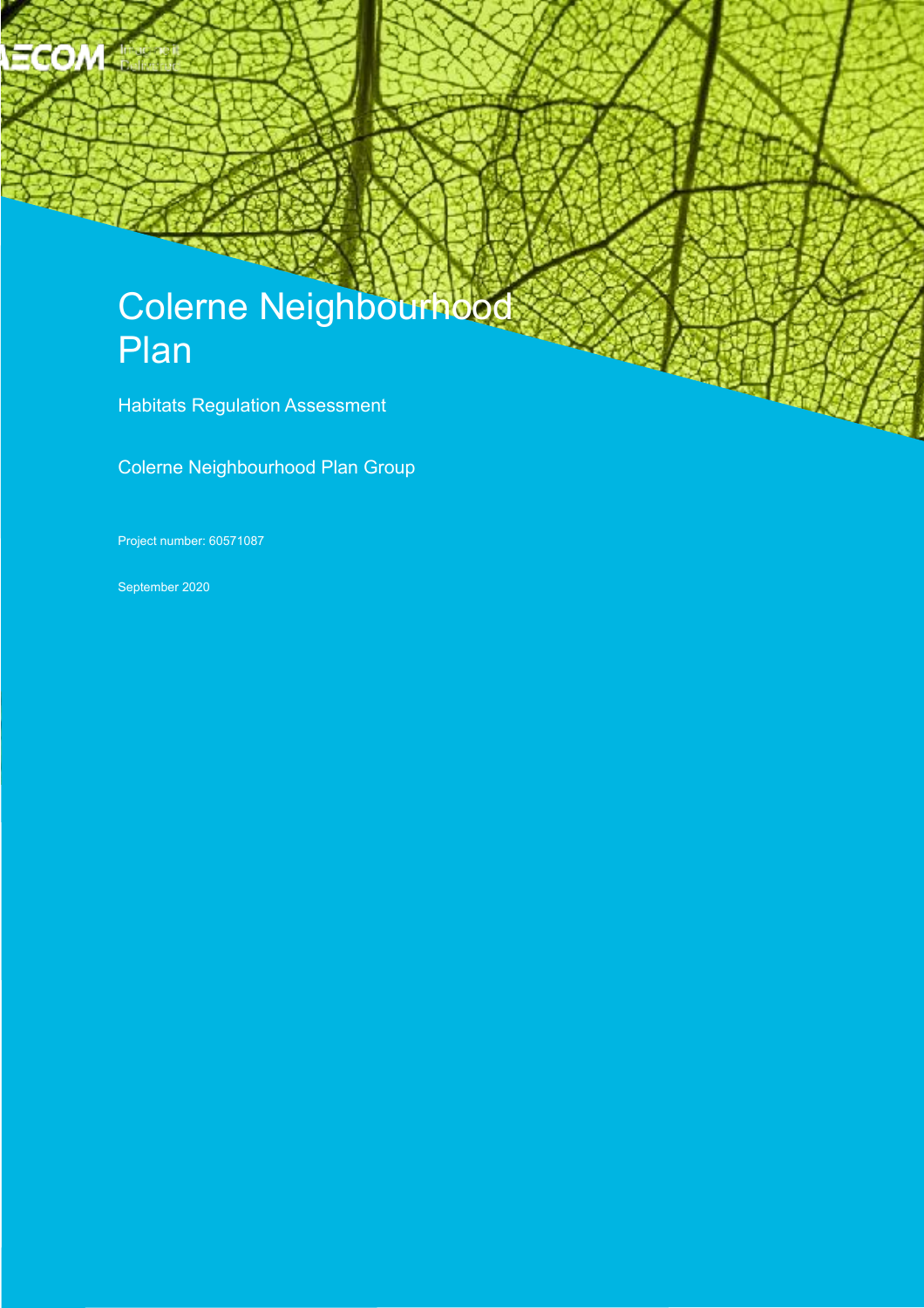<span id="page-1-0"></span>Quality information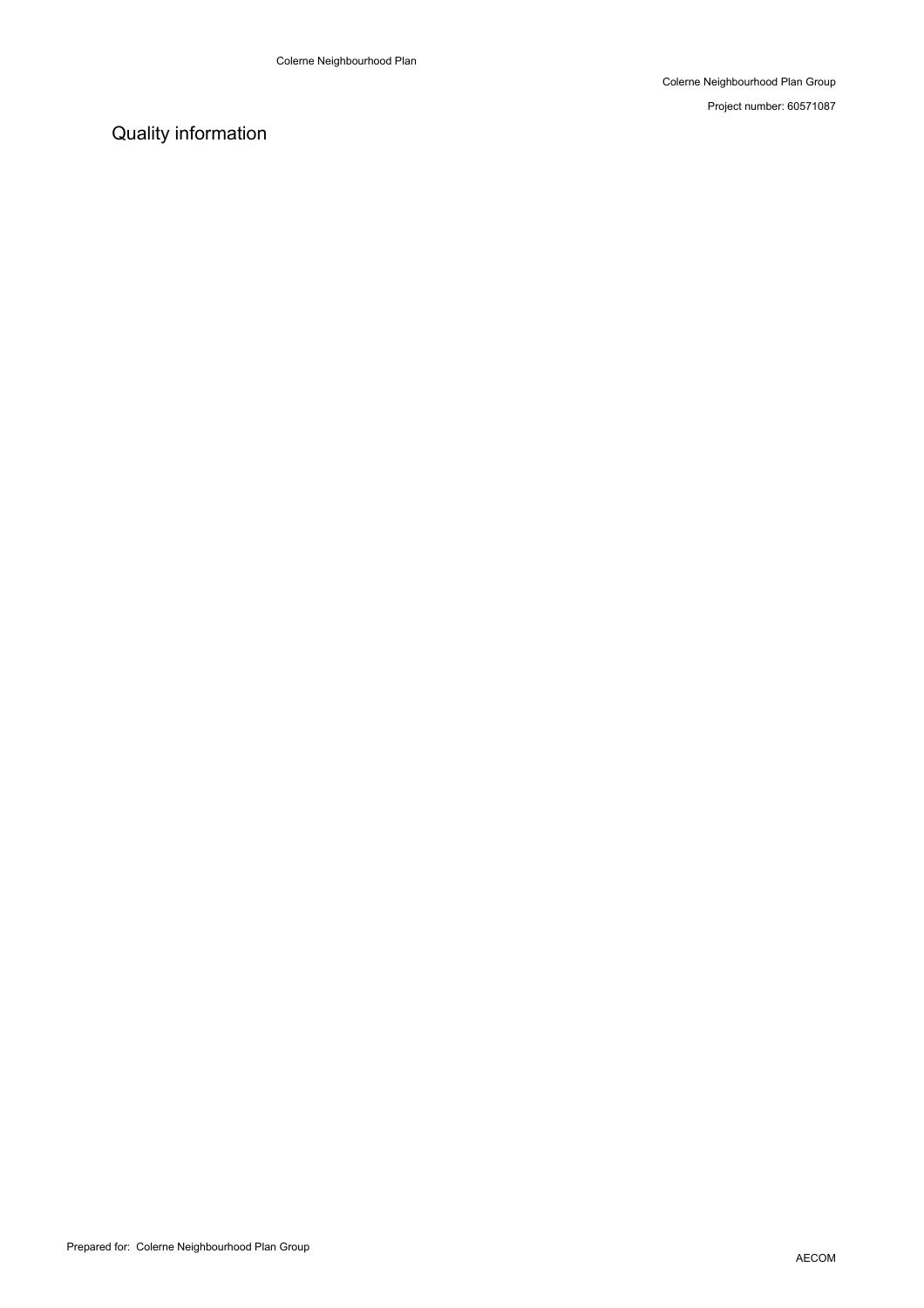Colerne Neighbourhood Plan Group

Project number: 60571087

| <b>Prepared by</b> | <b>Checked by</b>       | <b>Verified by</b>       | <b>Approved by</b>      |
|--------------------|-------------------------|--------------------------|-------------------------|
| Amelia Kent        | James Riley             | Max Wade                 | James Riley             |
| Senior Ecologist   | Technical Director CEnv | Technical Director CEcol | Technical Director CEnv |
| (ACIEEM)           | <b>MCIFFM</b>           | <b>FCIEEM</b>            | <b>MCIEEM</b>           |

### <span id="page-2-0"></span>Revision History

| <b>Revision</b> | <b>Revision date</b> | <b>Details</b>   | <b>Authorized</b> | <b>Name</b> | <b>Position</b>           |
|-----------------|----------------------|------------------|-------------------|-------------|---------------------------|
|                 | 20/08/20             | Draft            | JR                | James Riley | <b>Technical Director</b> |
|                 | 28/09/20             | For consultation | JR                | James Riley | <b>Technical Director</b> |
|                 |                      |                  |                   |             |                           |

#### <span id="page-2-1"></span>Distribution List

| # Hard Copies | <b>PDF Required</b> | <b>Association / Company Name</b> |  |
|---------------|---------------------|-----------------------------------|--|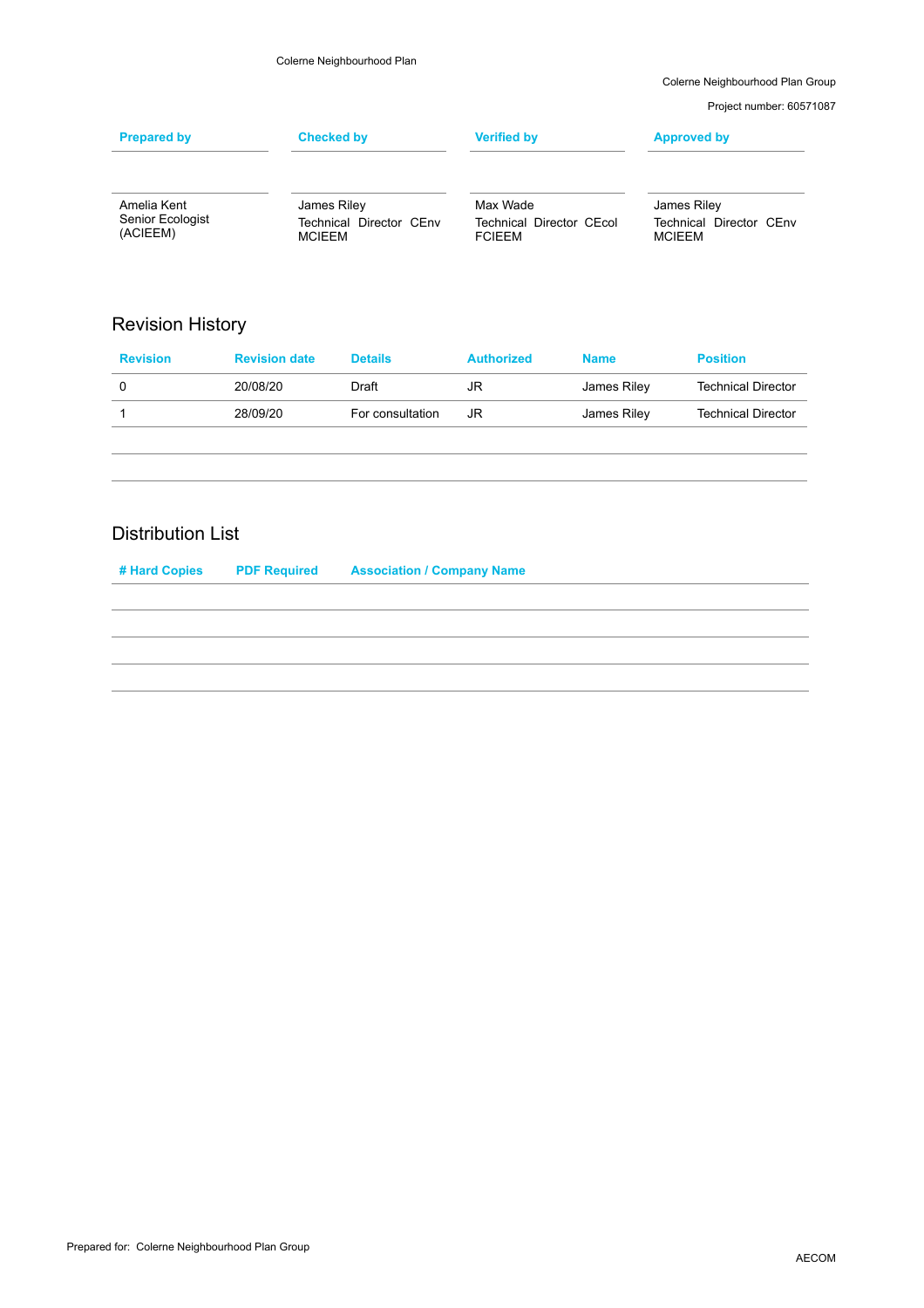#### <span id="page-3-0"></span>Prepared for:

Colerne Neighbourhood Plan Group

#### <span id="page-3-1"></span>Prepared by:

 AECOM Limited Midpoint, Alencon Link Basingstoke Hampshire RG21 7PP United Kingdom

T: +44(0)1256 310200 aecom.com

© 2020 AECOM Limited. All Rights Reserved.

This document has been prepared by AECOM Limited ("AECOM") for sole use of our client (the "Client") in accordance with generally accepted consultancy principles, the budget for fees and the terms of reference agreed between AECOM and the Client. Any information provided by third parties and referred to herein has not been checked or verified by AECOM, unless otherwise expressly stated in the document. No third party may rely upon this document without the prior and express written agreement of AECOM.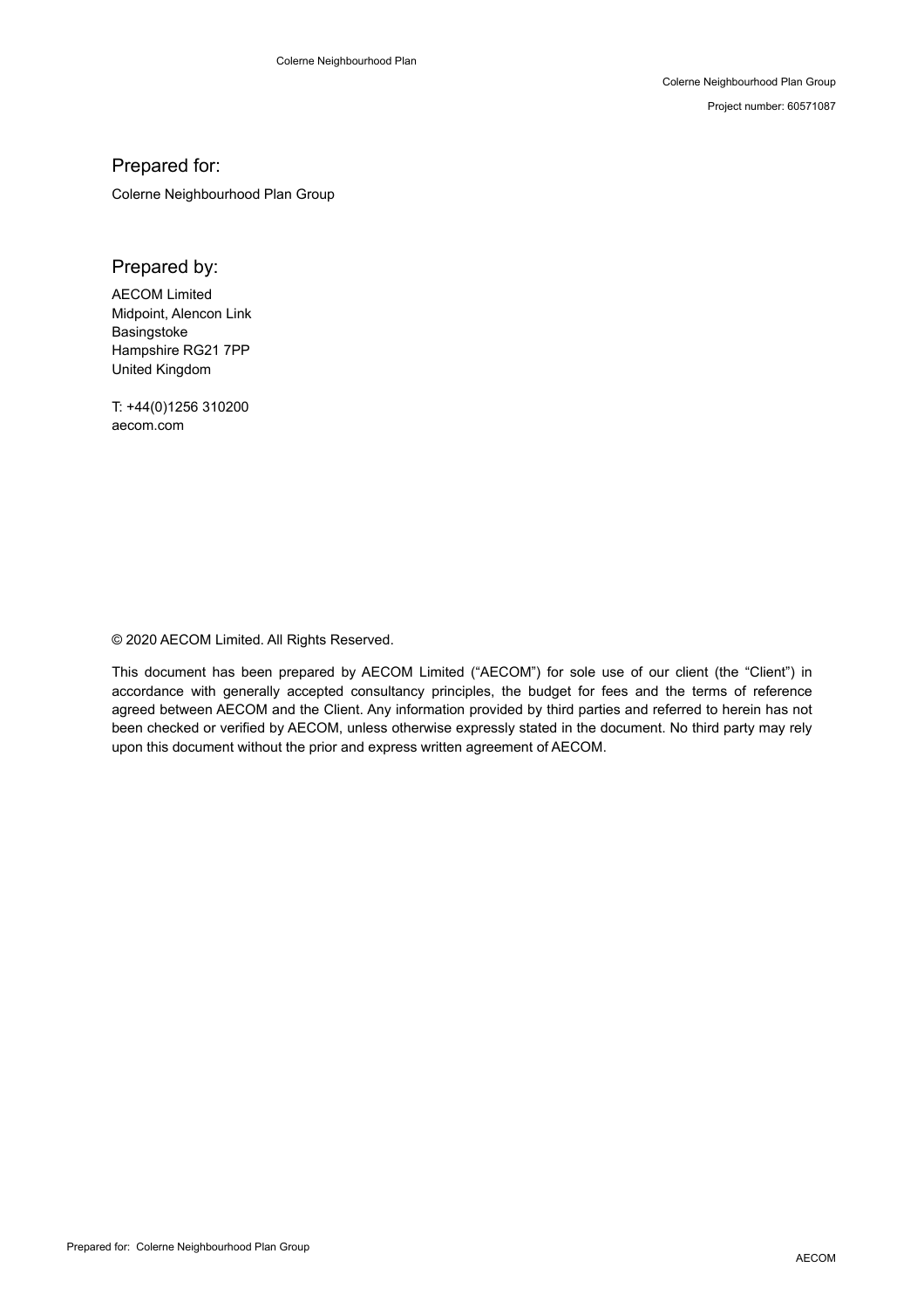### **Table of Contents**

| 3  |
|----|
| 3  |
| 4  |
| 4  |
|    |
|    |
|    |
|    |
| 9  |
|    |
|    |
| 10 |
| 11 |
| 11 |
| 12 |
| 13 |
| 14 |
| 18 |
| 18 |
| 18 |
| 19 |
| 20 |
| 20 |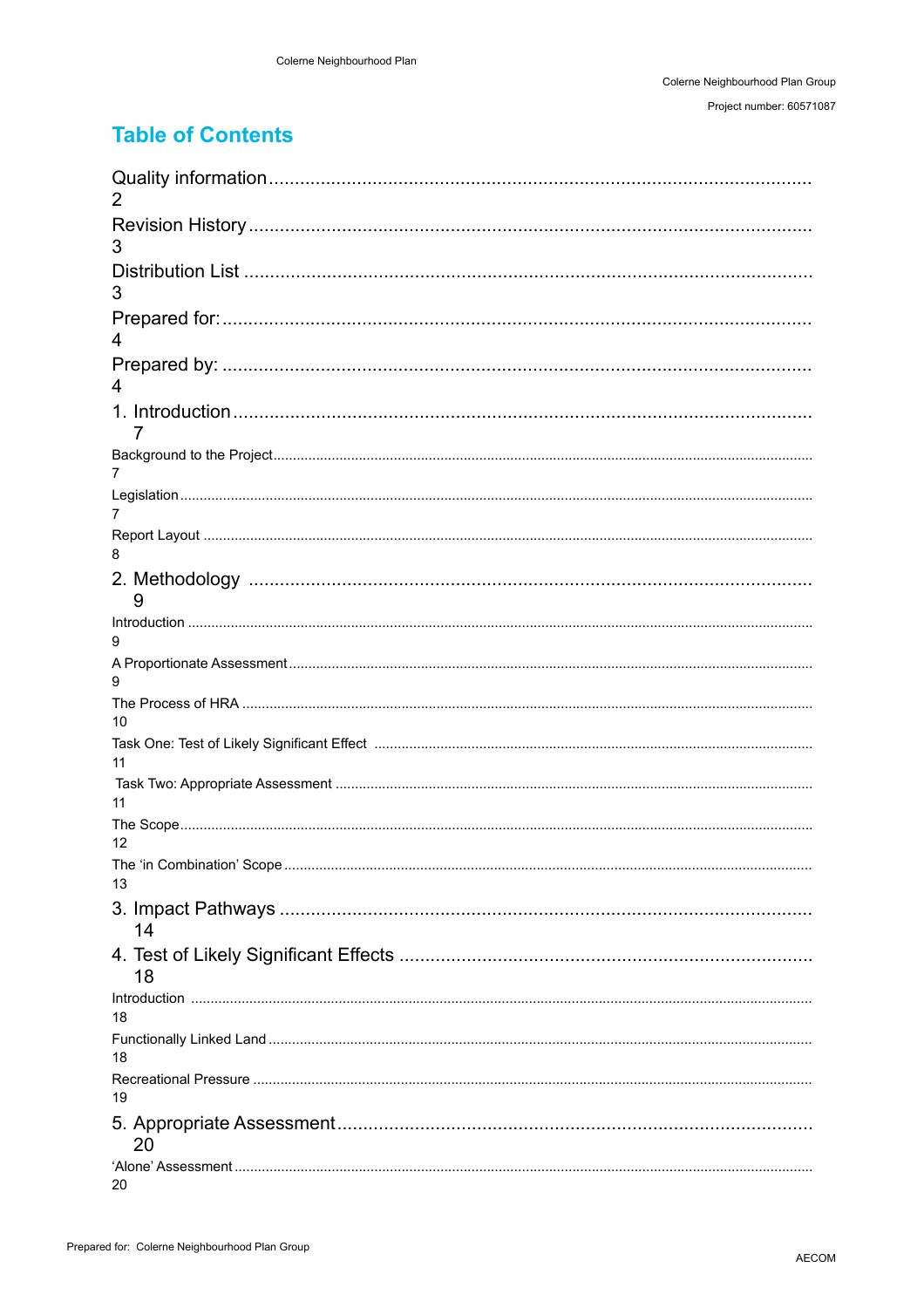| 20 |
|----|
| 21 |
| 21 |
| 22 |
| 25 |
| 25 |
| 26 |
| 27 |
| 27 |
| 27 |
| 27 |
| 27 |
| 28 |
| 30 |

### **Tables**

 $10$ Table 2. Description of potential impact pathways from increased development to Bat and Bradford on Avon Bats  $12$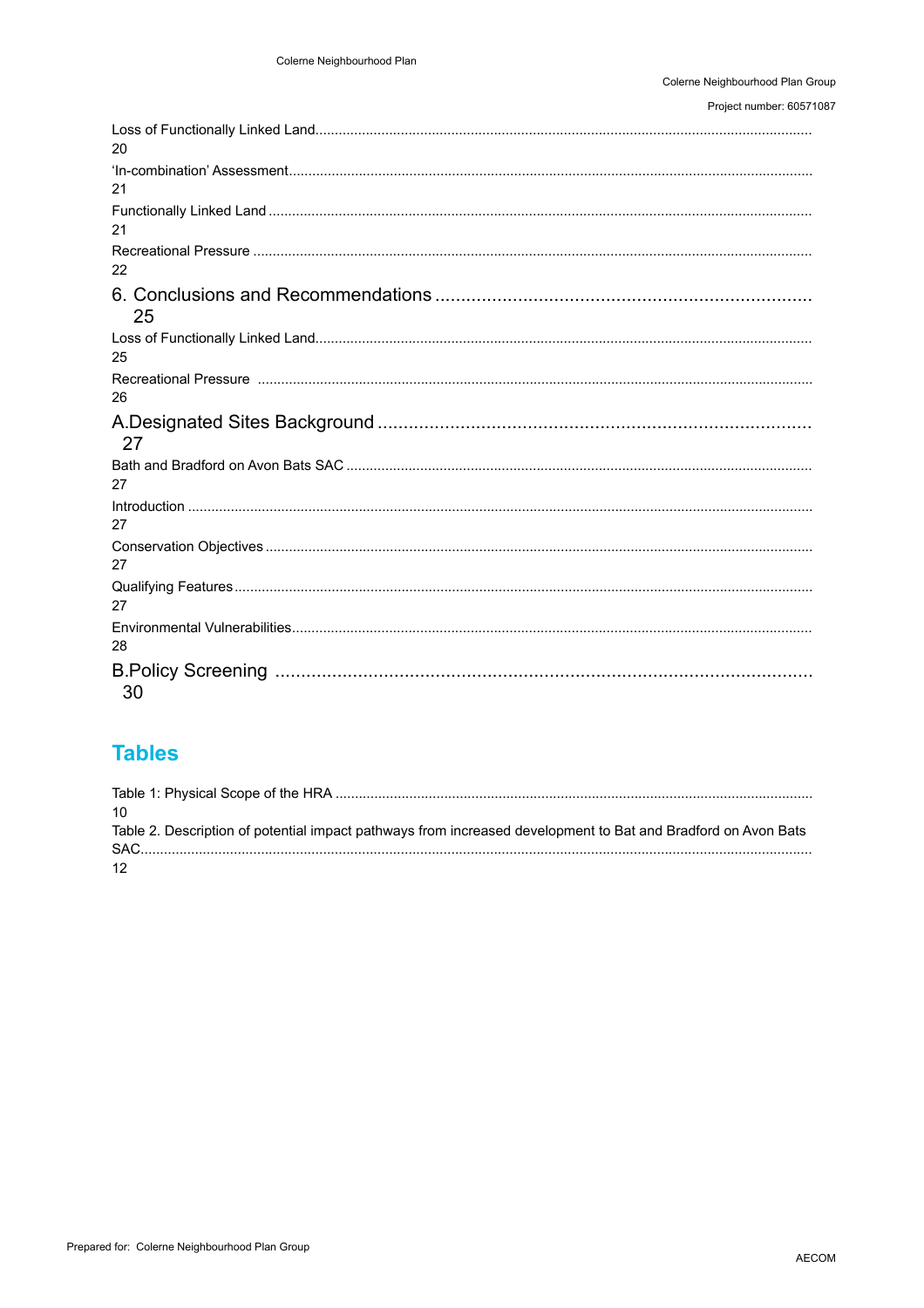#### <span id="page-6-0"></span>1. Introduction

# <span id="page-6-1"></span>**Background to the Project**

- 1.1. AECOM has been appointed by Colerne Neighbourhood Plan Group to assist in producing a report to inform Wiltshire Council's Habitats Regulations Assessment (HRA) of the potential effects of Colerne Neighbourhood Plan on the European and Ramsar sites. The objectives of the assessment are to:
	- Identify any aspects of the Neighbourhood Plan that would cause an adverse effect on the integrity of Natura 2000 sites, otherwise known as European sites (Special Areas of Conservation (SACs), Special Protection Areas (SPAs), protected SPAs (pSPAs) and, as a matter of Government policy, Ramsar sites), either alone or in combination with other plans and projects; and
	- To advise on appropriate policy mechanisms for delivering mitigation where such effects were identified.
- 1.2. The HRA of the Colerne Neighbourhood Plan is required to determine if there are any realistic linking pathways present between a European site and the Neighbourhood Plan and where Likely Significant Effects cannot be screened out, an analysis to inform Appropriate Assessment to be undertaken to determine if adverse effects on the integrity of the European sites will occur as a result of the Neighbourhood Plan alone or in combination.

# <span id="page-6-2"></span>**Legislation**

- 1.3. The need for HRA is set out within the Conservation of Habitats & Species Regulations 2017 (as amended) (**[Box 1](#page-6-3)**), and relates to protection of European sites.
- 1.4. European sites (also called Natura 2000 sites) can be defined as actual or proposed/candidate Special Areas of Conservation (SAC) or actual or potential Special Protection Areas (SPA). It is also Government policy for sites designated under the Convention on Wetlands of International Importance (Ramsar sites) to be treated as having equivalent status to Natura 2000 sites.

#### <span id="page-6-3"></span>**Box 1: The legislative basis for Appropriate Assessment**

#### **Conservation of Habitats and Species Regulations 2017 (as amended)**

The Regulations state that:

"*A competent authority, before deciding to … give any consent for a plan or project which is likely to have a significant effect on a European site … must make an appropriate assessment of the implications for the plan or project in view of that site's conservation objectives… The competent authority may agree to the plan or project only after having ascertained that it will not adversely affect the integrity of the European site."*

- 1.5. It is therefore important to note that this report has two purposes:
	- To assist the Qualifying Body (the Neighbourhood Plan Group) in preparing their plan by recommending (where necessary) any adjustments required to protect European sites, thus making it more likely their plan will be deemed compliant with the Conservation of Habitats and Species Regulations 2017 (as amended); and
	- On behalf of the Qualifying Body, to assist the Local Planning Authority to discharge their duty under Regulation 105 (in their role as 'plan-making authority' within the meaning of that regulation) and Regulation 106 (in their role as 'competent authority').
- 1.6. As 'competent authority', the legal responsibility for ensuring that a decision of 'likely significant effects' is made, for ensuring an 'appropriate assessment' (where required) is undertaken, and for ensuring Natural England are consulted, falls on the local planning authority. However, they are entitled to request from the Qualifying Body the necessary information on which to base their judgment and that is a key purpose of this report.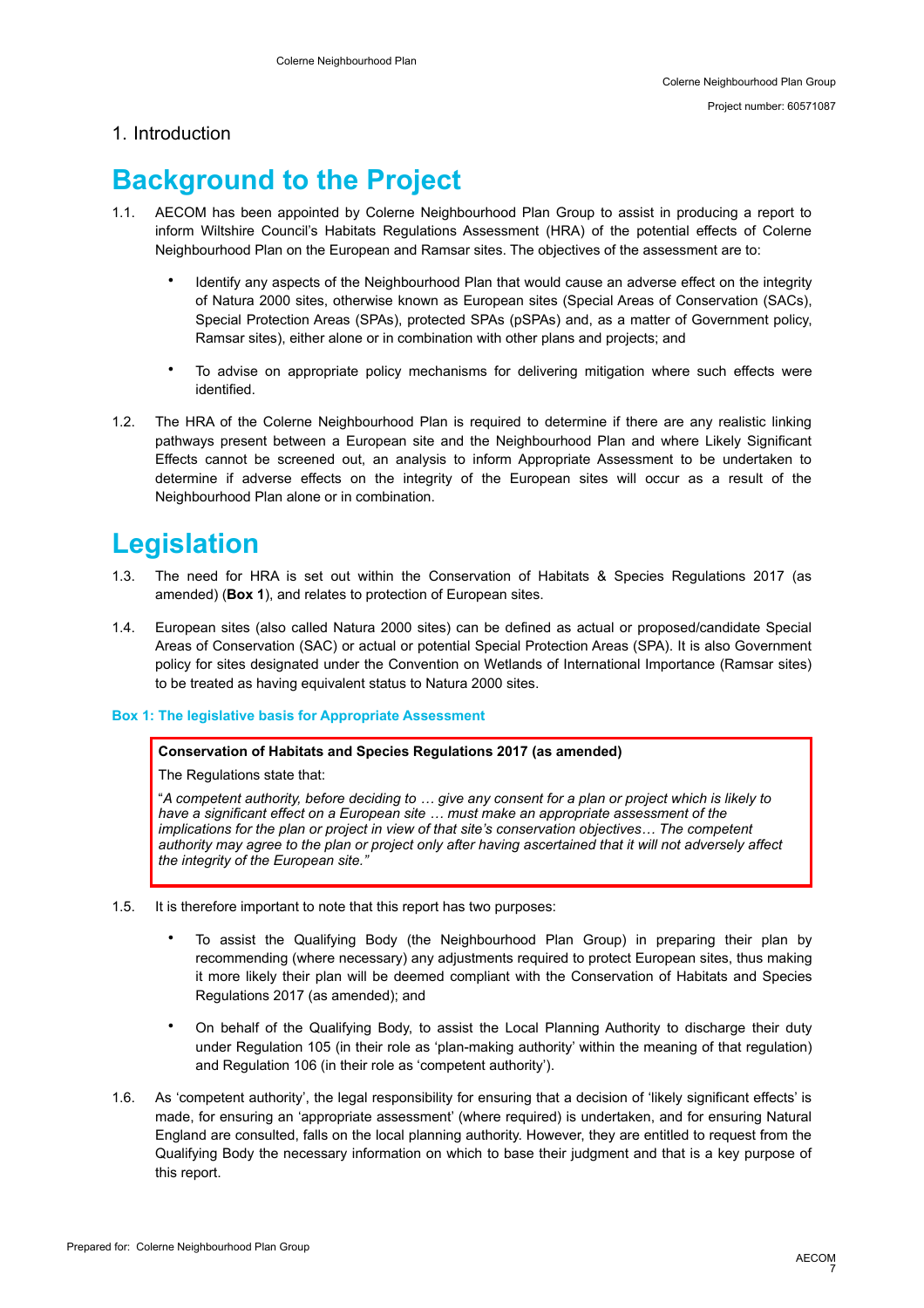- 1.7. The Habitats Regulations applies the precautionary principle to Natura 2000 sites (SAC and SPA). As a matter of UK Government policy, Ramsar sites are given equivalent status. For the purposes of this assessment candidate SACs (cSACs), potential SPAs (pSPAs) and proposed Ramsar (pRamsar) sites are all treated as fully designated sites. In this report we use the term "European sites" to refer collectively to the sites listed in this paragraph.
- 1.8. Plans and projects can only be permitted having ascertained that there will be no adverse effect on the integrity of the site(s) in question. This contrasts with the SEA Regulations which does not prescribe how plan or programme proponents should respond to the findings of an environmental assessment; merely that the assessment findings (as documented in the 'environmental report') should be 'taken into account' during preparation of the plan or programme. In the case of the Habitats Regulations, plans and projects may still be permitted if there are no alternatives to them and there are Imperative Reasons of Overriding Public Interest (IROPI) as to why they should go ahead. In such cases, compensation would be necessary to ensure the overall integrity of the site network.
- <span id="page-7-2"></span>[1](#page-7-1).9. In 2018, the 'People Over Wind' European Court of Justice (ECJ) ruling<sup>1</sup> determined that 'mitigation' (i.e. measures that are specifically introduced to avoid or reduce the harmful effects of a plan or project on European sites) should not be taken into account when forming a view on likely significant effects. Mitigation should instead only be considered at the appropriate assessment stage. Appropriate assessment is not a technical term: it simply means 'an assessment that is appropriate' for the plan or project in question. As such, the law purposely does not prescribe what it should consist of or how it should be presented; these are decisions to be made on a case by case basis by the competent authority. An amendment was made to the Neighbourhood Planning Regulations in late 2018 which permitted Neighbourhood Plans to be made if they required appropriate assessment.
- 1.10. Over the years the phrase 'Habitats Regulations Assessment' has come into wide currency to describe the overall process set out in the Conservation of Habitats and Species Regulations from screening through to Imperative Reasons of Overriding Public Interest (IROPI). This has arisen in order to distinguish the process from the individual stage described in the law as an 'Appropriate Assessment'. Throughout this report we use the term Habitats Regulations Assessment for the overall process.

# <span id="page-7-0"></span>**Report Layout**

1.11. **Chapter 2** of this report explains the process by which the HRA has been carried out. **Chapter 3** explores the relevant pathways of impact. **Chapter 4** summarises the Test of Likely Significant Effects of the policies and site allocations of the Plan considered 'alone' and 'in-combination. (The Test of Likely Significant Effects itself is undertaken in **Appendix C**). **Chapter 5** contains the Appropriate Assessment for any linking impact pathways that could not be screened out from potentially resulting in a Likely Significant Effect. **Chapter 6** contains the conclusion and a summary of recommendations.

<span id="page-7-1"></span>[<sup>1</sup>](#page-7-2) Case C-323/17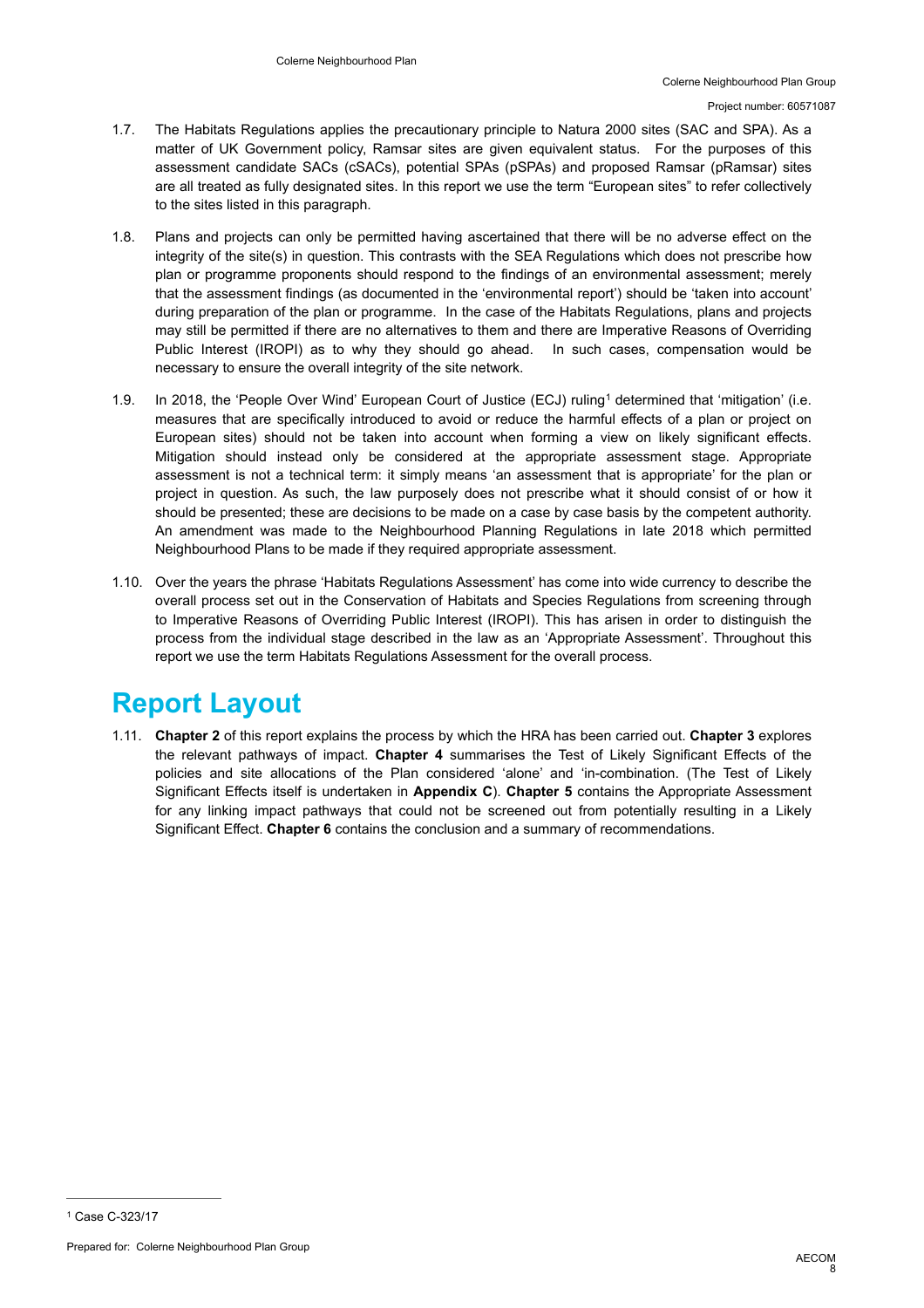### <span id="page-8-0"></span>**2. Methodology**

### <span id="page-8-1"></span>**Introduction**

2.1. This section sets out the approach and methodology for undertaking the Habitats Regulations Assessment (HRA). HRA itself operates independently from the Planning Policy system, being a legal requirement of a discrete Statutory Instrument. Therefore, there is no direct relationship to the National Planning Policy Framework (NPPF) and the 'Tests of Soundness'.

# <span id="page-8-2"></span>**A Proportionate Assessment**

- 2.2. Project-related HRA often requires bespoke survey work and novel data generation in order to accurately determine the significance of effects. In other words, to look beyond the risk of an effect to a justified prediction of the actual likely effect and to the development of avoidance or mitigation measures.
- <span id="page-8-6"></span>2.3.However, the draft MHCLG quidance<sup>[2](#page-8-3)</sup> (described in greater detail later in this chapter) makes it clear that when implementing HRA of land-use plans, the Appropriate Assessment (AA) should be undertaken at a level of detail that is appropriate and proportional to the level of detail provided within the plan itself:
- *2.4. "The comprehensiveness of the [Appropriate] assessment work undertaken should be proportionate to the geographical scope of the option and the nature and extent of any effects identified. An AA need not be done in any more detail, or using more resources, than is useful for its purpose. It would be inappropriate and impracticable to assess the effects [of a strategic land use plan] in the degree of detail that would normally be required for the Environmental Impact Assessment (EIA) of a project."*
- <span id="page-8-8"></span><span id="page-8-7"></span>2.5.More recently, the Court of Appeal<sup>[3](#page-8-4)</sup> ruled that providing the Council (competent authority) was duly satisfied that proposed mitigation could be "*achieved in practice"* then this would suffice to meet the requirements of the Habitat Regulations. This ruling has since been applied to a planning permission (rather than a Plan document) . In this case the High Court ruled that for "*a multistage process, so long as* [4](#page-8-5) *there is sufficient information at any particular stage to enable the authority to be satisfied that the proposed mitigation can be achieved in practice it is not necessary for all matters concerning mitigation to be fully resolved before a decision maker is able to conclude that a development will satisfy the requirements of reg 61 of the Habitats Regulations"*.
- 2.6. In other words, there is a tacit acceptance that AA can be tiered and that all impacts are not necessarily appropriate for consideration to the same degree of detail at all tiers as illustrated in **Box 2**.

<span id="page-8-3"></span><sup>&</sup>lt;sup>[2](#page-8-6)</sup> MHCLG (2006) Planning for the Protection of European Sites, Consultation Paper

<span id="page-8-4"></span><sup>&</sup>lt;sup>[3](#page-8-7)</sup> No Adastral New Town Ltd (NANT) v Suffolk Coastal District Council Court of Appeal, 17<sup>th</sup> February 2015

<span id="page-8-5"></span>[<sup>4</sup>](#page-8-8) High Court case of R (Devon Wildlife Trust) v Teignbridge District Council, 28 July 2015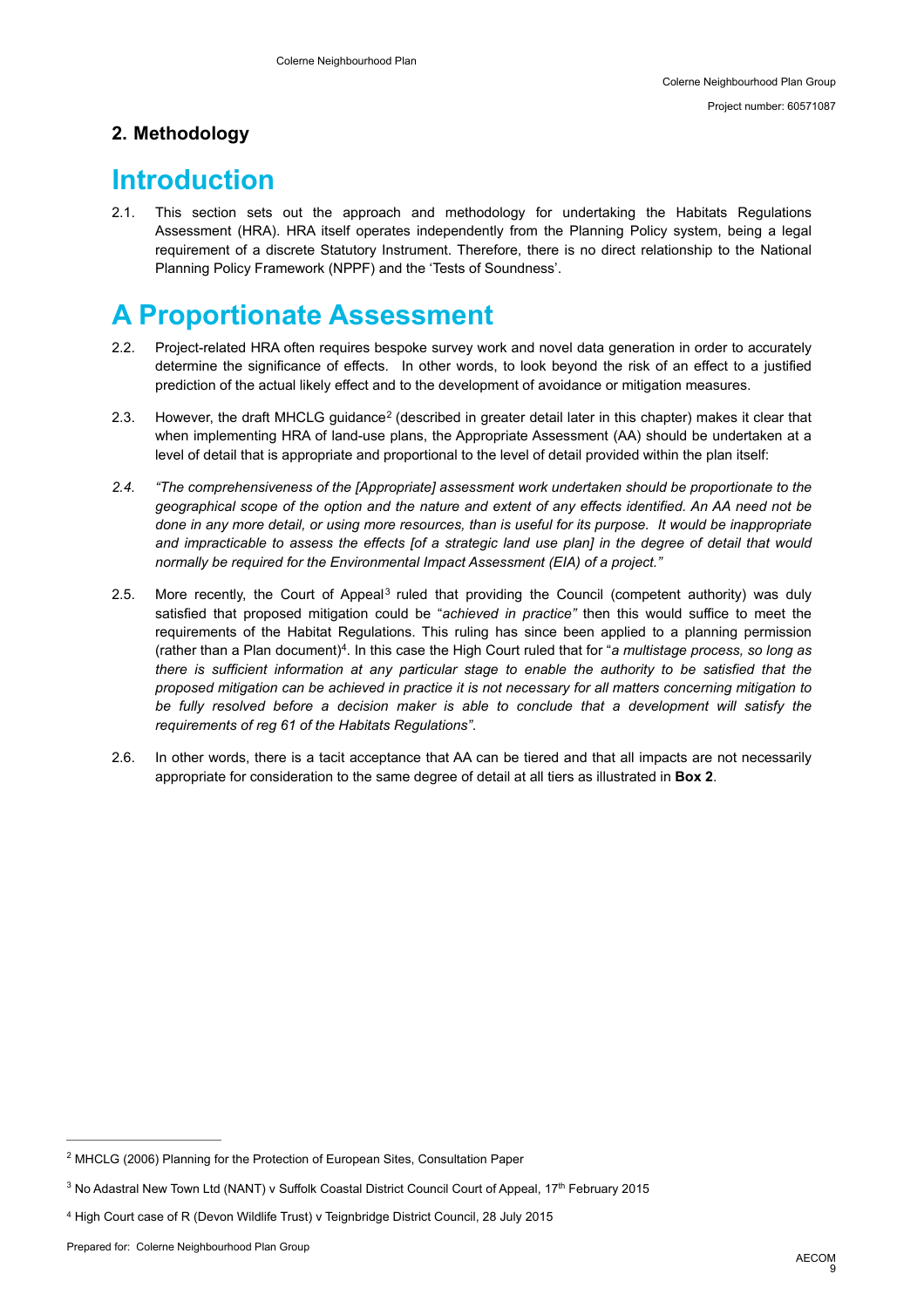#### **Box 2: Tiering in HRA of Land Use Plans**



- 2.7. For a plan the level of detail concerning the developments that will be delivered is usually insufficient to make a highly detailed assessment of significance of effects. For example, precise and full determination of the impacts and significant effects of a new settlement will require extensive details concerning the design of the new housing sites, including layout of greenspace and type of development to be delivered in particular locations, yet these data will not be decided until subsequent stages.
- 2.8. The most robust and defensible approach to the absence of fine grain detail at this level is to make use of the precautionary principle. In other words, the plan is never given the benefit of the doubt (within the limits of reasonableness); it must be assumed that a policy/measure is likely to have an impact leading to a significant adverse effect upon an internationally designated site unless it can be clearly established otherwise.

# <span id="page-9-0"></span>**The Process of HRA**

- <span id="page-9-3"></span>2.9. The HRA is being carried out in the continuing absence of formal central Government guidance. The former DCLG (now MHCLG) released a consultation paper on AA of Plans in 2006<sup>[5](#page-9-1)</sup>. As yet, no further formal guidance has emerged from MHCLG on the assessment of plans. However, Natural England has produced its own informal internal guidance and central government have released general guidance on appropriate assessment<sup>6</sup>[.](#page-9-2)
- <span id="page-9-4"></span>2.10. **Box 3** outlines the stages of HRA according to the draft MHCLG guidance (which, as government guidance applicable to English authorities is considered to take precedence over other sources of guidance). The stages are essentially iterative, being revisited as necessary in response to more detailed information, recommendations and any relevant changes to the plan until no likely significant effects remain.

<span id="page-9-1"></span><sup>&</sup>lt;sup>[5](#page-9-3)</sup> MHCLG (2006) Planning for the Protection of European Sites, Consultation Paper

<span id="page-9-2"></span>https://www.gov.uk/guidance/appropriate-assessment [6](#page-9-4)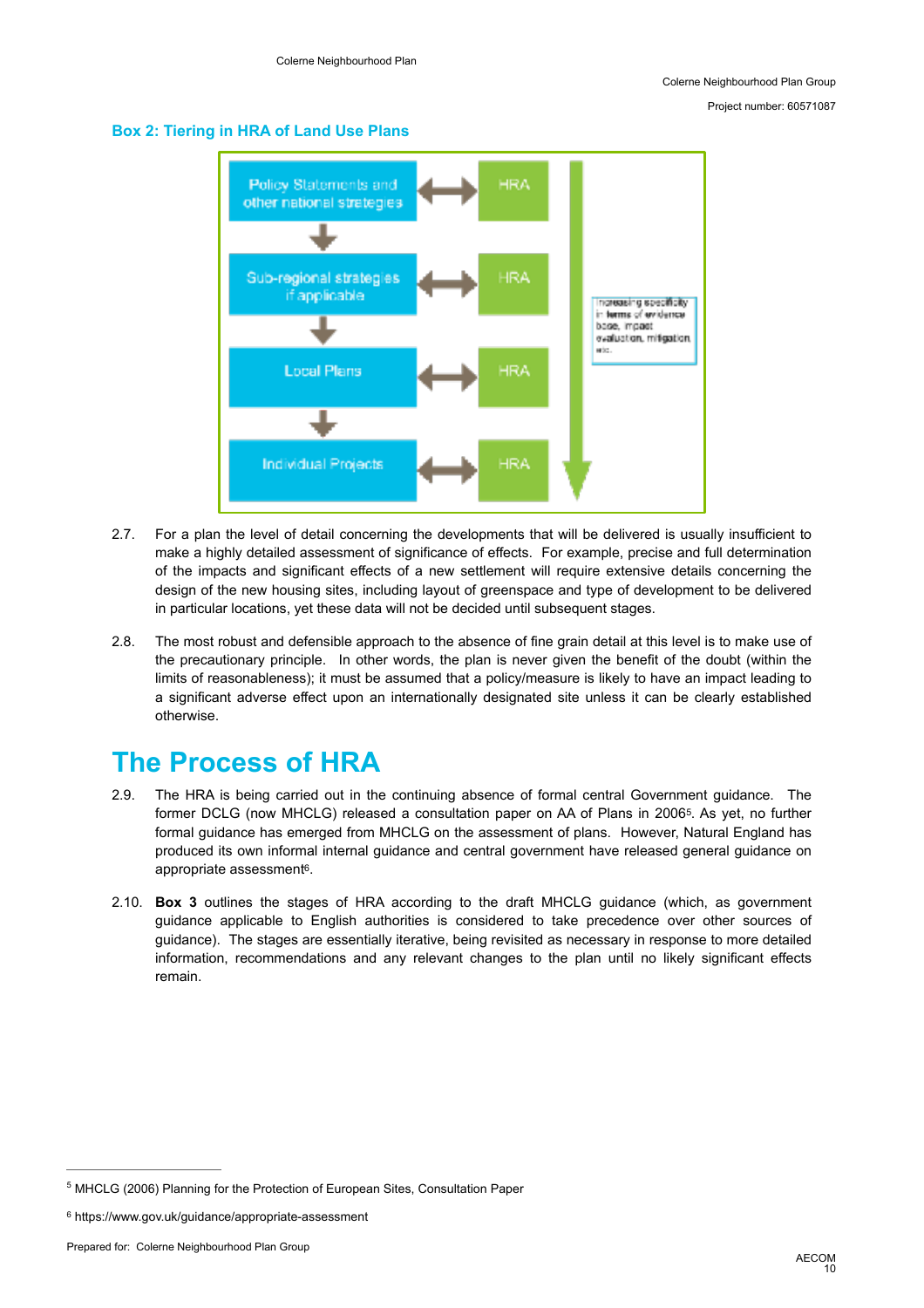#### **Box 3: Four-Stage Approach to Habitats Regulations Assessment**



2.11. The following process has been adopted for carrying out the subsequent stages of the HRA.

### <span id="page-10-0"></span>**Task One: Test of Likely Significant Effect**

- 2.12. The first stage of any Habitats Regulations Assessment is a test of Likely Significant Effect essentially a high level assessment to decide whether the full subsequent stage known as Appropriate Assessment is required. The essential question is:
- *2.13. "Is the Plan, either alone or in combination with other relevant projects and plans, likely to result in a significant effect upon European sites?"*
- 2.14. In evaluating significance, AECOM have relied on professional judgment and experience of working with the other local authorities on similar issues. The level of detail concerning developments that will be permitted under land use plans is rarely sufficient to make a detailed quantification of effects. Therefore, a precautionary approach has been taken (in the absence of more precise data) assuming as the default position that if a likely significant effect (LSE) cannot be confidently ruled out, then the assessment must be taken the next level of assessment Task Two: Appropriate Assessment. This is in line with the April 2018 court ruling relating to 'People Over Wind' where mitigation and avoidance measures are to be included at the next stage of assessment.

### <span id="page-10-1"></span> **Task Two: Appropriate Assessment**

- 2.15. European Site(s) which have been 'screened in' during the previous Task have a detailed assessment undertaken on the effect of the policies on the European site(s) site integrity. Avoidance and mitigation measures to avoid adverse significant effects are taken into account or recommended where necessary.
- 2.16. As established by case law, 'appropriate assessment' is not a technical term; it simply means whatever further assessment is necessary to confirm whether there would be adverse effects on the integrity of any European sites that have not been dismissed at screening. Since it is not a technical term it has no firmly established methodology except that it essentially involves repeating the analysis for the likely significant effects stage, but to a greater level of detail on a smaller number of policies and sites, this time with a view to determining if there would be adverse effects on integrity.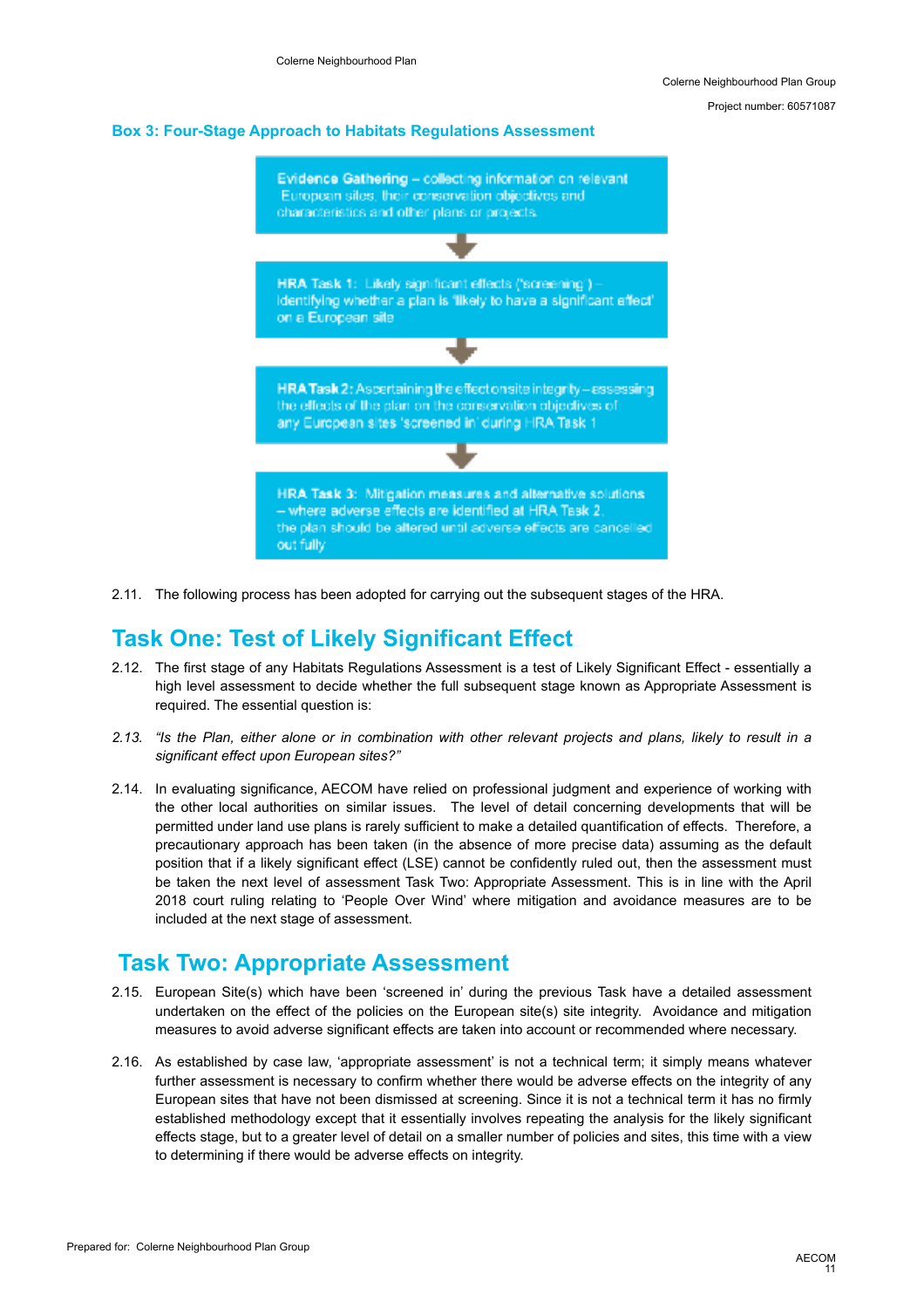2.17. One of the key considerations during Appropriate Assessment is whether there is available mitigation that would entirely address the potential effect. In practice, the Appropriate Assessment takes any policies or allocations that could not be dismissed following the high-level Screening analysis and analyse the potential for an effect in more detail, with a view to concluding whether there would actually be an adverse effect on integrity (in other words, disruption of the coherent structure and function of the European site(s)).

## <span id="page-11-0"></span>**The Scope**

- 2.18. There is no guidance that dictates the physical scope of an HRA of a plan. Therefore, in considering the physical scope of the assessment we were guided primarily by the identified impact pathways rather than by arbitrary "zones", i.e. a source-pathway-receptor approach. Current guidance suggests that the following European sites be included in the scope of assessment:
	- All sites within the Neighbourhood Plan area boundary; and
	- Other sites shown to be linked to development within the Neighbourhood Plan boundary through a known "pathway" (discussed below).
- 2.19. Briefly defined, pathways are routes by which a change in activity within the plan area can lead to an effect upon a European site. In terms of the second category of European site listed above, MHCLG guidance states that the AA should be "*proportionate to the geographical scope of the* [plan policy]" and that "*an AA need not be done in any more detail, or using more resources, than is useful for its purpose*" (MHCLG, 2006, p.6).
- 2.20. Locations of European designated sites are illustrated in **Appendix A, Figure A1**, and full details of all European designated sites discussed in this document can be found in **Appendix B**. specifying their qualifying features, conservation objectives and threats to integrity. Table 1 below lists all those European designated sites included in this HRA.

**Note** that the inclusion of a European sites or pathway below does not indicate that an effect is expected but rather that these are pathways that will be investigated.

#### **Table 1: Physical Scope of the HRA**

| European Location<br><b>Designated</b><br><b>Site</b>    |                                                                                         | Reason for Inclusion Other site vulnerabilities<br>(pressures/ threats<br>associated with the<br>European site that could<br>link to the Plan.)                                    |                                                                                                                                                                                                                                                                                             |
|----------------------------------------------------------|-----------------------------------------------------------------------------------------|------------------------------------------------------------------------------------------------------------------------------------------------------------------------------------|---------------------------------------------------------------------------------------------------------------------------------------------------------------------------------------------------------------------------------------------------------------------------------------------|
| Bath and<br>Bradford on<br>Avon Bats south<br><b>SAC</b> | Closest component SSSI<br>is approximately 700m<br>of<br>the<br>Neighbourhood Plan Area | Recreational<br>Pressure<br>Offsite habitat<br>$\blacksquare$<br>availability/<br>management<br>(functionally linked)<br>land)<br>Planning<br>$\blacksquare$<br>permission general | Change in land<br>$\blacksquare$<br>management<br>Direct impact from third<br>$\overline{\phantom{a}}$<br>party<br>Feature location/<br>extent/ condition<br>unknown<br>Change to site<br>$\blacksquare$<br>conditions<br>Inappropriate<br>$\overline{\phantom{a}}$<br>designation boundary |

2.21. Planning permission: general, is a catch all term used when it is difficult to define a specific impact pathway upon an European Site. The aim of an HRA is to assess in a broad sense whether planning permission will cause an adverse impact upon European sites and this impact will therefore be discussed in general between the other relevant impact pathways to the Neighbourhood Plan and in this way the impact will be captured holistically.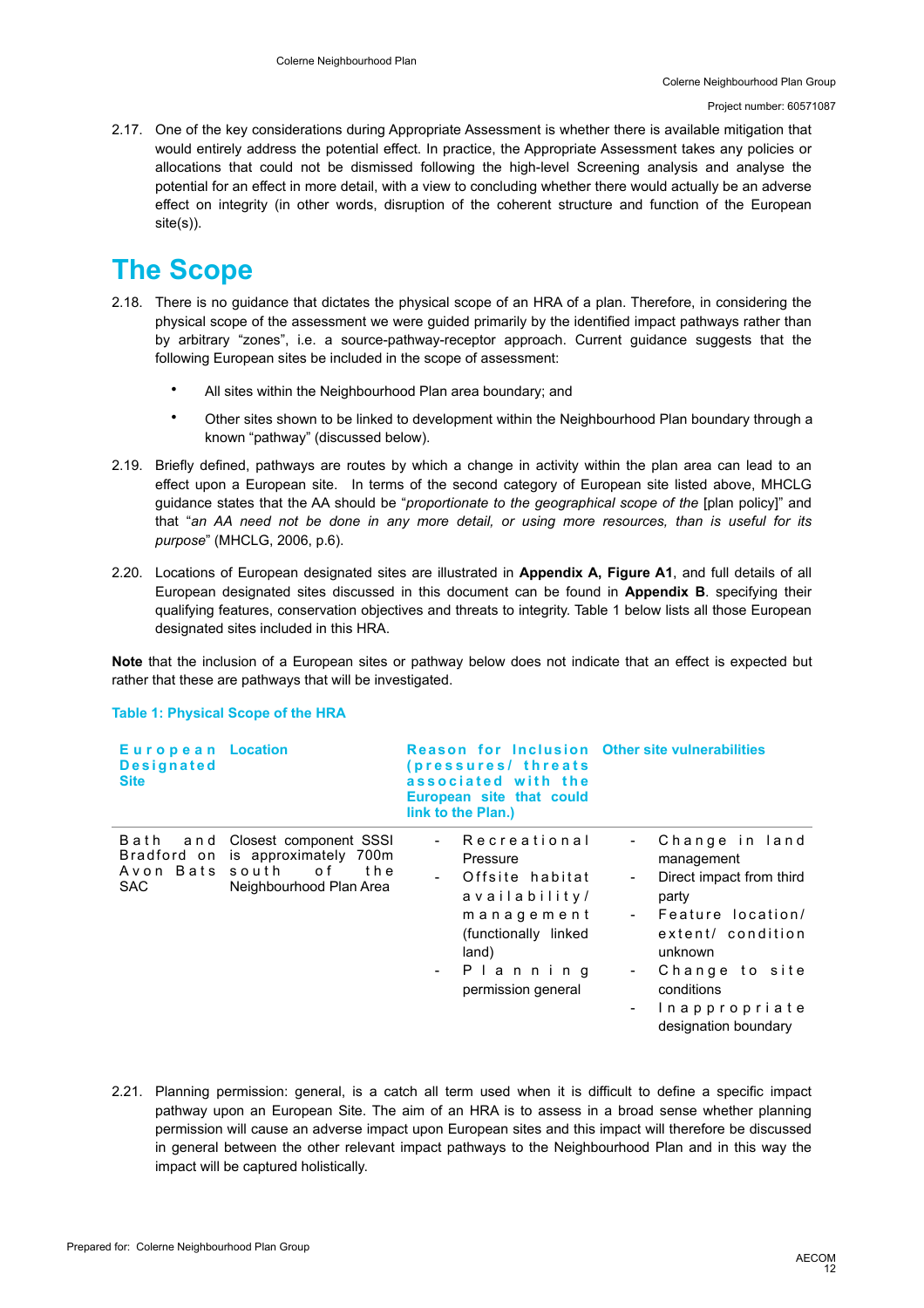# <span id="page-12-0"></span>**The 'in Combination' Scope**

- 2.22. It is a requirement of the Regulations that the impacts and effects of any land use plan being assessed are not considered in isolation but in combination with other plans and projects that may also be affecting the European designated site(s) in question.
- 2.23. When undertaking this part of the assessment it is essential to bear in mind the principal intention behind the legislation i.e. to ensure that those projects or plans which in themselves have minor impacts are not simply dismissed on that basis but are evaluated for any cumulative contribution they may make to an overall significant effect. In practice, in combination assessment is therefore of greatest relevance when the plan would otherwise be screened out because its individual contribution is inconsequential. The overall approach is to exclude the risk of there being unassessed likely significant effects in accordance with the precautionary principle. This was first established in the seminal Waddenzee<sup>[7](#page-12-1)</sup> case.
- <span id="page-12-6"></span><span id="page-12-5"></span><span id="page-12-4"></span>2.24. For the purposes of this HRA, we have determined that the key other documents with a potential for in-combination effects are the Adopted Wiltshire Core Strategy<sup>[8](#page-12-2)</sup> and its associated Chippenham Site Allocations Plan<sup>9</sup>[.](#page-12-3) The Plan sets out the strategic vision for delivering sustainable growth over the period of up to 2026. The Authorities area covers approximately 3,255 km2 and has a population of approximately 460,00 people. The strategy makes provision for at least 42,000 new dwellings in Wiltshire within the plan period.
- 2.25. Core Policy 11 sets out the Spatial Strategy for the Corsham Community Area of which Colerne is classed as a large Village. Over the plan period in the Corsham Community Area a total of 1,395 homes will be provided of which 1,220 should occur within Corsham and approximately 175 be split across the rest of the large and small villages within the Community Area.
- 2.26. Given the extent of development, both in terms of its volume and geographical distribution, that it proposes, the Wiltshire Core Strategy (and its HRAs) are the most important documents to consider assessing the in-combinations effects of the Colerne Neighbourhood Plan.
- 2.27. Wiltshire Council is currently undertaking a review of the Core Strategy in its Local Plan Review, however this is yet to be published, therefore the Neighbourhood Plan will have to be in general compliance with the overarching Core Strategy including Core Policy 50: Biodiversity and Geodiversity which specifically relates to protecting European sites and states:

"*All development proposals shall incorporate measures to avoid and reduce disturbance to sensitive wildlife species and habitats throughout the lifetime of the development.*

*Any development potentially affecting a Natura 2000 site* [European site] *must provide avoidance measures in accordance with the strategic plans or guidance set out in paragraphs 6.75-6.77* [Of the Core Strategy]*, otherwise, bespoke measures must be provided to demonstrate that the proposals would have no adverse effect upon the Natura 2000 network. Any developments that would have an adverse effect on the integrity of a European nature conservation site will not be in accordance of the Core Strategy"*

2.28. It should be noted that, while the broad potential impacts of the Wiltshire Core Strategy will be considered as part of the 'in combination' assessment, this document does not carry out a full HRA of this Plan. Instead it draws upon existing HRAs that have been carried out on the Plan.

<span id="page-12-1"></span> $7$  Waddenzee case (Case C-127/02, [2004] ECR-I 7405)

<span id="page-12-2"></span><sup>&</sup>lt;sup>8</sup> Wiltshire Core Strategy (Adopted January 2015), Wiltshire Council. [http://www.wiltshire.gov.uk/planning-policy-core](http://www.wiltshire.gov.uk/planning-policy-core-strategy) [strategy](http://www.wiltshire.gov.uk/planning-policy-core-strategy) [Accessed 08/07/2020]

<span id="page-12-3"></span><sup>&</sup>lt;sup>9</sup> Chippenham Site Allocations Plan (Adopted May 2017), Wiltshire Council [http://www.wiltshire.gov.uk/planning-policy-site](http://www.wiltshire.gov.uk/planning-policy-site-allocation-plan-chippenham) [allocation-plan-chippenham](http://www.wiltshire.gov.uk/planning-policy-site-allocation-plan-chippenham) [Accessed 08/07/2020]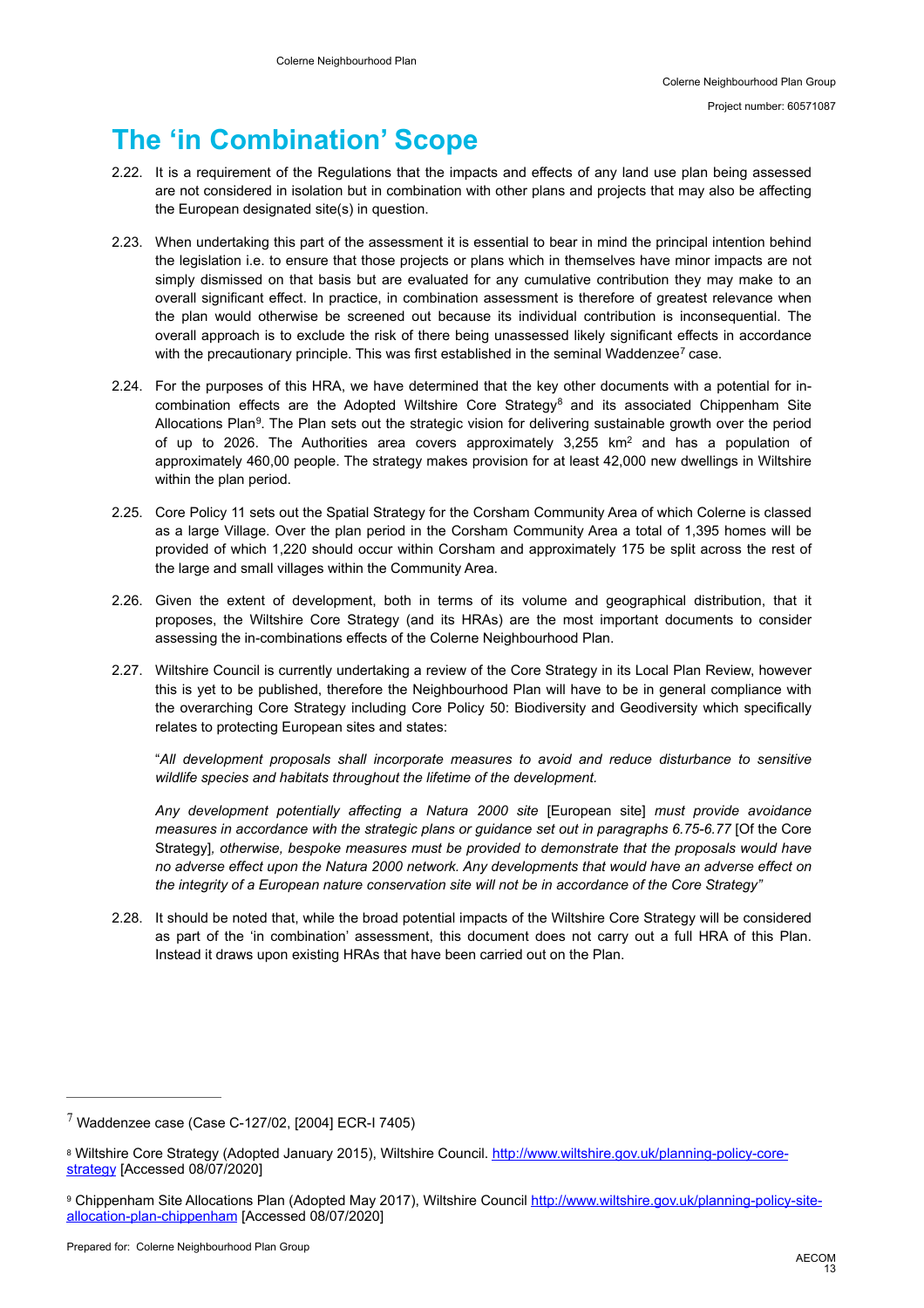### <span id="page-13-0"></span>**3. Impact Pathways**

- 3.1. The following impact pathways are relevant to the Colerne Neighbourhood Plan:
	- Loss of Functionally Linked Land; and,
	- Recreational Pressure.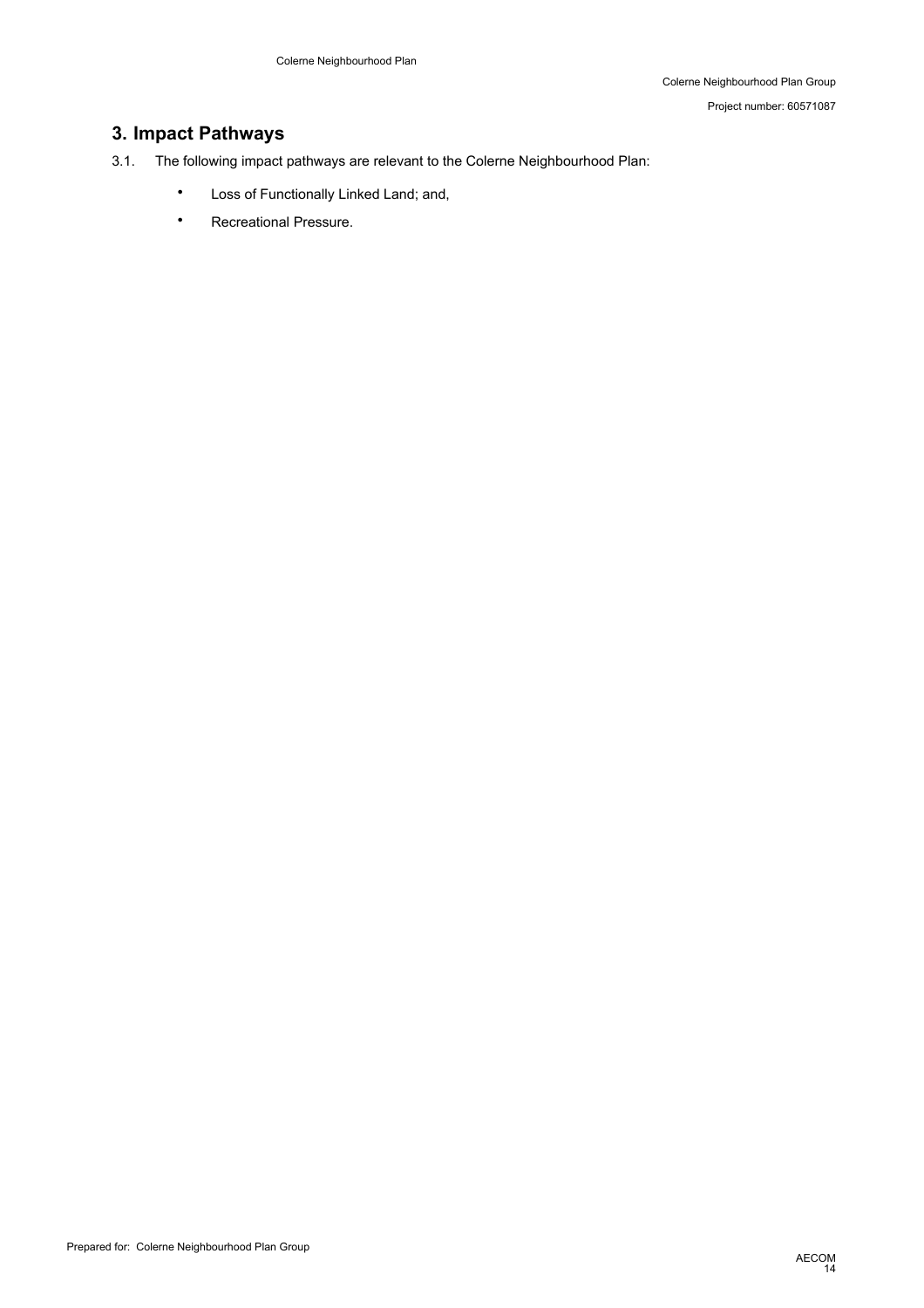**Table 2. Description of potential impact pathways from increased development to Bat and Bradford on Avon Bats SAC.**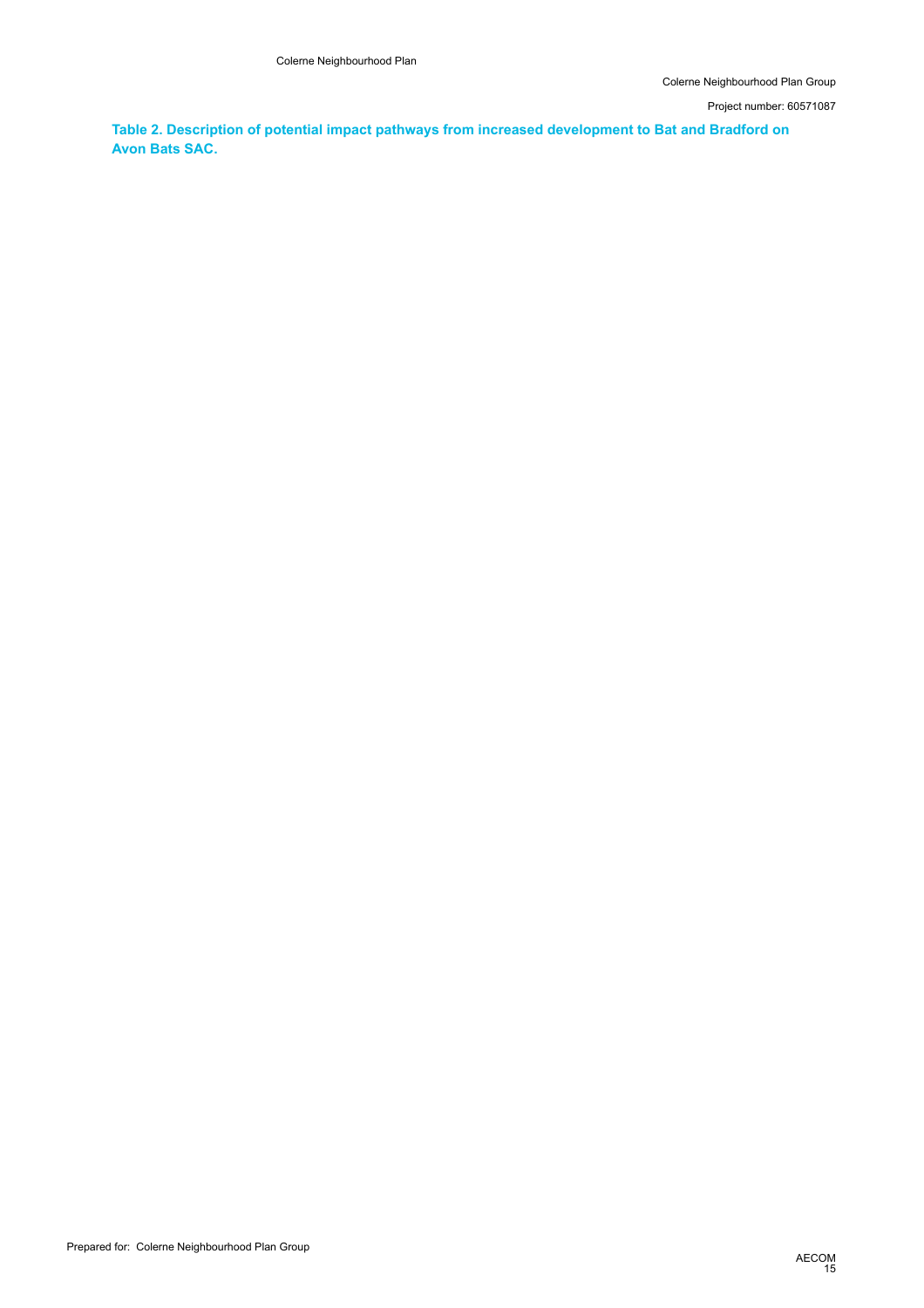| <b>Impact pathway</b>    | <b>Discussion</b>                                                                                                                                                                                                                                                                                                                                                                                                                                                                                                                                                                                                                                                                                                                                                                                                                                                                                                                                                                                                                                               |
|--------------------------|-----------------------------------------------------------------------------------------------------------------------------------------------------------------------------------------------------------------------------------------------------------------------------------------------------------------------------------------------------------------------------------------------------------------------------------------------------------------------------------------------------------------------------------------------------------------------------------------------------------------------------------------------------------------------------------------------------------------------------------------------------------------------------------------------------------------------------------------------------------------------------------------------------------------------------------------------------------------------------------------------------------------------------------------------------------------|
| Recreational<br>pressure | Increased residential development can lead to increased visitor numbers to European Site.<br>particularly those within relatively easy recreational access. Recreational pressure to each<br>European Site is individual and varied, for example, the nature, scale, timing and duration of<br>some human activities can result in the disturbance of bats at a level that may substantially<br>affect their behaviour, and consequently affect the long-term viability of the population. A<br>distance of 5km is frequently used to record those European Sites that are susceptible to<br>recreational pressure. However, for the Bath and Bradford on Avon Bats SAC there are<br>extensive mitigation strategies that have been development to protect roosting and, where<br>possible, foraging habitat of rare bat species. The Trowbridge Bat Mitigation Strategy SPD for<br>Bath and Bradford on Avon Bats SAC (adopted February 2020) provides tailored recreational<br>pressure zones of impact which are discussed further in the assessments below. |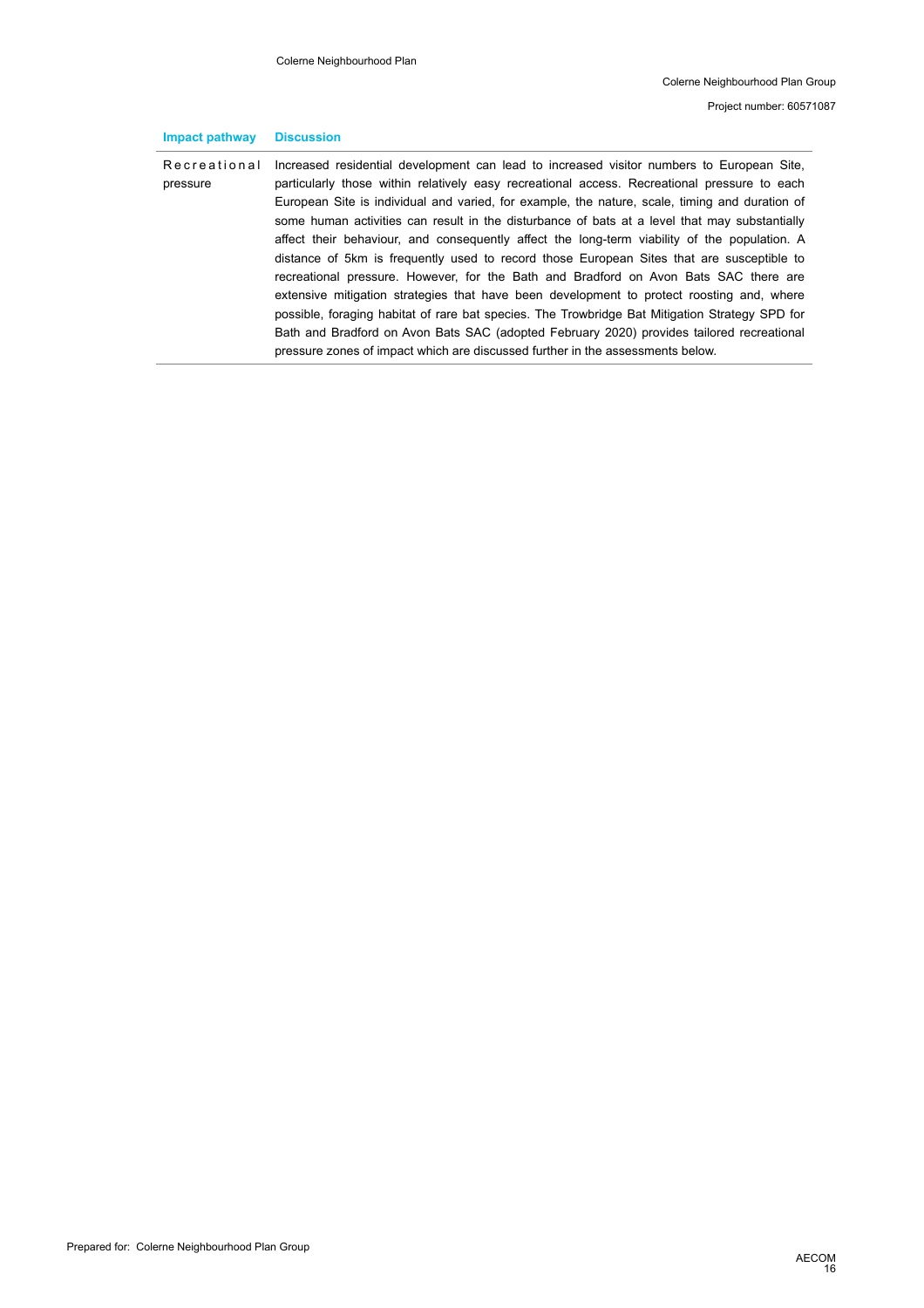| Loss<br>o t<br>functionally<br>linked habitat | While most European sites have been geographically defined to encompass the key features<br>that are necessary for coherence of their structure and function, and the support of their<br>qualifying features, this is not always the case. A diverse array of qualifying species including<br>birds, bats and amphibians are not confined to the boundary of designated sites.                                                                                                                                                                                                                               |
|-----------------------------------------------|---------------------------------------------------------------------------------------------------------------------------------------------------------------------------------------------------------------------------------------------------------------------------------------------------------------------------------------------------------------------------------------------------------------------------------------------------------------------------------------------------------------------------------------------------------------------------------------------------------------|
|                                               | For example, the highly mobile nature of both wildfowl and heathland birds implies that areas of<br>habitat of crucial importance to the maintenance of their populations are outside the physical<br>limits of European sites. Despite not being part of the formal designation, this habitat is still<br>integral to the maintenance of the structure and function of the interest feature on the<br>designated site and, therefore, land use plans that may affect such areas should be subject to<br>further assessment. Examples of other mobile qualifying species are great-crested newts and<br>bats. |
|                                               | Box Mines SSSI component of the Bath and Bradford on Avon Bats SAC is only 700m from the<br>boundary of the Parish. The countryside of Colerne is likely to support bat habitat that is<br>functionally linked to Bath and Bradford on Avon Bats SAC. Bechstein's Myotis bechsteinii and<br>greater horseshoe Rhinolophus ferrumequinum bats, features of these SACs, are not expected<br>to be confined to the boundaries of European Sites and are anticipated to forage within the<br>wider vicinity of their Core Sustenance Zone (CSZ).                                                                  |
|                                               | For Bechstein's it is reasonable to assume that the core foraging areas around each<br>component SSSI of the SAC, is likely to be within c.1km of each site boundary.                                                                                                                                                                                                                                                                                                                                                                                                                                         |
|                                               | For greater horseshoe it is reasonable to assume that the core foraging area is around<br>each SAC, is likely to be within c.3-4km of each site boundary. For the purposes of the<br>Trowbridge Bat Mitigation Strategy a distance of 4km has been used.                                                                                                                                                                                                                                                                                                                                                      |
|                                               | There is a risk that development could fragment supporting habitats and prevent bats from using<br>functional links to important roosting, breeding and hibernating sites supported by the SACs.<br>Simply described, habitat fragmentation is the division of an expanse of habitat into smaller,<br>individual patches that are isolated from each other by the removal of the original habitat. The<br>following impact pathways from inappropriate development have been identified in the<br>Trowbridge Bat Mitigation Strategy SPD:                                                                     |
|                                               | a. <b>Habitat degradation</b> - alteration / demolition / removal of a potential roost feature including<br>changes to environmental conditions (temperature, humidity, internals light levels etc); loss,<br>damage or change of management of potential foraging habitat; or removal / fragmentation /<br>modification of habitats in a potential commuting corridor;                                                                                                                                                                                                                                       |
|                                               | b. Lighting $-$ increased artificial lighting affecting potential roosting, foraging and commuting<br>features;                                                                                                                                                                                                                                                                                                                                                                                                                                                                                               |
|                                               | c. Noise and vibration – construction / demolition activities close to potential roost features;                                                                                                                                                                                                                                                                                                                                                                                                                                                                                                              |
|                                               | d. Recreational disturbance – increasing the risk of recreational visits, both organised and<br>informal. This can result in impacts such as: trampling of vegetation, leading to changes in<br>species composition, loss of vegetation and erosion; disturbance from the presence of<br>people and their activities; 'general' urban effects: dumping of waste, damage, vandalism,<br>fires; and spread of plants including alien species.                                                                                                                                                                   |
|                                               | e. Pollution – dust and fumes close to potential roost features; and                                                                                                                                                                                                                                                                                                                                                                                                                                                                                                                                          |
|                                               | Mortality – e.g. predation by domestic cats at roost entrances, collision risk from road traffic<br>f.<br>and wind turbines.                                                                                                                                                                                                                                                                                                                                                                                                                                                                                  |
|                                               | Again, Trowbridge Bat Mitigation Strategy SPD for Bath and Bradford on Avon Bats SAC has<br>produced tailored impact zones for SAC features with regards to loss of supporting habitat, this<br>is discussed further in the assessment below.                                                                                                                                                                                                                                                                                                                                                                 |
|                                               |                                                                                                                                                                                                                                                                                                                                                                                                                                                                                                                                                                                                               |
|                                               |                                                                                                                                                                                                                                                                                                                                                                                                                                                                                                                                                                                                               |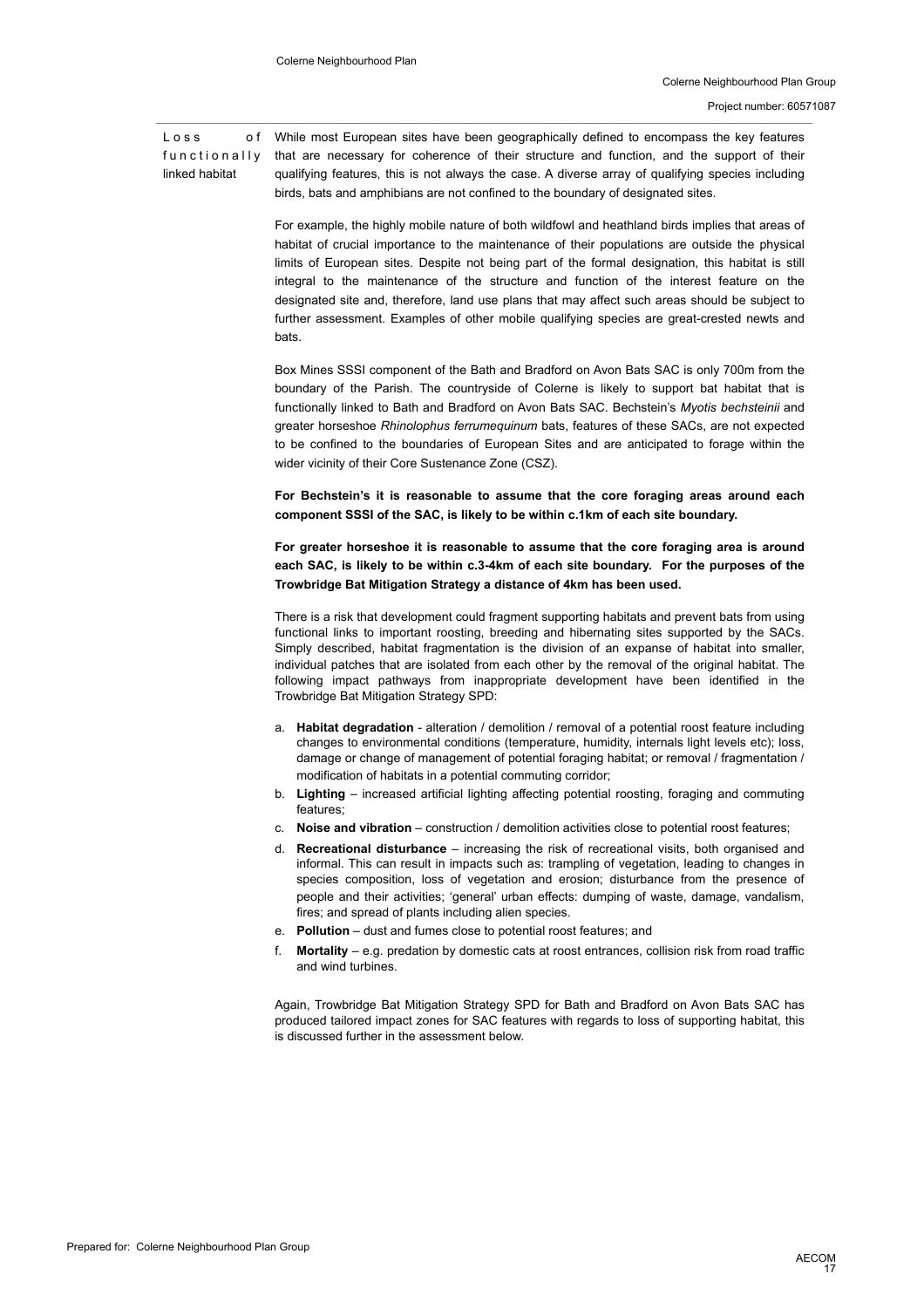### <span id="page-17-0"></span>**4. Test of Likely Significant Effects**

## <span id="page-17-1"></span>**Introduction**

ı

- 4.1. The initial scoping of impact pathways and relevant European sites identified the following requires consideration with regards to Bath and Bradford on Avon Bats SAC:
	- Functionally linked land; and,
	- Recreational pressure.
- 4.2. The policies contained within the Colerne Neighbourhood Plan where therefore screened for their potential of Likely Significant Effects (LSEs) on European sites. The full results of the LSEs Test for the Colerne Neighbourhood Plan are presented in Appendix C.
- 4.3. The sites that have been considered within this test of likely significance are shown below:
	- Thickwood Field (0.4 ha) Allocated site (5 dwellings)
	- Constitutional Club (0,1 ha) Allocated site (5 dwellings)
	- The Drill Ground (c. 3.5 ha) Non-allocated site
	- Slaughterford Mill (c 4.65 ha) Non-allocated site.
- 4.4. Although the Drill Ground and Slaughterford Mill are not allocated within this iteration of the Neighbourhood Plan they are mentioned in Policy BEP5 with regards to future potential allocations to satisfy the remaining need of the LPA housing requirement within the area. Therefore, their potential impacts are considered to inform any future proposals for developing those sites.

# <span id="page-17-2"></span>**Functionally Linked Land**

- 4.5. As has been established within the table above, greater horseshoe bats forage approximately 4km from their roosts and this has been used as a measure to define the distance at which an area may be considered functionally linked land the "Core Area". Although all four sites within the Neighbourhood Plan are within or partially within 4km of a SSSI component of the SAC, the allocated site known as The Constitutional Club and the non-allocated site known as The Drill Ground and are both brownfield sites with limited ecological features and therefore can be screened out as being significant areas of functionally linked habitat for the SAC population.
- 4.6. The two remaining sites the allocated site Thickwood Field and the non-allocated site Slaughterford Mill both have features of potential interest for foraging and commuting bats and are within, or partially within, 4km of a component SSSI of the SAC. In addition to this both are within or partially within the 1.5km lesser horseshoe Core Area (1.5km from Core Roost).
- <span id="page-17-4"></span>4.7. It appears also that the non-allocated development site Slaughterford Mill is a Core Roost site for lesser horseshoebats (Wiltshire Council, 2015)<sup>[10](#page-17-3)</sup> and regularly supports over 100 breeding lesser horseshoe bats.
- 4.8. There is thus the potential for likely significant effects upon the SAC with regards to development at these sites and as such these sites cannot be dismissed at the screening stage.
- 4.9. Thickwood Field and Slaughterford Mill are discussed further with regards to functionally linked land in the Appropriate Assessment.
	- 4.10. The sites will be assessed for adverse impact both 'alone' and in-combination with other plans and projects.

<span id="page-17-3"></span><sup>&</sup>lt;sup>10</sup> Wiltshire Council, 2015. Bat Special Area of Conservation (SAC) Planning Guidance for Wiltshire. [http://www.wiltshire.gov.uk/bat-special](http://www.wiltshire.gov.uk/bat-special-areas-of-conservation-planning-guidance-for-wilthshire.pdf) [areas-of-conservation-planning-guidance-for-wilthshire.pdf](http://www.wiltshire.gov.uk/bat-special-areas-of-conservation-planning-guidance-for-wilthshire.pdf) [Accessed 09/08/2020]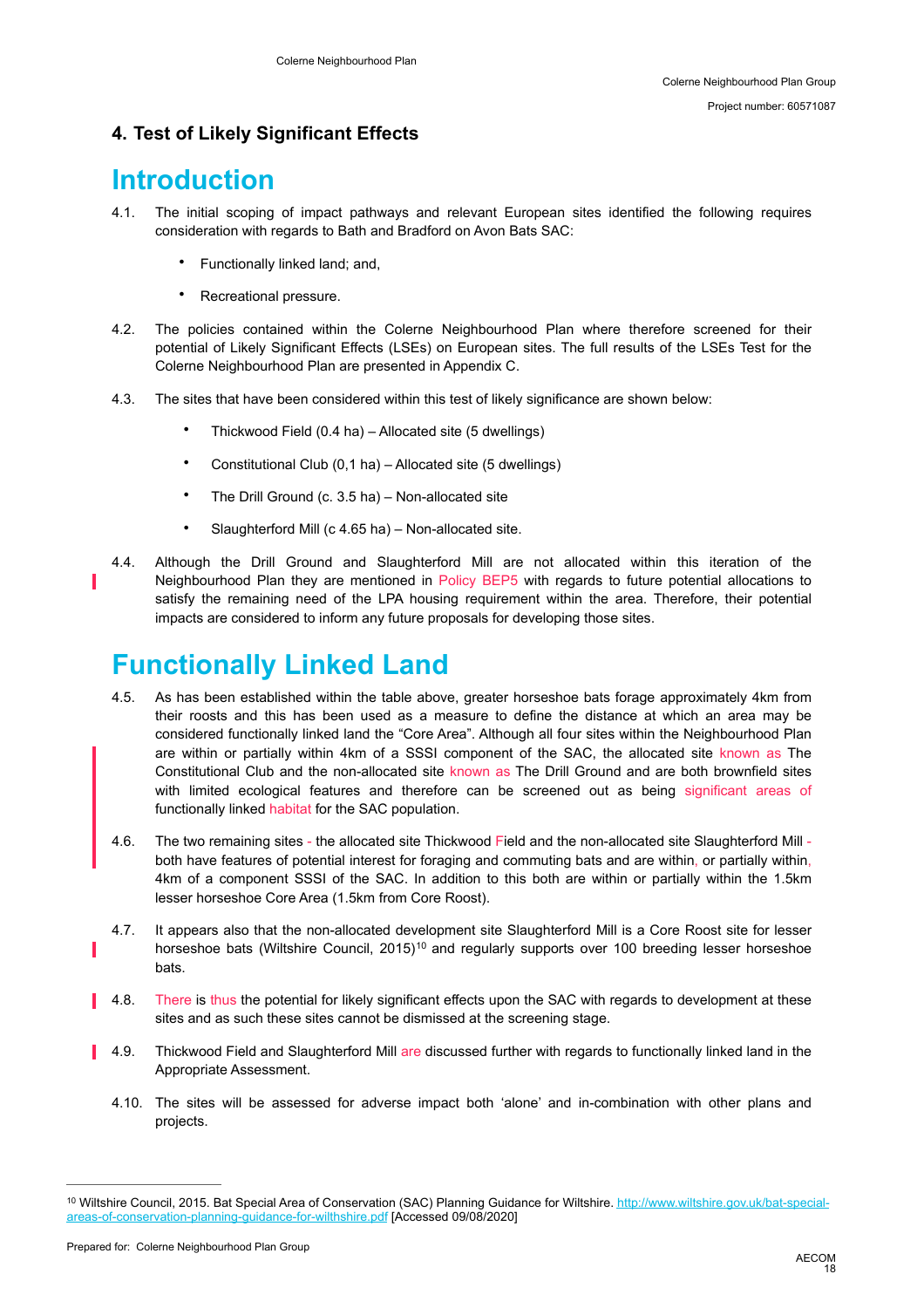## <span id="page-18-0"></span>**Recreational Pressure**

- 4.11. Much work has already been undertaken with regards to the Bath and Bradford on Avon Bat SAC in other areas of Wiltshire and Bath for example with regards to Trowbridge, which have produced a Bat Mitigation Strategy SPD for the SAC. Within this SPD sensitivity zones have been used to define where a likely significant effect may occur on the SAC population. Although Trowbridge Parish is approximately 10km south of Colerne Parish the principles for the sensitivity zones around the SACs are still valid for all component SSSIs.
- <span id="page-18-2"></span>4.12. The boundary of the Neighbourhood Plan Area is only 700m north of Box Mine SSSI component. Within theTrowbridge SPD<sup>[11](#page-18-1)</sup> it identifies a 'Red' or high-risk buffer at 600m around woodlands containing core roosts and a 'Yellow' or medium risk buffer at 1.5km for Bechstein's bat, 2km for lesser horseshoe bat and 4km for greater horseshoe bat. Core roosts are defined within the Wiltshire Council (2015) Bat SAC Planning Guidance as breeding or wintering roosts containing 50+ adult greater horseshoe bats, breeding roosts containing 100+ or winter roosts containing 50+ adult lesser horseshoe bats and any transitional roosts for Bechstein's bats.
- 4.13. Box Mine SSSI is a wintering and transitional roost for all three species and according to the SSSI citation a maximum of 250 greater horseshoes hibernate within the mine each winter. Therefore, the recreational sensitivity zone relevant to this component SSSI would be 4km from the SAC boundary. The lesser horseshoe breeding roost (100+ bats) at Slaughterford Mill (a Core Roost) also has a 2km recreational sensitivity zone around it. The SPD goes on to mention that this zone is relevant to development at new greenfield sites and as such excludes urban areas as defined by settlement boundaries.
- 4.14. All four of the allocated and non-allocated sites are within or partially within this 4km sensitivity zone and therefore all could potentially have a likely significant effect upon the SAC. All four sites will be discussed within the Appropriate Assessment.
- 4.15. The current iteration of the Neighbourhood Plan is allocating a total of 10 dwellings (Thickwood Field and The Constitutional Club). The Local Plan puts the housing need of the local area at a total of 100 dwellings. However, suitable sites within MOD land (The Drill Ground) are yet to be released and therefore are not being bought forward within this iteration of the Neighbourhood Plan, as described in Policy BEP5. Even considering the total number of dwellings the area requires (100 dwellings) this is a small number of dwellings and therefore unlikely to increase recreational pressure beyond current manageable levels by itself, especially given only 10 will be bought forward in the short term. Given the small number of dwellings, likely significant effects can be screened out alone. However, an 'in combination' effect cannot be dismissed. Therefore, these sites will be assessed for adverse effects in combination with other plans and projects.

<span id="page-18-1"></span><http://www.wiltshire.gov.uk/whsap-draft-trowbridge-bat-mitigation-strategy-spd.pdf> [Accessed 09/08/2020] [11](#page-18-2)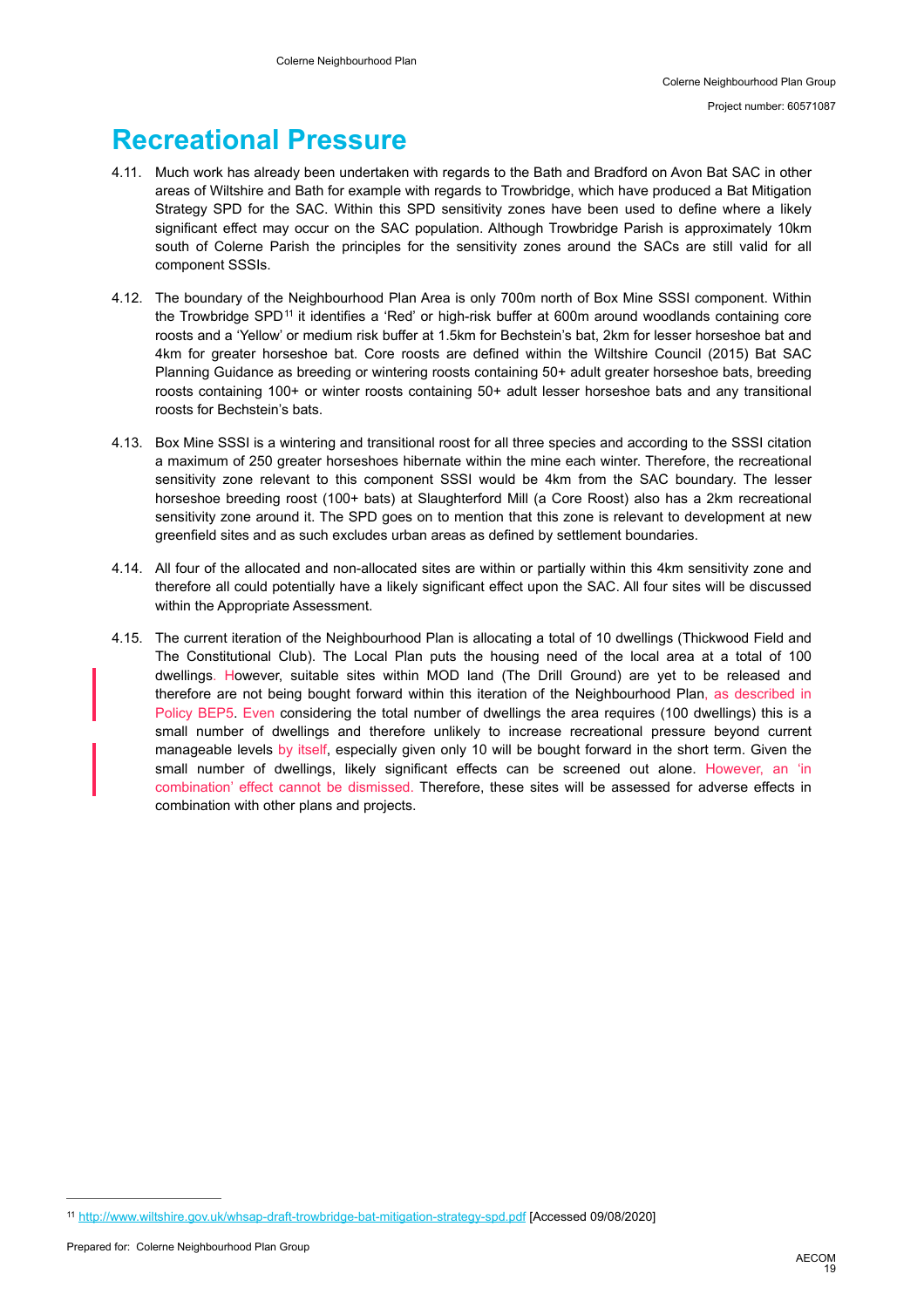#### <span id="page-19-0"></span>5. Appropriate Assessment

# <span id="page-19-1"></span>**'Alone' Assessment**

### <span id="page-19-2"></span>**Loss of Functionally Linked Land**

- 5.1. The screening for likely significant effects identified the following development sites within the plan that require Appropriate Assessment regarding the impact pathway loss of functionally linked land:
	- Thickwood Field Development (Allocated in Policy BEP4 for 5 dwellings)
	- Slaughterford Mill Development (Non-allocated but associated with Policy BEP5)
- 5.2. Any development on greenfield sites that result in the loss of existing mature vegetation lines or riverbank corridors has the potential to affect the commuting and foraging routes of bats for which the SAC is designated. While the direct loss of habitat is the most relevant, development proposals might also render habitats and flight lines unsuitable through light and sound pollution.
- 5.3. Loss of functionally linked land with regards to bat Core Roost and Core Areas are an amalgamation of several categories of effects which include:
	- Physical changes alteration / demolition / removal of a potential roost feature including environmental conditions (temperature, humidity, internals light levels etc), loss, damage or change of management of potential foraging habitat, removal / fragmentation / modification of habitats in a potential commuting corridor;
	- Lighting artificial lighting close to potential roosting, foraging and commuting features;
	- Noise and vibration construction / demolition activities close to potential roost features (potentially temporary – depending on type of development);
	- Recreational disturbance increasing the risk of recreational visits both organised and informal (discussed as a separate impact in the 'in-combination' assessment)
	- Pollution dust and fumes close to potential roost features (potentially temporary dependent on development); and
	- Mortality predation by domestic cats at roost entrances, collision risk from wind turbines.
- 5.4. The overarching Wiltshire Core Strategy provides protection to European sites which is included in Core Policy 50: Biodiversity and Geodiversity. The Policy states:

"*Development proposals must demonstrate how they protect features of nature conservation and geological value as part of the design rationale. There is an expectation that such features shall be retained, buffered, and managed favourably in order to maintain their ecological value, connectivity and functionality in the long-term. Where it has been demonstrated that such features cannot be retained, removal or damage shall only be acceptable in circumstances where the anticipated ecological impacts have been mitigated as far as possible and appropriate compensatory measures can be secured to ensure no net loss of the local biodiversity resource, and secure the integrity of local ecological networks and provision of ecosystem services. All development proposals shall incorporate appropriate measures to avoid and reduce disturbance of sensitive wildlife species and habitats throughout the lifetime of the development. Any development potentially affecting a Natura 2000 site* **[European Site]** *must provide avoidance measures in accordance with the strategic plans or guidance set out in paragraphs 6.75-6.77* **[of the Core Strategy]** *where possible, otherwise bespoke measures must be provided to demonstrate that the proposals would have no adverse effect upon the Natura 2000 network. Any development that would have an adverse effect on the integrity of a European nature conservation site will not be in accordance with the Core Strategy.*"

5.5. The Core Strategy with regards to the Bradford on Avon Area Strategy also goes on to say "*All development will be required to maintain the integrity of the Bath and Bradford on Avon Bats Special Area of Conservation, having particular regard to the Wilshire Bats SAC Guidance*"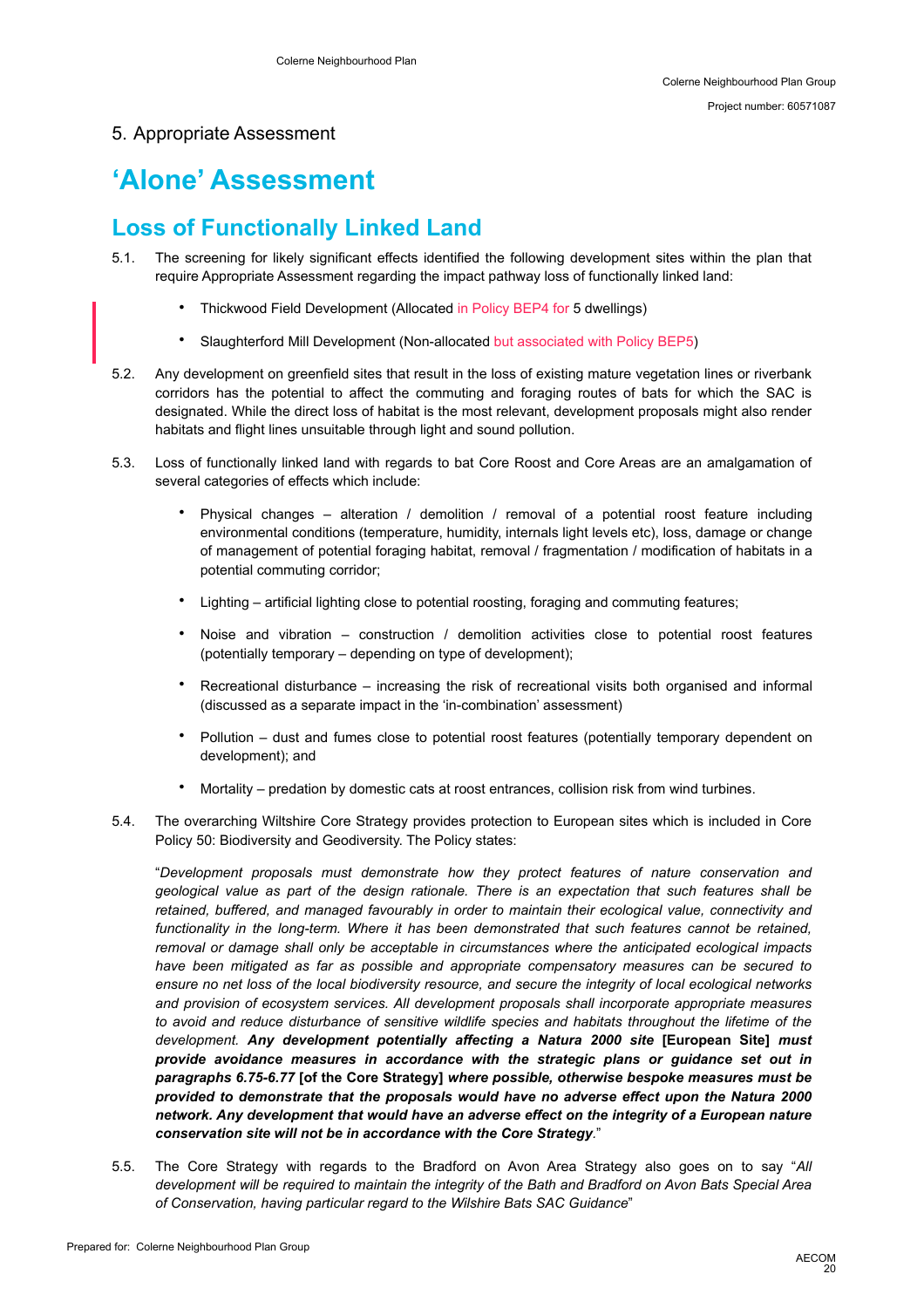- 5.6. The Bat Special Area of Conservation (SAC) Planning Guidance for Wiltshire. (Wiltshire Council, 2015) referred to in the Wiltshire Core Strategy guides planners and developers on how development should be conducted with regards to development pertaining to Core Areas of the Bath and Bradford on Avon Bats SAC with regards to the impacts listed in paragraph 5.3.
- 5.7. The Council's guidance document should be used at the earliest stages of development proposals to determine whether there will be an impact. The guidance can be used to inform at the very beginning; site selection, scheme design, project timescales and budgets.
- 5.8. The guidance requires development that is likely to have any of the above impacts within a Core Area to employ a licenced ecologist to carry out surveys following good practice guidelines and where survey work confirms a sensitive feature used by species of the SAC is likely to be affected, a mitigation strategy will be required to be produced. The surveys and mitigation strategy will be required to be submitted within the developments planning application. In addition to this, each development bought forward will also require a project level Habitats Regulations Assessment.
- <span id="page-20-3"></span>5.9.A Core Roost for lesser horseshoe bats (Wiltshire Council, 2015)<sup>[12](#page-20-2)</sup> regularly supporting over 100 breeding lesser horseshoe bats is listed to be at or within the immediate vicinity of the Slaughterford Mill site. Although this site is not allocated within this iteration of the Neighbourhood Plan it should be carefully considered as to whether the site should be included as an allocated site in the future revisions. As the roost is regarded as a Core Roost any impact to it through development could harm the integrity of the SAC which is likely to render this site unsuitable for development in the long term.
- **5.10. It is recommended that a Paragraph be added to Policy NEP1: Landscape and Natural Environment stating that development will be only be supported where the development can demonstrate compliance with the Bat Special Area of Conservation (SAC) Planning Guidance for Wiltshire (2015) or any subsequent update, and where the development will not adversely effect any European site or Core Roosts and sensitive features within the Core Areas which are regarded as functionally linked to the European sites. All development bought forward within areas regarded as Core Areas within the Planning Guidance for Wilshire (2015) will be required to produce a project level Habitats Regulations Assessment to determine the developments impact upon the integrity of the Bath and Bradford on Avon Bat SAC.**
- 5.11. With this policy wording in place it can be concluded that the impact pathway functionally linked land would not adversely affect the integrity of the Bath and Bradford on Avon Bats SAC, since the Slaughterhouse Mill site is not an actual allocation in the plan.

# <span id="page-20-0"></span>**'In-combination' Assessment**

### <span id="page-20-1"></span>**Functionally Linked Land**

- 5.12. Although a site's individual contribution to the loss of functionally linked land may be small, when looked at, at a landscape scale each small contribution can build to create a much larger impact and therefore must be looked at in-combination with other plans and projects.
- 5.13. The main plan with which the Neighbourhood Plan should be considered in combination with is Wiltshire Core Strategy (adopted 2015) as well as the current Bath and North Somerset Core Strategy (adopted 2014).
- 5.14. As highlighted in the Alone Assessment, Wiltshire Core Strategy provides an overarching policy which sets out that development proposals must provide evidence that there will be no impact to the integrity of European Sites.
- 5.15. Similarly, the Bath and Somerset Local Plan also has a policy (Policy CP6: Environmental Quality) which states:

<span id="page-20-2"></span><sup>&</sup>lt;sup>12</sup> Wiltshire Council, 2015. Bat Special Area of Conservation (SAC) Planning Guidance for Wiltshire. [http://www.wiltshire.gov.uk/bat-special](http://www.wiltshire.gov.uk/bat-special-areas-of-conservation-planning-guidance-for-wilthshire.pdf) [areas-of-conservation-planning-guidance-for-wilthshire.pdf](http://www.wiltshire.gov.uk/bat-special-areas-of-conservation-planning-guidance-for-wilthshire.pdf) [Accessed 9/08/2020]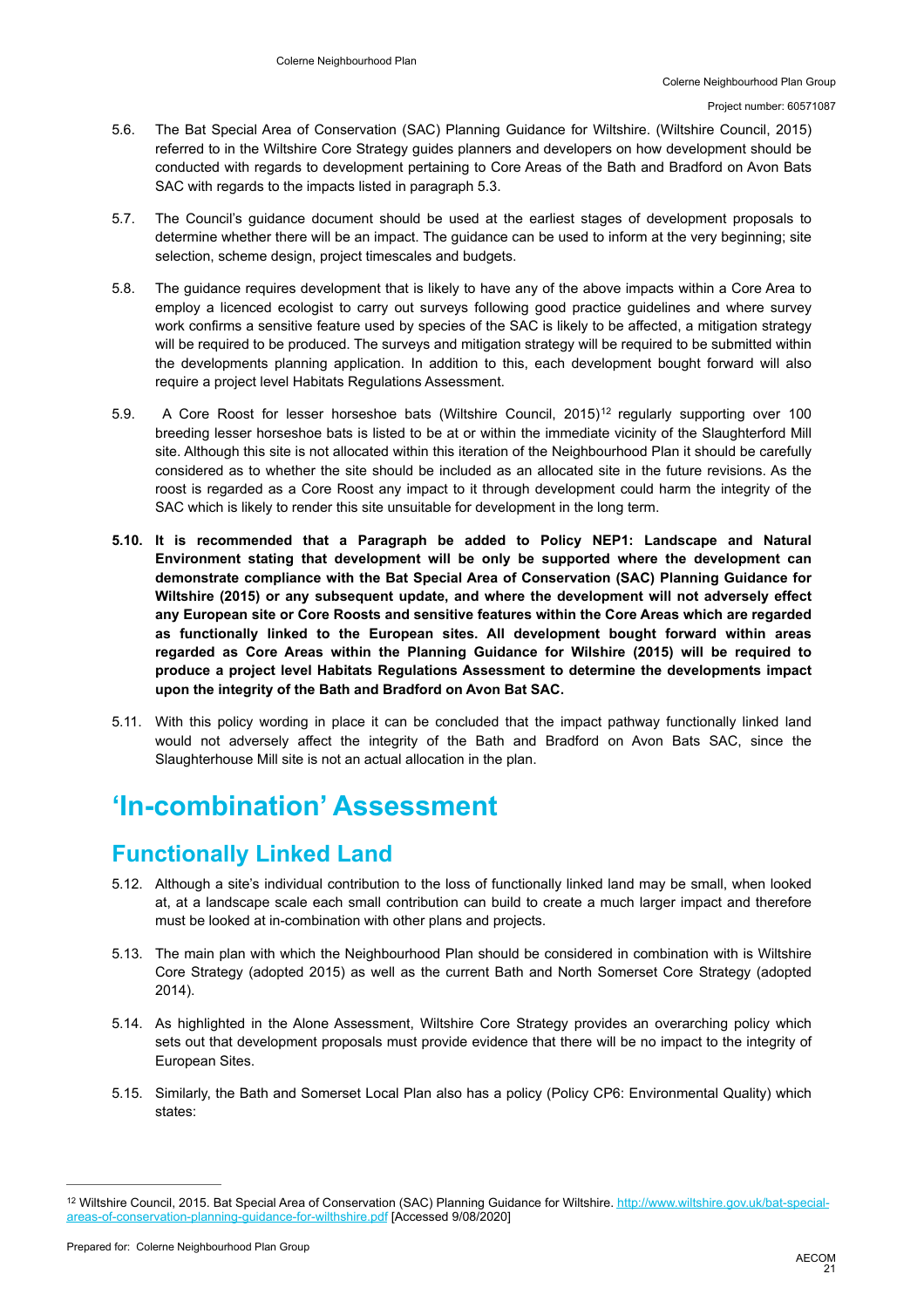"*New Development will protect and enhance international, national and local sites and existing networks of valued habitats; facilitate migration and dispersal though the natural and built environment; and seek to reduce fragmentation of existing habitats*"

5.16. Policy NE3 also goes on to state:

<span id="page-21-3"></span>"*Development that would adversely affect, directly or indirectly, internationally or nationally protected species and/or their habitats will not be permitted*"

- 5.17. Both the Wiltshire Core Strategy and the Bath and North Somerset Core Strategy would have undergone Habitats Regulations Assessments themselves. The conclusions of the Wiltshire Core Strategy Habitats RegulationsAssessment (March 20[13](#page-21-1))<sup>13</sup> concludes that the policies and measures presented within the Core Strategy were sufficient to conclude no adverse effects on the integrity of any individual European site, or the network of European sites, either alone or in-combination with other plans and projects. The Bath and North Somerset HRA was deemed to have been iterative, precautionary and robust and involved regular liaison and guidance from Natural England and bat experts and concluded that using a precautionary approach and taking into account all mitigation measures proposed, no likely significant effects were likely to occur.
- <span id="page-21-4"></span>5.18. In addition to the conclusions of the HRA of these two overarching local plans within which the SAC is located. Other areas also have guidance on development for the SAC including Mendip District Council. TheMendip District Council Guidance for Development<sup>[14](#page-21-2)</sup> sets out consultation zones within which sensitive features of the SAC and functionally linked to the SAC have the potential to be impacted and highlights the requirement for surveys, stakeholder consultation and mitigation where impacts are likely to ensure no adverse effect upon the SAC with regards to development within the District.
- 5.19. It can be concluded that the Colerne Neighbourhood Plan will not adversely affect the integrity of the Bath and Bradford on Avon Bats SAC either alone or in-combination with other plans and projects. This conclusion is based on the conclusions of the HRAs of the overarching Local Plans and the presence of robust guidance for ensuring no adverse impact upon the integrity of the SAC through development within Wiltshire and the surrounding Districts. The conclusions are further strengthened within the Neighbourhood Plan by the inclusion of a paragraph into Policy NEP1: Landscape and Natural Environment. The paragraph will ensure that development will only be supported where it can demonstrate compliance with the Bat Special Area of Conservation (SAC) Planning Guidance for Wiltshire (2015) or any subsequent update and where the development will not adversely affect the integrity of any European site or Core Roosts and sensitive features within the Core Areas which are regarded as functionally linked to the European sites.

### <span id="page-21-0"></span>**Recreational Pressure**

- 5.20. Although the number of currently allocated dwellings in the Neighbourhood Plan is very low (10 dwellings), these dwellings are will contribute to recreational pressure in-combination with other dwellings bought forward within the core recreation zone of the SAC. Wiltshire Core Strategy (adopted 2015) makes provision for at least 42,000 dwellings within the County.
- 5.21. Increased residential development within the core recreational zone (usually defined as 5km) around the boundary of a European site has the potential to increase the number of visitors utilising the European site for recreational purposes. An increase in recreational pressure has the potential to cause adverse impact to the European site.
- 5.22. As discussed in Table 2, recreational pressure to each European Site is individual and varied, for example, the nature, scale, timing and duration of some human activities can result in the disturbance of bats at a level that may substantially affect their behaviour, and consequently affect the long-term viability

<span id="page-21-1"></span><sup>13</sup> [http://www.wiltshire.gov.uk/corestrategydocument?](http://www.wiltshire.gov.uk/corestrategydocument?directory=Sustainabilty%2520Appraisal%2520and%2520Habitat%2520Regulation%2520Assessment&fileref=24)

[directory=Sustainabilty%20Appraisal%20and%20Habitat%20Regulation%20Assessment&fileref=24](http://www.wiltshire.gov.uk/corestrategydocument?directory=Sustainabilty%2520Appraisal%2520and%2520Habitat%2520Regulation%2520Assessment&fileref=24) [Accessed 10/08/20]

<span id="page-21-2"></span>[<sup>14</sup>](#page-21-4) https://www.mendip.gov.uk/media/22423/Bats-Technical-Guidance-Mendip-District-SAC-Bats-v1-2/pdf/Bats -Technical\_Guidance\_Mendip\_District\_SAC\_Bats\_v1.2.pdf?m=636990601307100000 [Accessed 11/08/20]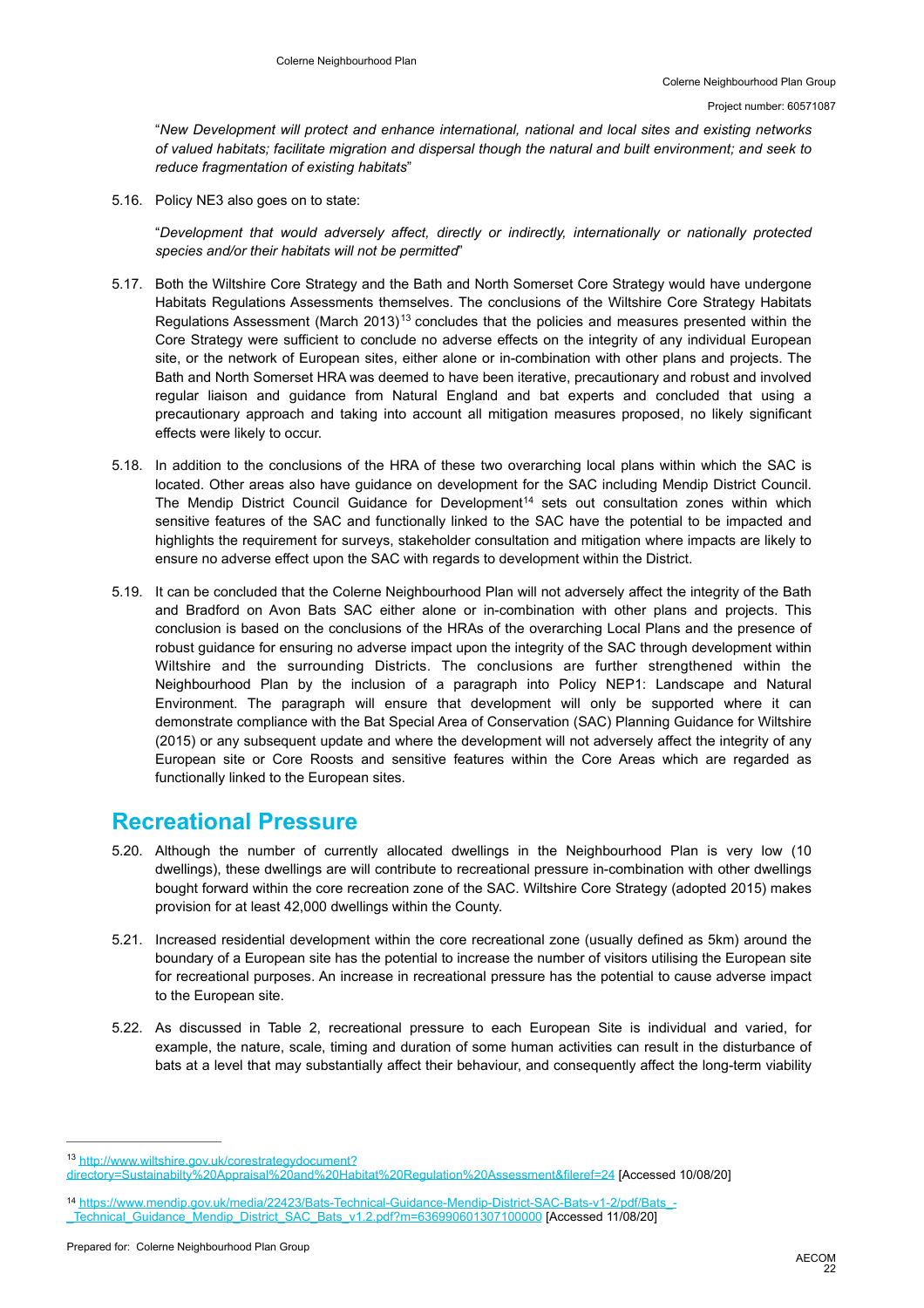<span id="page-22-2"></span>of the population<sup>15</sup>[.](#page-22-0) As bats are a highly mobile species and utilise sites outside of the boundaries of the SAC at different times of the year, recreational effects can also occur outside of the SAC in relation to features that are functionally linked to the SAC e.g. recreational pressure in woodlands that are not designated as SACs themselves but are functionally linked to an SAC by its Bechstein's bat maternity colonies during the summer.

- 5.23. Looking at effects in-combination effects, other areas have also put together mitigation strategies including Trowbridge.
- <span id="page-22-3"></span>5.24. Trowbridge Bat Mitigation Strategy SPD which was prepared in support of the Draft Wiltshire Housing Sites Allocation Plan (Feb 2019) has used sensitivity risk zones to highlight the areas outside of the SAC where recreational pressure could adversely affect sensitive features functionally linked to the SAC in the Trowbridge area. The recreational pressure zones within Trowbridge were determined through visitor surveysconducted by Footprint Ecology (2018)<sup>[16](#page-22-1)</sup> and through a literature review of Bechstein's bat ecology. These zones are discussed below:
	- Red Zone High Risk Impacts will arise as a result of recreational pressure on woodlands used by breeding Bechstein's bats. Loss of habitat of critical importance to supporting breeding Bechstein's bats. Impacts will arise from developments considered alone and/or in-combination with other plans and projects.
	- Yellow Zone Medium Risk Impacts will arise on individual sites and in-combination with other development as a result of loss and/or degradation of habitat of importance to Bechstein's bat, greater horseshoe, and lesser horseshoe bats for foraging, commuting and roosting including:
		- ─ Buildings
		- ─ Grassland
		- ─ Hedgerow
		- ─ Trees
		- ─ Scrub
		- ─ Water bodies
		- ─ Riparian corridors
		- ─ Availability/access to roosts
	- Grey Hatched Zone Medium Risk Impacts will arise in-combination as a result of recreational pressure on woodlands used by Bechstein's bats.
- 5.25. The SPD goes on to discuss the implications for development in the relevant zones;
	- Red Zone It is unlikely that development in this zone will be able to provide sufficient mitigation to enable an assessment under the Habitats Regulations to conclude, beyond reasonable scientific doubt, no adverse effect on the integrity of the SAC.
	- Yellow Zone Development on greenfield sites outside of the settlement boundaries will be able to demonstrate no adverse effect on site integrity of the SAC provided that:
		- $-$  100% mitigation is provided for habitat loss within the allocation boundary.
		- $-$  Retained bat habitat remains connected to the wider habitat network and is adequately buffered in accordance with this strategy
		- ─ Bat habitat remains relatively undisturbed by the effects of urbanisation in accordance with this strategy
		- $-$  A financial contribution is made towards funding the LPA scheme in Appendix 1 [of the Strategy] for mitigating residual in-combination effects from loss/degradation of bat habitat.

<span id="page-22-0"></span><sup>&</sup>lt;sup>[15](#page-22-2)</sup> Speakman, J.R, Webb, P.I and Racey, P.A (1991). Effects of disturbance on energy expenditure of hibernating bats. *Journal of applied Ecology.* 28, 1087-1104.

<span id="page-22-1"></span>[<sup>16</sup>](#page-22-3) Panter, C., Lake, S. & Liley D. (2018). Trowbridge Visitor Survey and Recreation Management Strategy. Unpublished report by Footprint Ecology for Wiltshire Council.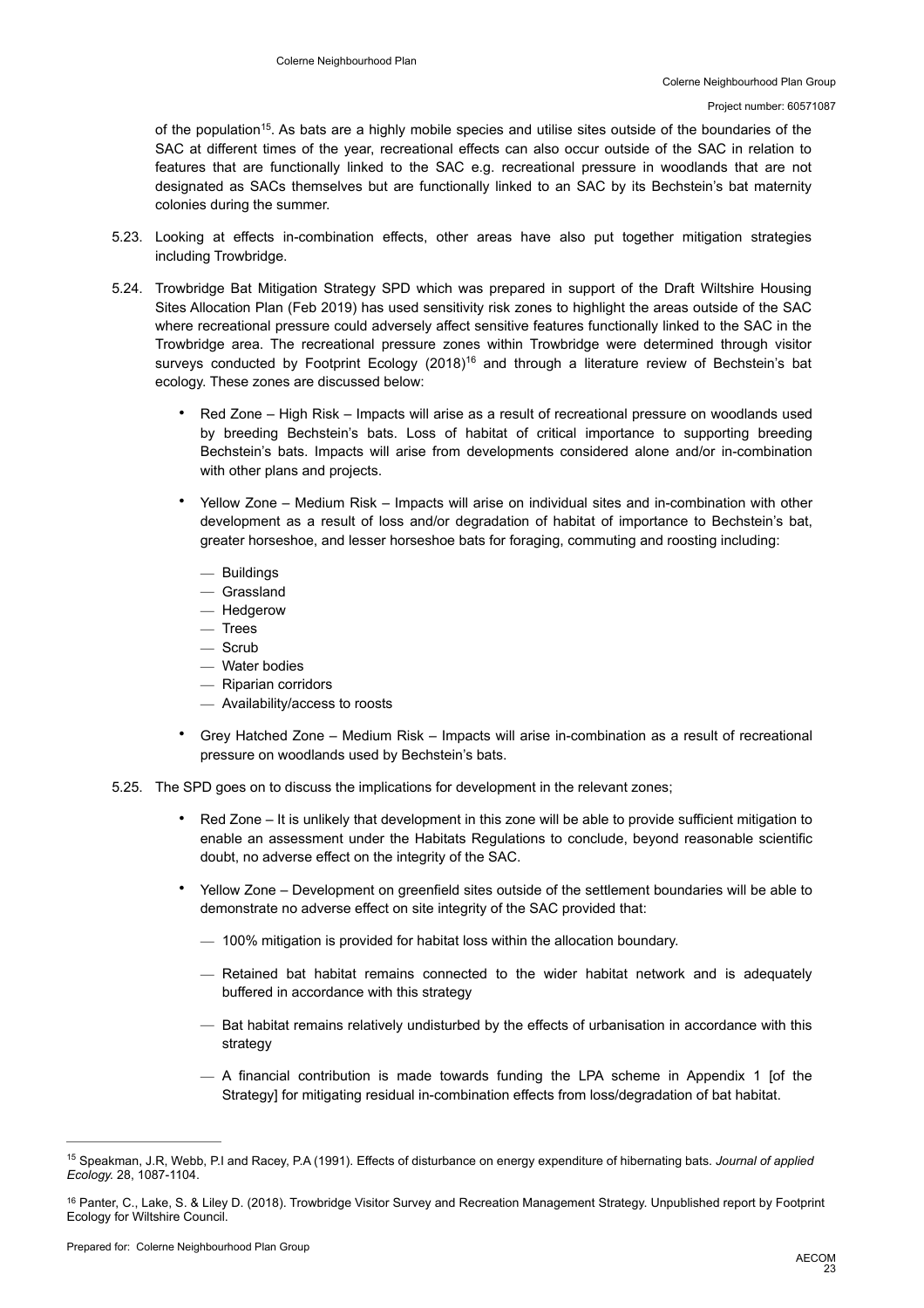- Grey Hatched Zone Residential development will be able to demonstrate no adverse effect on site integrity of the SAC provided that:
	- ─ Funding being collected via CIL towards the LPA scheme in Appendix 2 [of the Strategy] for mitigating residual in-combination effects from recreational pressure.
- 5.26. The Trowbridge SPD is based on the Wilshire Bats Development Guidance document previously discussed and therefore must comply also with the overarching policy within the Wiltshire Core Strategy which states:

"*Any development potentially affecting a Natura 2000 site* [i.e. European Site] *must provide avoidance measures in accordance with the strategic plans or guidance set out in paragraphs 6.75-6.77* [of the Core Strategy] *where possible, otherwise bespoke measures must be provided to demonstrate that the proposals would have no adverse effect upon the Natura 2000 network. Any development that would have an adverse effect on the integrity of a European nature conservation site will not be in accordance with the Core Strategy.*"

5.27. Therefore, with the overarching Wiltshire Core Strategy Policy and the Trowbridge SPD as well as the Guidance on Development in place, any development coming forward within the Plan period within the Trowbridge area can be concluded have no impact upon the integrity of the SAC. As the Local Plan has also undergone an HRA which concluded no adverse effects upon the integrity of the Bath and Bradford on Avon Bats SAC it can be concluded that recreational pressure associated with the Neighbourhood Plan will not adversely affect the integrity of the Bath and Bradford on Avon Bats SAC either alone or incombination with other plans and projects.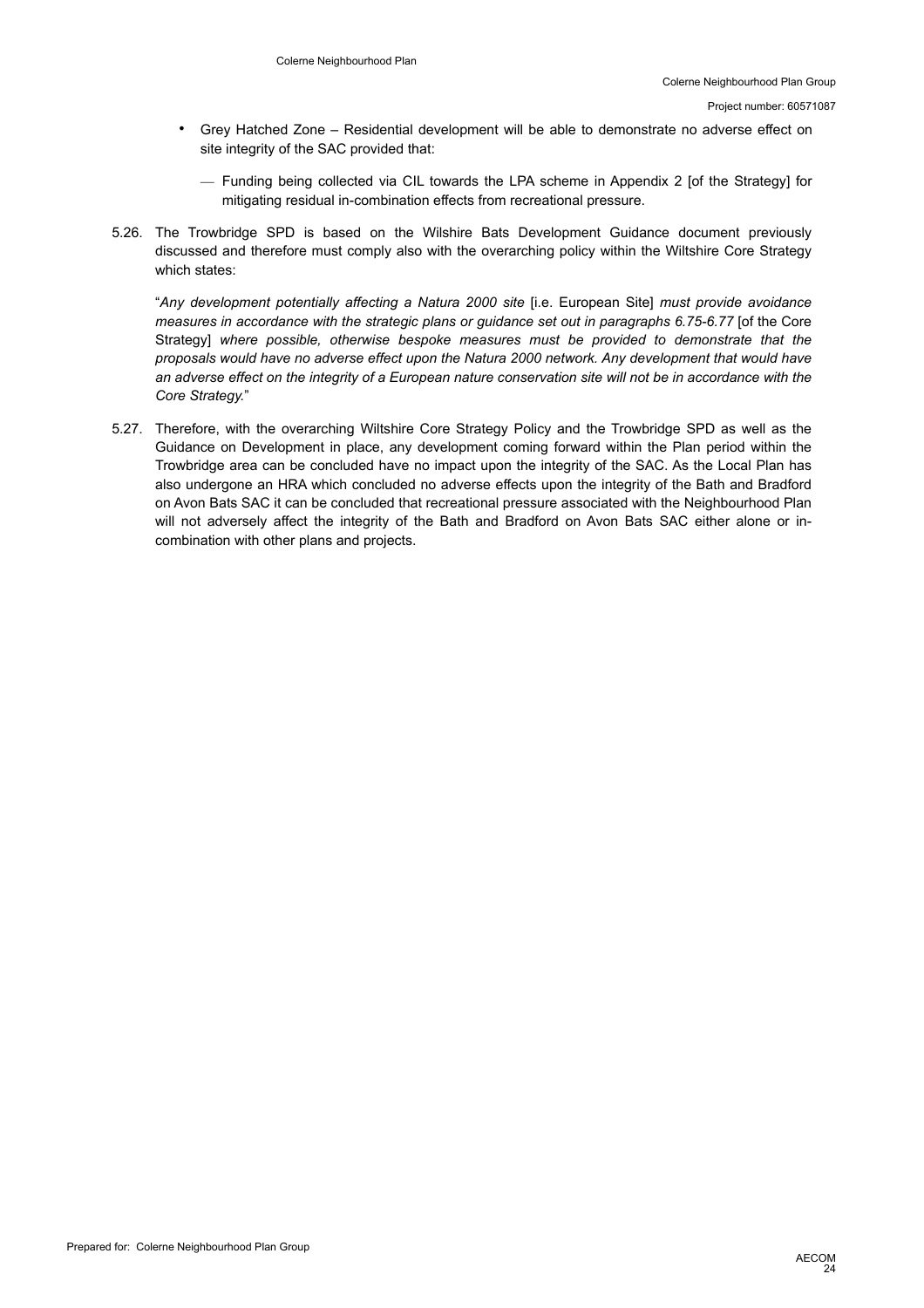#### <span id="page-24-0"></span>6. Conclusions and Recommendations

- 6.1. This HRA assessment identified the relevant European sites linking to the Colerne Neighbourhood Plan and undertook the screening of the Plan's policies. The European site that was considered due to being located within 10km of the Colerne Parish boundary and potentially being linked to the Plan was:
	- Bath and Bradford on Avon Bats SAC
- 6.2. The following impacts were considered in the HRA:
	- Loss of functionally linked land
	- Recreational pressure.
- 6.3. Both impacts were screened in at the screening stage and were discussed within the Appropriate Assessment. The following paragraphs summarise the significant findings of the HRA.

# <span id="page-24-1"></span>**Loss of Functionally Linked Land**

- 6.4. The screening for likely significant effects identified the following development sites within the plan that require Appropriate Assessment regarding the impact pathway loss of functionally linked land due to both having features of potential interest for foraging and commuting bats and being within or partially within 4km of a component SSSI of the SAC (greater horse shoe foraging distance buffer). In addition to this both are within or partially within the 1.5km lesser horseshoe Core Area (1.5km from Core Roost);
	- Thickwood Field Development (Allocated under Policy BEP6 for 5 dwellings)
	- Slaughterford Mill Development (Non-allocated but referenced in Policy BEP5)
- <span id="page-24-3"></span>6.5.A Core Roost for lesser horseshoe bats (Wiltshire Council, 2015)<sup>[17](#page-24-2)</sup> regularly supporting over 100 breeding bats is also listed to be at, or within the immediate vicinity of, the Slaughterford Mill site. Although this site is not allocated within this Neighbourhood Plan it should be carefully considered as to whether the site should be included as an allocated site in the future. As the roost is regarded as a Core Roost any impact to it through development could harm the integrity of the SAC and it is considered likely to be unsuitable for development in the long-term. Therefore, it is advised against being brought forwards as an allocation site in future iterations of the Neighbourhood Plan unless clear evidence is provided by the site promotor that the redevelopment can be accomplished without affecting the roost.
- 6.6. Development at the Allocated site Thickwood Field could cause adverse effects; however, the overarching Wiltshire Core Strategy provides protection to European sites through Core Policy 50: Biodiversity and Geodiversity. However, currently the Neighbourhood plan does not detail any protection for European sites against development.
- 6.7. Therefore, in an earlier version of this report it was recommended that a Paragraph be added to Policy NEP1: Landscape and Natural Environment stating that development will be only be supported where the development can demonstrate compliance with the Bat Special Area of Conservation (SAC) Planning Guidance for Wiltshire (2015) or any subsequent update, and where the development will not adversely affect any European site or Core Roosts and sensitive features within the Core Areas which are regarded as functionally linked to the European sites. All development bought forward within areas regarded as Core Areas within the Planning Guidance for Wilshire (2015) will be required to produce a project level Habitats Regulations Assessment to determine the developments impact upon the integrity of the Bath and Bradford on Avon Bat SAC. This addition has now been undertaken.
	- 6.8. In addition, the Policy for this allocated site (BEP4: Housing Allocations) states that '*An assessment of potential impacts on bats, following the latest best practice guidelines, must be submitted with any application in line with the recommendations of the Habitat Assessment associated with this Plan'*.
	- 6.9. With regards to the in-combination assessment, the Neighbourhood Plan must be compliant with the overarching Wiltshire Core Strategy. Areas outside of Wiltshire including Bath and North Somerset District

<span id="page-24-2"></span><sup>&</sup>lt;sup>17</sup> Wiltshire Council, 2015. Bat Special Area of Conservation (SAC) Planning Guidance for Wiltshire. [http://www.wiltshire.gov.uk/bat-special](http://www.wiltshire.gov.uk/bat-special-areas-of-conservation-planning-guidance-for-wilthshire.pdf) [areas-of-conservation-planning-guidance-for-wilthshire.pdf](http://www.wiltshire.gov.uk/bat-special-areas-of-conservation-planning-guidance-for-wilthshire.pdf) [Accessed 9/08/2020]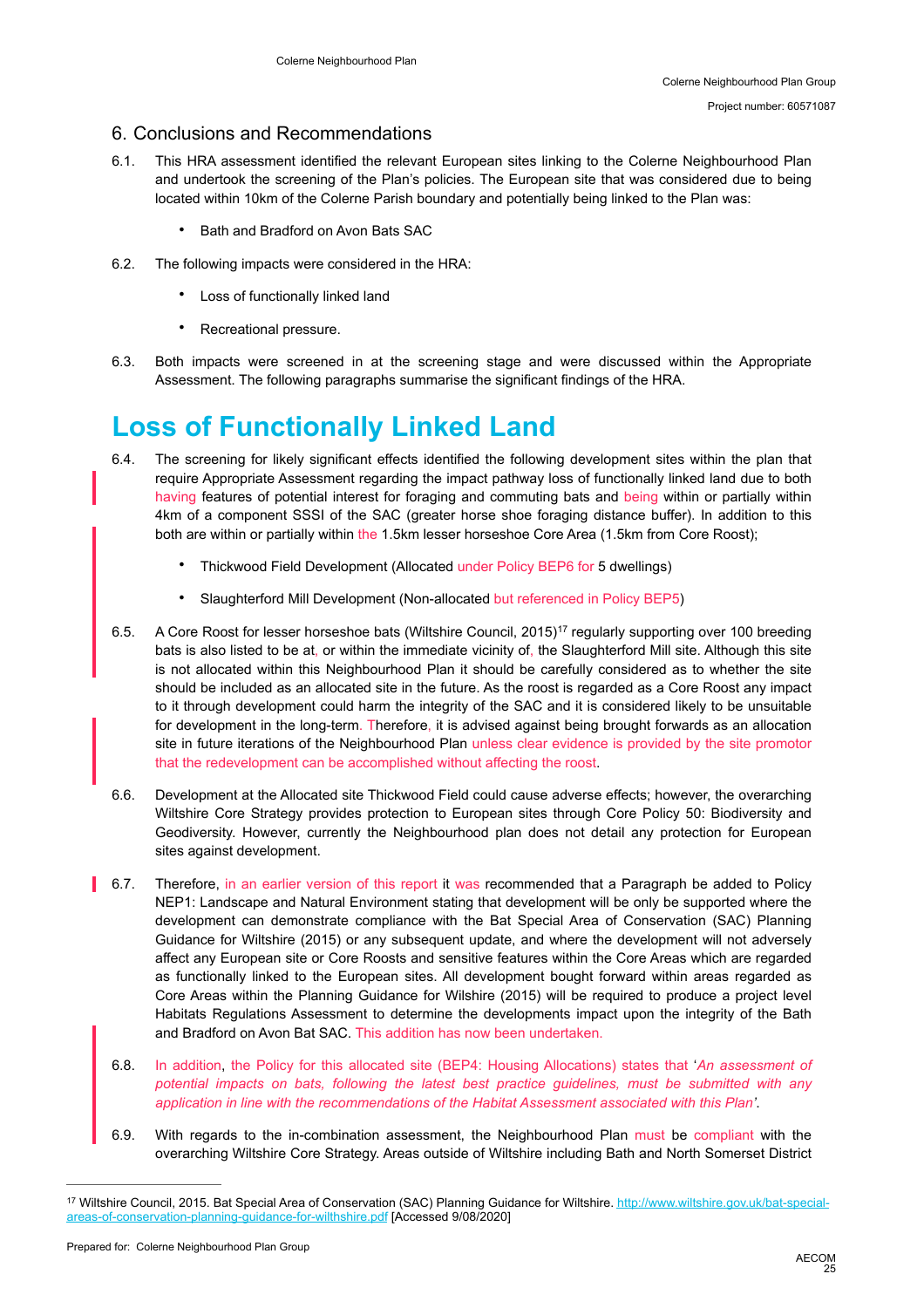also have Core Strategy policies designed to protect the Bath and Bradford on Avon Bats SAC. Both of these Core Strategies have gone through Habitat Regulations Assessments and were concluded not to have an adverse effect upon the integrity of any European sites either alone or in-combination with other plans and projects and therefore, it is considered that the addition of the wording within paragraph 6.7 above to the Neighbourhood Plan Policy NEP1: Landscape and Natural Environment is sufficient to conclude that the Neighbourhood Plan will not have an adverse effect upon the integrity of the Bath and Bradford on Avon Bats SAC either alone or in-combination with other plans and projects with regards to the loss of functionally linked land.

### <span id="page-25-0"></span>**Recreational Pressure**

- 6.10. The current number of dwellings allocated within the Neighbourhood Plan is very low (10 dwellings), these dwellings are to fill the immediate need of the Neighbourhood Area and to fill the need of the Core Strategy/ Emerging Local Plan further sites may be released at a later stage of the plan period. As the current number of dwellings is so low, the impact pathway recreational pressure could be screened out of the 'alone' assessment but was assessed in-combination with other plans and projects.
- 6.11. Increased residential development within the core recreational zone (usually defined as 5km) around the boundary of a European site has the potential to increase numbers of visitors utilising the European site for recreational purposes and therefore has the potential to cause an adverse impact. However, as bats are a highly mobile species not all recreational pressure can be accounted for within the SAC itself. Areas outside of the SAC which are linked functionally e.g. woodlands that are not designated as SACs themselves but are linked to a SAC population by its maternity colonies during the summer.
- 6.12. In order to ensure recreational pressure is covered outside of the SAC as well as within, prescriptive recreational mitigation strategies have been created by areas such as Trowbridge. Research and visitor surveys within the Trowbridge area have allowed the creation of sensitivity zones around known woodlands with Bechstein's bat maternity colonies. Each sensitivity zone has a specific level of avoidance or mitigation that is required to ensure no adverse effect upon the SAC through its functionally linked populations. This mitigation strategy is based on the guidance with the Wiltshire Bat Guidance for Development document which was produced along site the Wiltshire Core Strategy to ensure that no adverse effects on the integrity of the Bath and Bradford on Avon Bats SAC occurred through the increase of at least 42,000 dwellings over the Plan period of the Wiltshire Core Strategy.
- 6.13. As areas outside of the Neighbourhood Plan Area have robust mitigation strategies for their contribution to recreational pressure upon the Bath and Bradford on Avon Bats SAC, which are overarched by the protective policies within the Wiltshire Core Strategy that would also apply to new development within Colerne Parish where necessary, it is considered that the aforementioned addition of the wording within paragraph 6.7 above to the Neighbourhood Plan Policy NEP1: Landscape and Natural Environment is sufficient to conclude that the Neighbourhood Plan has a sufficient policy framework in place to ensure that adverse effect upon the integrity of the Bath and Bradford on Avon Bats SAC will not arise with regards to recreational pressure either alone or in-combination with other plans and projects.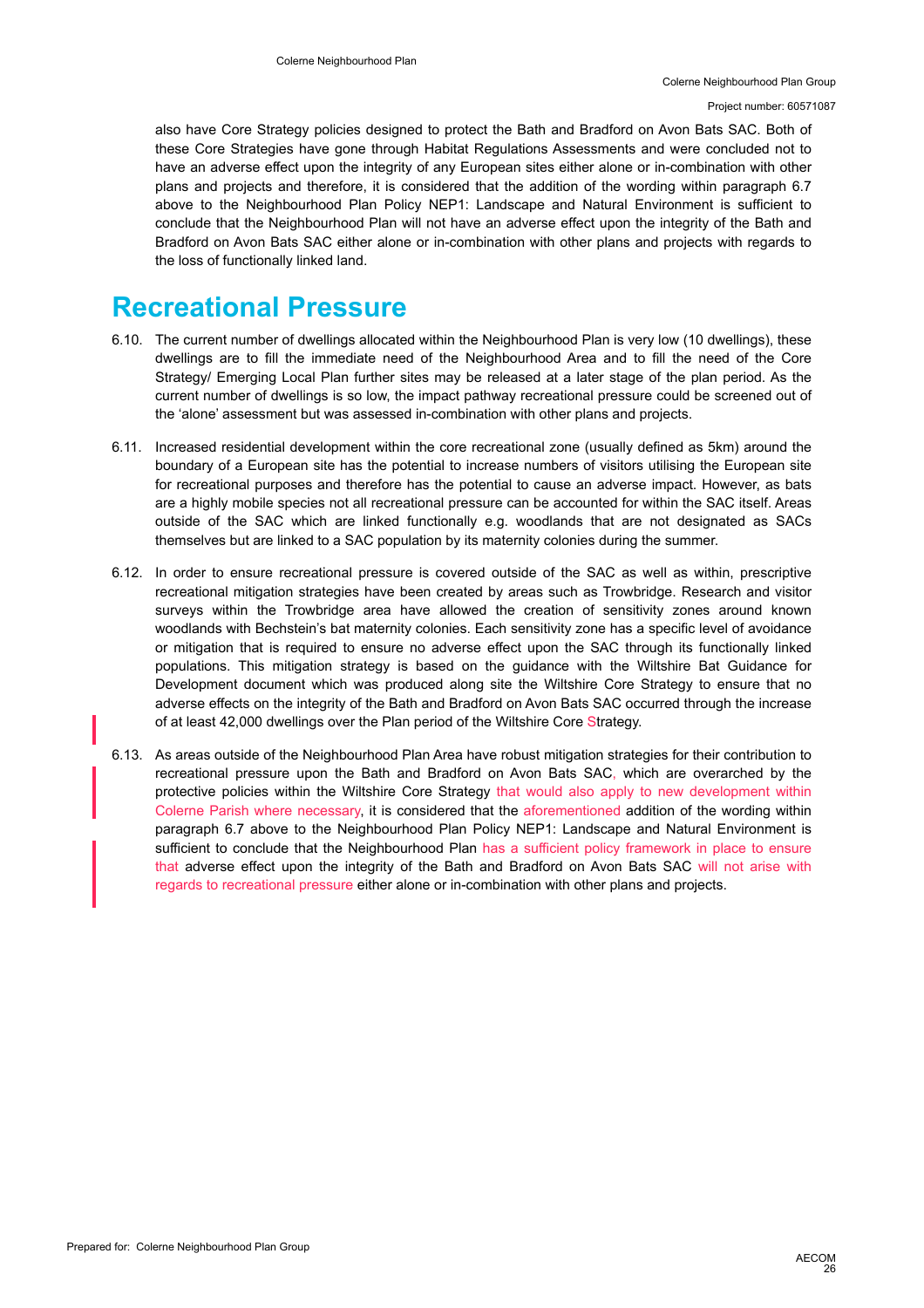# <span id="page-26-0"></span>**A.Designated Sites Background**

# <span id="page-26-1"></span>**Bath and Bradford on Avon Bats SAC**

### <span id="page-26-2"></span>**Introduction**

6.14. The SAC as a whole supports 15% of the UK population of Greater Horseshoe bats *Rhinolophus ferrumequinum*, internationally-significant populations of Lesser Horseshoe *Rhinolophus hipposideros* and Bechstein's bats *Myotis bechsteinii*. The SAC comprises four component sites: Brown's Folly, Box Mine, Winsley Mines, and Combe Down and Bathampton Down Mines. These are distributed over a wide geographical area to the south and east of Bath and have different known bat usages, which over the whole of the SAC include breeding, hibernation, swarming and dispersal. The sites are all abandoned limestone mines, and some include areas of supporting habitat: broadleaved woodland and species rich calcareous grassland. The surrounding landscape provides feeding and commuting opportunities between the component SSSIs, other SAC sites and other undesignated roosts which is vital in supporting the bats throughout their life cycle. Features of significance within the wider landscape are watercourses, woodland, grazed pasture, hay meadows, hedgerows, linear trees and scrub.

### <span id="page-26-7"></span><span id="page-26-3"></span>**Conservation Objectives[18](#page-26-5)**

- 6.15. With regard to the SAC and the natural habitats and/or species for which the site has been designated (the 'Qualifying Features' listed below), and subject to natural change;
- 6.16. Ensure that the integrity of the site is maintained or restored as appropriate, and ensure that the site contributes to achieving the Favourable Conservation Status of its Qualifying Features, by maintaining or restoring;
	- The extent and distribution of the habitats of qualifying species
	- The structure and function of the habitats of qualifying species
	- The supporting processes on which the habitats of qualifying species rely
	- The populations of qualifying species, and,
	- The distribution of qualifying species within the site.

### <span id="page-26-8"></span><span id="page-26-4"></span>**Qualifying Feature[s19](#page-26-6)**

- 6.17. Annex II species that are a primary reason for selection of this site:
	- 1304 Greater horseshoe bat *Rhinolophus ferrumequinum* This site in southern England includes the hibernation sites associated with 15% of the UK greater horseshoe bat population and is selected on the basis of the importance of this exceptionally large overwintering population.
	- 1323 Bechstein's bat *Myotis bechsteinii* small numbers of Bechstein's bat have been recorded hibernating in abandoned mines in this area, though maternity sites remain unknown.
- 6.18. Annex II species present as a qualifying feature, but not a primary reason for site selection:
	- 1303 Lesser horseshoe bat *Rhinolophus hipposideros*.

<span id="page-26-5"></span><http://publications.naturalengland.org.uk/publication/6279810384920576> [Accessed 07/07/2020] **[18](#page-26-7)**

<span id="page-26-6"></span><https://sac.jncc.gov.uk/site/UK0012584> [Accessed 07/07/2020] **[19](#page-26-8)**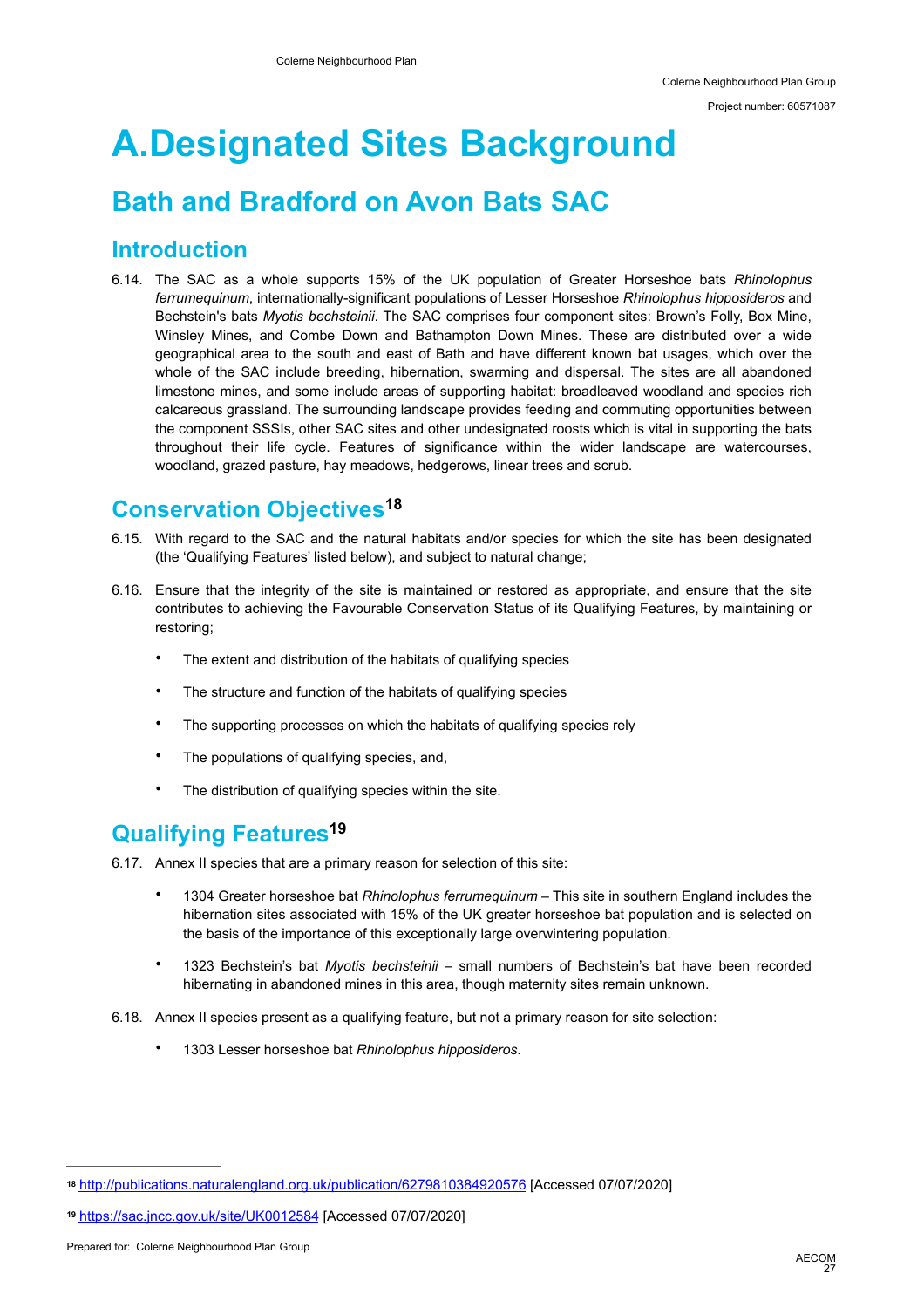### <span id="page-27-2"></span><span id="page-27-0"></span>**Environmental Vulnerabilities<sup>20</sup>**

- 6.19. Natural England's Site Improvement Plan identifies the following threats and pressures on the integrity of the Bath and Bradford on Avon Bats SAC:
	- Planning permission general
	- Change in land management
	- Direct impact from third party
	- Feature location/ extent/ condition unknown
	- Offsite habitat availability/ management
	- Public access/ disturbance
	- Change to site conditions
	- Inappropriate designation boundary

<span id="page-27-1"></span><http://publications.naturalengland.org.uk/publication/4564119772463104> [Accessed 07/07/2020] **[20](#page-27-2)**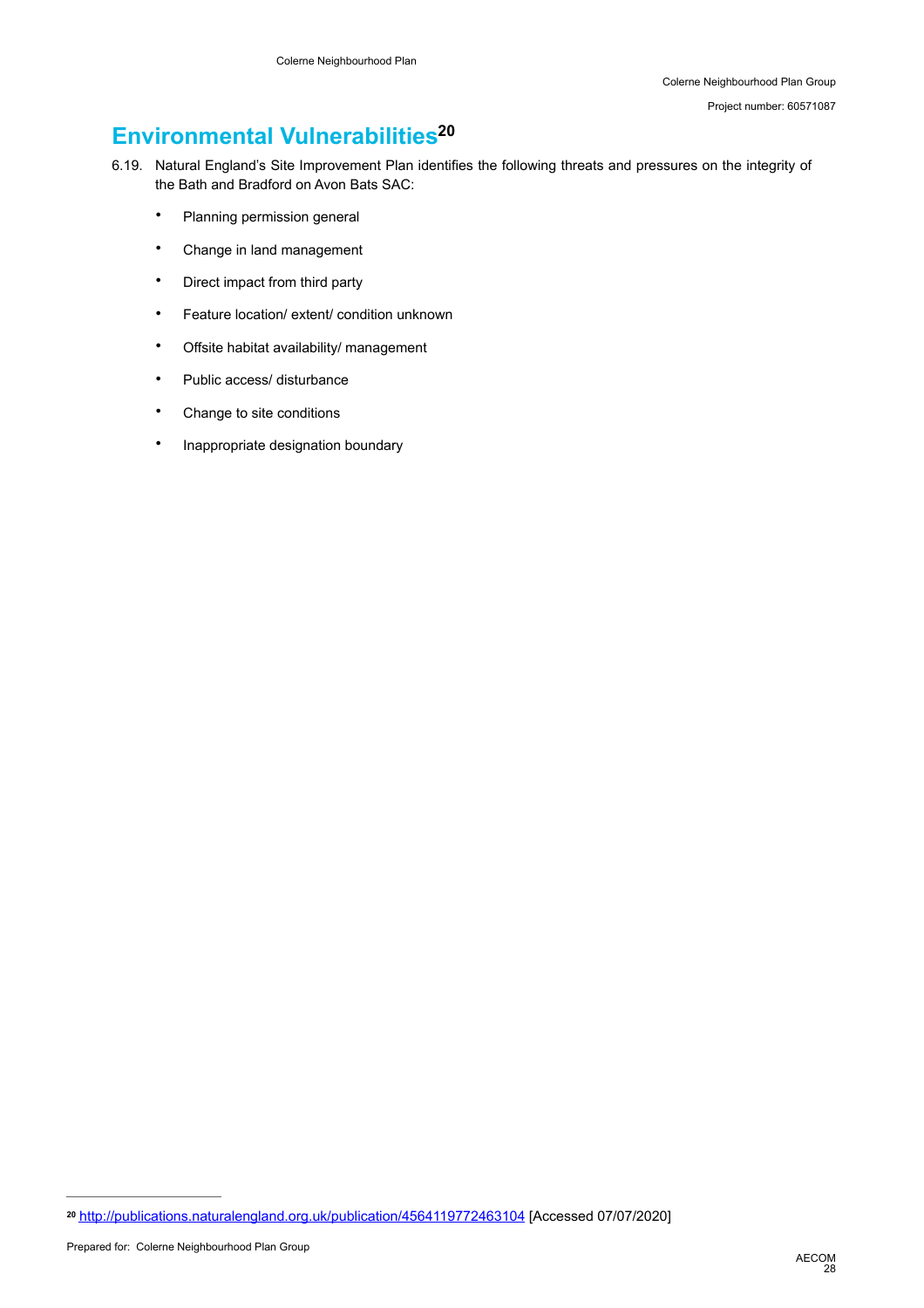Colerne Neighbourhood Plan Group Project number: 60571087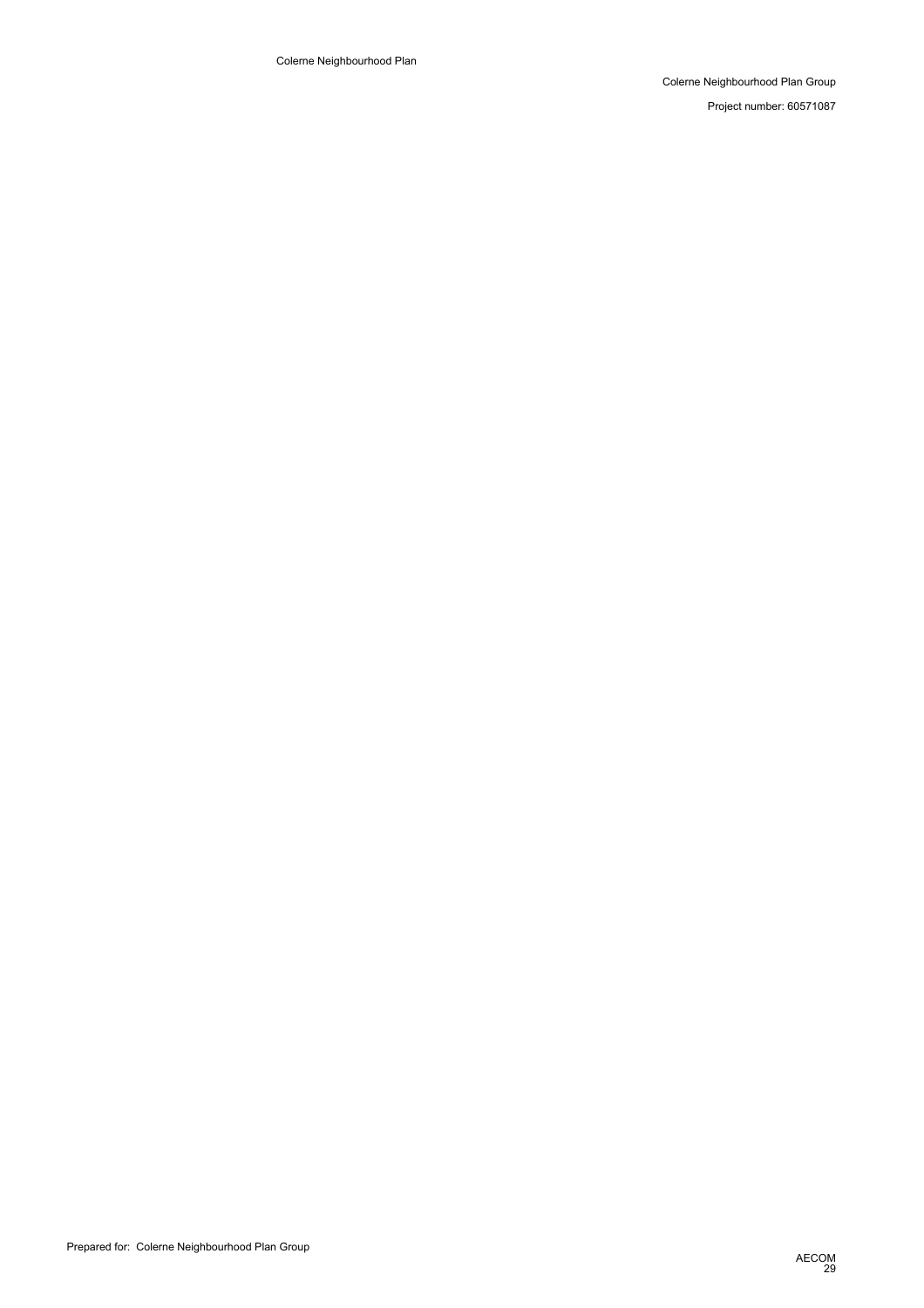Colerne Neighbourhood Plan Group Project number: 60571087

# <span id="page-29-0"></span>**B.Policy Screening**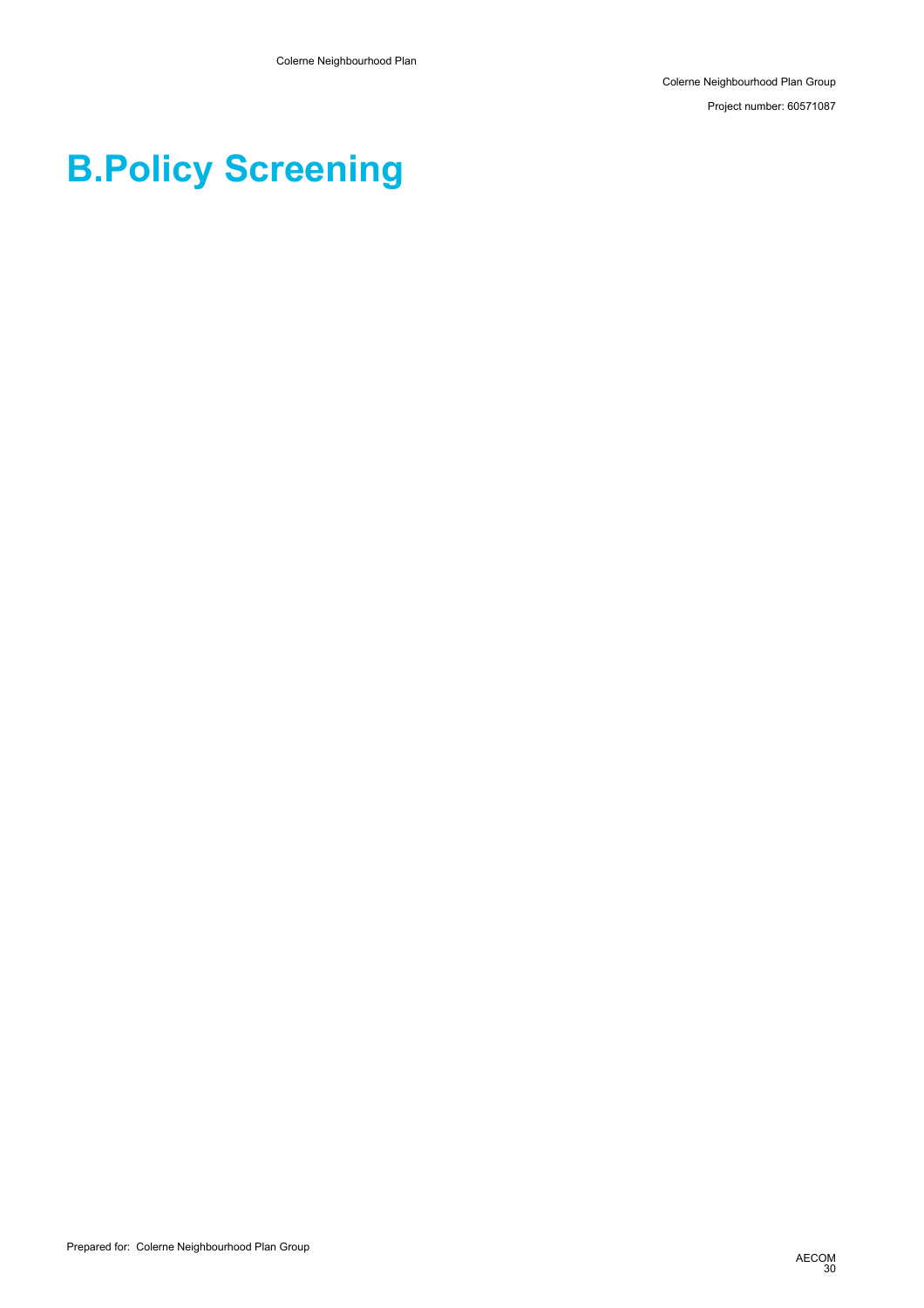| <b>Policy</b>                           | <b>Description</b>                                                                                                                                                                                                                                                                                                                                                                                                                                                                                                                                                                                                                                                                                                                                                                                                                                                                                                                                                                                                                                                                                                                                                                                                 | <b>HRA Implications</b>                                                                                                                                                                                                                                                           |
|-----------------------------------------|--------------------------------------------------------------------------------------------------------------------------------------------------------------------------------------------------------------------------------------------------------------------------------------------------------------------------------------------------------------------------------------------------------------------------------------------------------------------------------------------------------------------------------------------------------------------------------------------------------------------------------------------------------------------------------------------------------------------------------------------------------------------------------------------------------------------------------------------------------------------------------------------------------------------------------------------------------------------------------------------------------------------------------------------------------------------------------------------------------------------------------------------------------------------------------------------------------------------|-----------------------------------------------------------------------------------------------------------------------------------------------------------------------------------------------------------------------------------------------------------------------------------|
| Policy BEP1:<br>Character and<br>Design | Development proposals will be supported where their<br>designs are in compliance with the relevant quidance in the<br>Design Statement and show a congruence with or<br>enhancement of their surroundings in terms of the built<br>form, height, materials, historic character and boundary<br>treatments.<br>Applicants are required to demonstrate compliance with the<br>Design Statement by submitting a Design Compliance<br>Statement with any planning application.                                                                                                                                                                                                                                                                                                                                                                                                                                                                                                                                                                                                                                                                                                                                         | No Likely Significant Effects.<br>The policy regards design elements of the proposals.<br>This policy does not allocate a quantum of<br>development.<br>No likely significant effects are expected from this<br>policy.                                                           |
| Policy BEP2:<br>Heritage                | Planning applications for the demolition or<br>а.<br>development of, or substantial alterations to, the<br>buildings or structures listed in the Historic<br>Environment Record, or those identified in the Design<br>Statement, will be expected to show that priority has<br>been given to the retention of distinctive and important<br>features.<br>Applications must also demonstrate that there are no<br>b.<br>negative impacts on the setting and surrounds of any<br>feature(s) or indicate measures to mitigate any such<br>impacts.<br>Where appropriate, Heritage Impact Assessments will<br>c.<br>be required to accompany applications.                                                                                                                                                                                                                                                                                                                                                                                                                                                                                                                                                              | No Likely Significant Effects<br>The policy regards the retention of distinctive and<br>important features on heritage assets within the<br>Parish. This policy does not allocate a quantum of<br>development.<br>No likely significant effects are expected from this<br>policy. |
| Policy BEP3: i.<br>Housing              | Development must demonstrate how it meets<br>residents' revealed preferences for small scale<br>developments capable of offering a mix of different<br>dwelling type.<br>ii.<br>The mix of house types within any development must<br>demonstrate how it responds to local needs across a<br>broad range, including provision for an ageing<br>population (disability and 'downsizers'), units for<br>younger people and first-time buyers, financially-<br>assisted homes and properties designed to<br>accommodate home-working and those moving up<br>the property ladder.<br>iii.<br>When Local Plan policy requires affordable housing,<br>developers should offer affordability through one of<br>the following routes:<br>social housing (Local Authority rental);<br>Housing Association;<br>shared equity;<br>a Community Land Trust.<br>The design and character of development must<br>İV.<br>demonstrably satisfy the principles of the Character<br>and Design Statement.<br>In line with the NPPF, where there is developable<br>V.<br>brownfield land, or a reasonable prospect thereof in<br>the Plan timeframe, brownfield development will be<br>supportable and greenfield development opposed. | No Likely Significant Effects.<br>The policy regards the mix of dwelling type offered<br>within small scale developments and offering<br>affordable homes where Local Plan policy requires.<br>No likely significant effects are expected from this<br>policy.                    |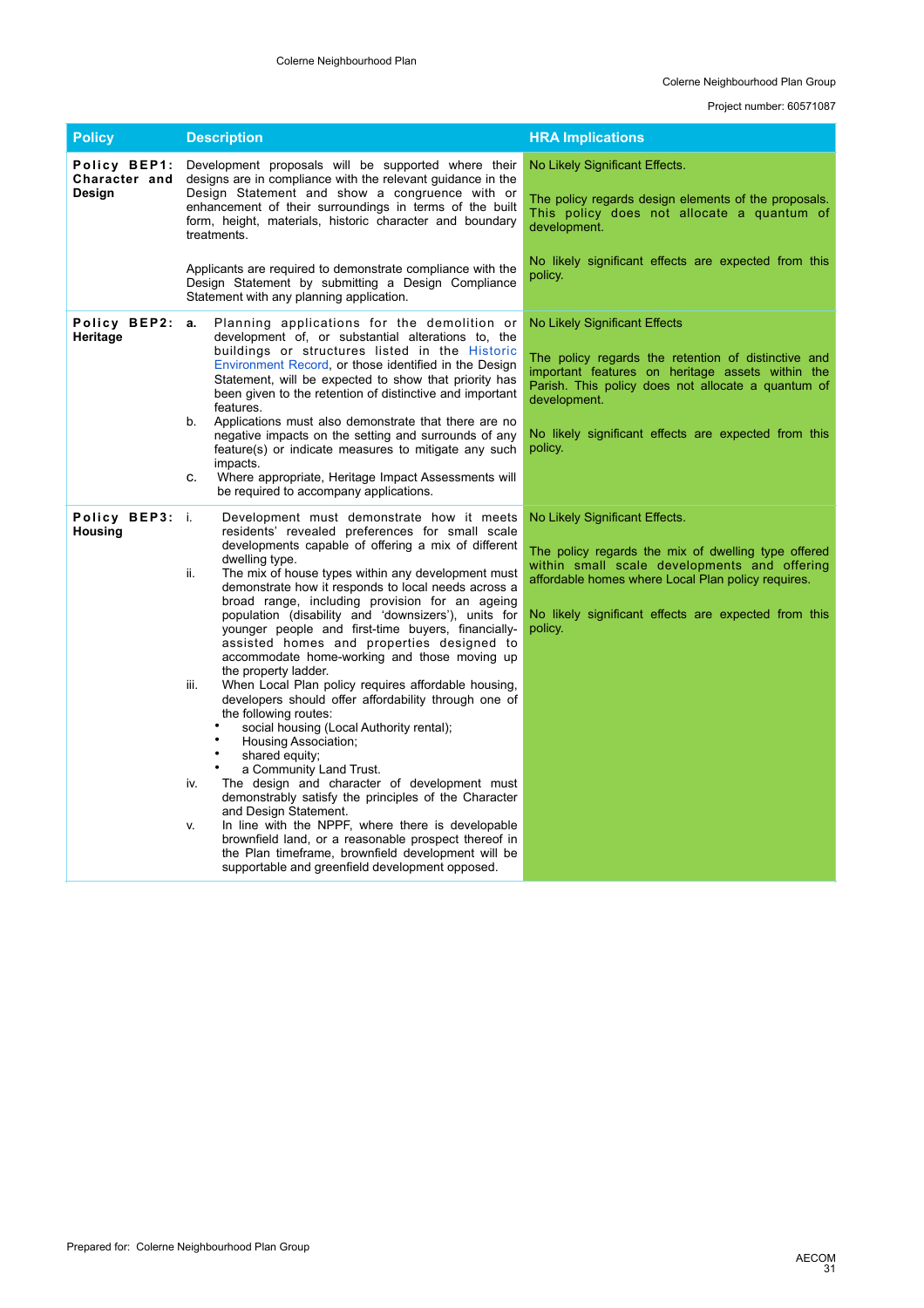#### Colerne Neighbourhood Plan Group

| Policy BEP4             | Development of around 5 houses to meet identified local       | <b>Potential Likely Significant Effects</b>  |
|-------------------------|---------------------------------------------------------------|----------------------------------------------|
| Housing<br>Allocations: | housing needs in accordance with all relevant policies in the |                                              |
| Thickwood Field         | Colerne Neighbourhood Plan. In particular:                    | This policy allocates 5 dwellings on a site. |
| (0.4ha)                 | $\bullet$<br>Delivery of the development to be led by a       | Potential pathways include:                  |
|                         | community-led initiative such as a Community                  |                                              |
|                         | Co-operative Custom and Self-Build.                           | Recreational pressure.                       |
|                         |                                                               | Functionally linked land (3.4 km from Box    |
|                         | ٠<br>Vehicular access to be from the C151, retaining          | Mine SSSI)                                   |
|                         | the current TPO tree line which borders the road.             |                                              |
|                         | $\bullet$<br>Development within the site to be outside the    |                                              |
|                         | drip-line of the TPO trees.                                   |                                              |
|                         |                                                               |                                              |
|                         | $\bullet$<br>Parking to Wiltshire Highways standards to be    |                                              |
|                         | provided on site.                                             |                                              |
|                         |                                                               |                                              |
|                         | The boundary wall to the northeast to be retained.            |                                              |
|                         | Design, materials and layout character to be<br>٠             |                                              |
|                         | congruent with and sensitive to the neighbouring              |                                              |
|                         | Thickwood estate houses (see CDS).                            |                                              |
|                         |                                                               |                                              |
|                         | ٠<br>Attention to be given to sustainable drainage.           |                                              |
|                         |                                                               |                                              |
|                         | ٠<br>Any street lighting to ensure no prejudice to the        |                                              |
|                         | Plan's dark skies policy and no detrimental                   |                                              |
|                         | impact on neighbouring properties.                            |                                              |
|                         | $\bullet$<br>Development proposal to offer contribution to a  |                                              |
|                         | Thickwood play area.                                          |                                              |
|                         |                                                               |                                              |
|                         | ٠<br>An assessment of potential impacts on bats,              |                                              |
|                         | following the latest best practice guidelines, must           |                                              |
|                         | be submitted with any application in line with the            |                                              |
|                         | recommendations of the Habitat Assessment                     |                                              |
|                         | associated with this Plan (see NEP1).                         |                                              |
|                         |                                                               |                                              |
|                         | ٠<br>Heritage implications related to the Lucknam Park        |                                              |
|                         | estate to be addressed and if required supported              |                                              |
|                         | by a heritage assessment, within the contingency              |                                              |
|                         | that although the main building of Lucknam Park               |                                              |
|                         | and some outbuildings are listed, the grounds are             |                                              |
|                         | not, and the listed buildings are some 300m from              |                                              |
|                         | the site perimeter wall                                       |                                              |
|                         | ٠                                                             |                                              |
|                         |                                                               |                                              |
|                         |                                                               |                                              |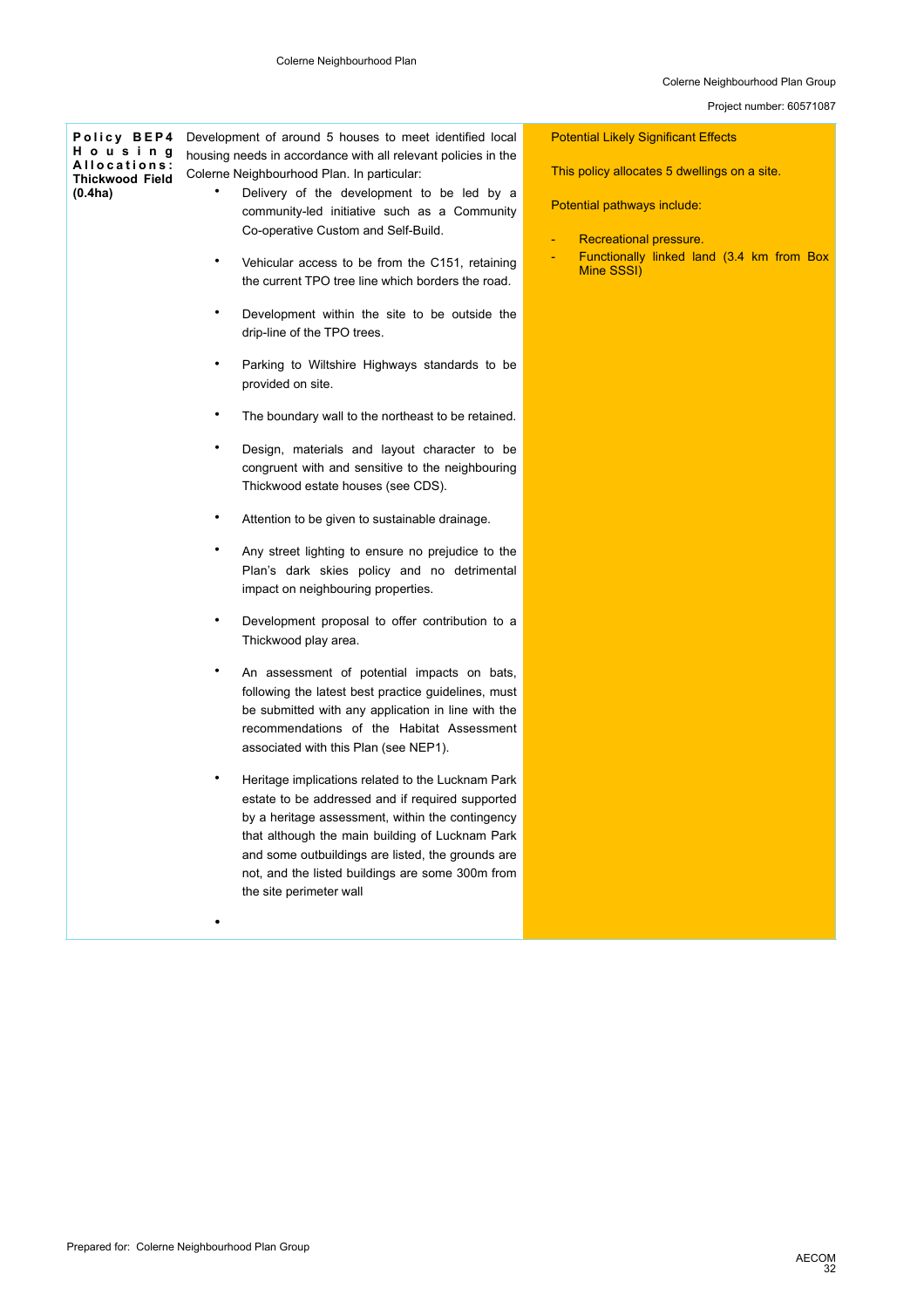#### Colerne Neighbourhood Plan Group

| <b>BEP4 Housing</b><br>Allocations:<br>Constitutional<br>Club (0.1ha)   | Development of around 5 affordable houses/apartments to<br>meet identified local housing needs in accordance with all<br>relevant policies in the Colerne Neighbourhood Plan. In<br>particular:<br>Delivery of the development to be by a Colerne<br>Community Led Housing project or by a local<br>social housing provider.<br>Vehicular access to be from the High Street.<br>$\bullet$<br>$\bullet$<br>Parking to be provided on site to Wiltshire<br>Highways standards.<br>٠<br>Design character to be consistent with that of the<br>Colerne Conservation Area (see the CDS).<br>$\bullet$<br>Particular attention should be paid to the<br>avoidance of overlooking to adjacent properties.<br>$\bullet$<br>A Heritage Impact Assessment will be necessary<br>in relation to the nearby listed buildings and the<br>general Conservation Area context.<br>An assessment of potential impacts on bats,<br>$\bullet$<br>following the latest best practice guidelines, must<br>be submitted with any application in line with the<br>recommendations of the Habitat Assessment<br>associated with this Plan (see NEP1) | <b>Potential Likely Significant Effects</b><br>This policy allocates 5 dwellings on a site.<br>Potential pathways include:<br><b>Recreational pressure</b>                                                                                                                                                                                                                                                                                                                                              |
|-------------------------------------------------------------------------|-----------------------------------------------------------------------------------------------------------------------------------------------------------------------------------------------------------------------------------------------------------------------------------------------------------------------------------------------------------------------------------------------------------------------------------------------------------------------------------------------------------------------------------------------------------------------------------------------------------------------------------------------------------------------------------------------------------------------------------------------------------------------------------------------------------------------------------------------------------------------------------------------------------------------------------------------------------------------------------------------------------------------------------------------------------------------------------------------------------------------------|---------------------------------------------------------------------------------------------------------------------------------------------------------------------------------------------------------------------------------------------------------------------------------------------------------------------------------------------------------------------------------------------------------------------------------------------------------------------------------------------------------|
| Policy BEP5:<br><b>Meeting Longer-</b><br><b>Term Housing</b><br>Demand | In line with NPPF policy [paras 117, 137(a), NPPF 2018 ]<br>for brownfield preference, this Plan sets out as Policy that<br>full delivery of the Longer-Term Housing Need should be<br>met in due course by the announced intention to release for<br>development MoD sites from the former Colerne Airfield/<br>Barracks.<br>As described in more detail in Section 6 i below, there<br>would be strong Plan and community support for re-<br>development of the 'Drill Ground' (also locally known as the<br>'Parade Ground'). This area would provide adequate land<br>for the defined demand, as well as delivering certain social<br>benefits as described elsewhere in this Plan.                                                                                                                                                                                                                                                                                                                                                                                                                                     | <b>Potential Likely Significant Effects.</b><br>This policy references the two sites assessed<br>below, neither of which are allocated within the<br>Neighbourhood Plan but both of which is potential<br>for the site to be released in future to cover the<br>remaining capacity of the local need up to the end<br>of the Local Plan period.<br>Potential pathways include:<br><b>Recreational pressure</b><br><b>Functionally linked land (Slaughternford Mill</b><br>is 3.9 km from Box Mine SSSI) |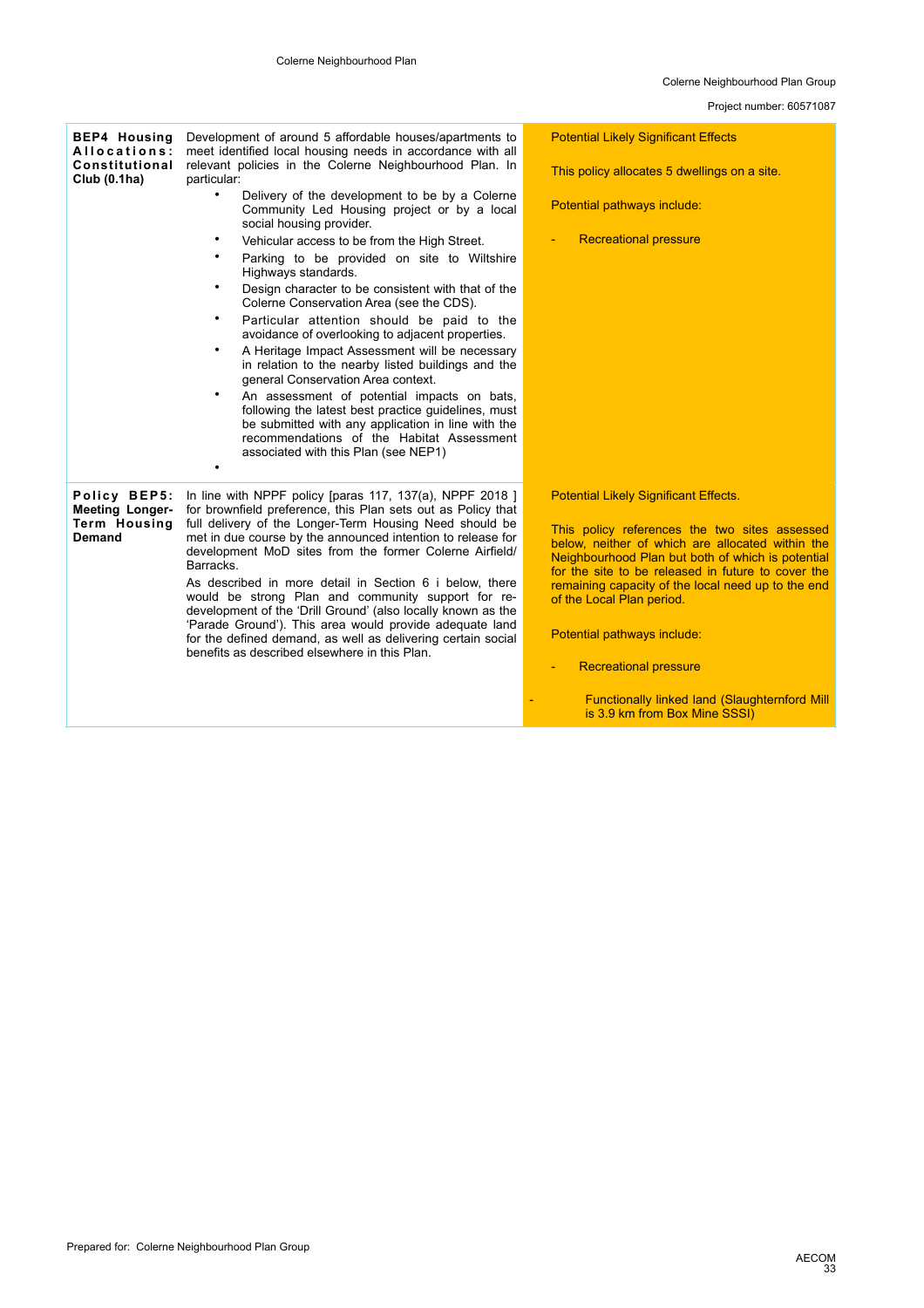| <b>Supported Sites</b><br>(Non-Allocated)<br>The Drill<br>Ground (3.5ha)     | The development of this large site, along with the two<br>allocated earlier, could provide capacity for all conceivable<br>local needs for the period to 2036, and possibly including<br>future exogenous demands from Local Plan Review. Also,<br>as discussed earlier, development of this area could affect<br>desirable social integration across the Pinewood-Redwood<br>estates. It should be designed to incorporate social facilities<br>(green spaces, play-areas, arboriculture/natural<br>environment, even a sports complex).                                                                                                                                                                                                                                                                                                                                                                                                                                                                                                                                                                                                                                                                                                                                                                                          | <b>Potential Likely Significant Effects</b><br>This site is not allocated within the Neighbourhood<br>Plan currently there is potential for the site to be<br>released by the MOD in future to cover the<br>remaining capacity of the local need up to the end<br>of the Local Plan period.<br>Potential pathways include:<br><b>Recreational pressure</b>               |
|------------------------------------------------------------------------------|------------------------------------------------------------------------------------------------------------------------------------------------------------------------------------------------------------------------------------------------------------------------------------------------------------------------------------------------------------------------------------------------------------------------------------------------------------------------------------------------------------------------------------------------------------------------------------------------------------------------------------------------------------------------------------------------------------------------------------------------------------------------------------------------------------------------------------------------------------------------------------------------------------------------------------------------------------------------------------------------------------------------------------------------------------------------------------------------------------------------------------------------------------------------------------------------------------------------------------------------------------------------------------------------------------------------------------|--------------------------------------------------------------------------------------------------------------------------------------------------------------------------------------------------------------------------------------------------------------------------------------------------------------------------------------------------------------------------|
|                                                                              | Although currently owned by the MoD the site is outside the<br>security fence of the military site, is already publicly<br>accessible, and is brownfield. The site cannot presently be<br>allocated because of practical restrictions regarding<br>infrastructure and supply which are currently serviced from<br>within the MoD secure site, and because of the MoD's<br>current policy not to consider the site separately from the<br>whole Azimghur Barracks site. If these limitations could be<br>addressed, this site would be immediately allocatable and<br>would form an attractive development proposition for the<br>purposes of this Plan.                                                                                                                                                                                                                                                                                                                                                                                                                                                                                                                                                                                                                                                                            |                                                                                                                                                                                                                                                                                                                                                                          |
|                                                                              | Only the eastern part would be developed for housing --<br>around 2 hectares. The area in the western part would be<br>used for community facilities - green spaces, play areas,<br>arboricultural/natural environment, sports facilities. This<br>development would also create opportunity for an off-road<br>pedestrian and cycle path helping to link the several<br>housing areas of North Colerne to Colerne village.                                                                                                                                                                                                                                                                                                                                                                                                                                                                                                                                                                                                                                                                                                                                                                                                                                                                                                        |                                                                                                                                                                                                                                                                                                                                                                          |
| <b>Supported Sites</b><br>(Non-Allocated)<br>- Slaughterford<br>Mill (1.8ha) | This site, submitted in the Call for Sites, is available.<br>Although administratively within the parish of Colerne, it is<br>socially part of the hamlet of Slaughterford and the parish of<br>Biddestone.<br>Its development is supportable in principle on the basis of<br>the current owners' present vision and intentions, and the<br>following criteria:<br>New units to consist of a mix of residential, live-<br>work, and small commercial units, plus<br>surrounding amenity landscaping.<br>Overall development volume (number of<br>additional units) to be limited in accordance with<br>the extremely restricted vehicular access through<br>the hamlet of Slaughterford.<br>Parts of the site are within Flood Zone 3, which<br>development plans must address.<br>$\bullet$<br>Development plans must show how the site's<br>industrial heritage has been professionally<br>assessed and will be protected and featured.<br>$\bullet$<br>In view of its location, any development proposal<br>must be acceptable to Biddestone Parish Council.<br>However, as part of it is within Flood Zone 3, before this site<br>can be allocated or taken forward evidence is required to<br>show that any parts proposed for development pass the<br>Sequential Test and, if necessary, the Exception Test for<br>flooding. | <b>Potential Likely Significant Effects</b><br>This site is not allocated within the Neighbourhood<br>Plan currently the site is available and potentially<br>supportable by the parish council should they wish<br>to take this site forward.<br>Potential pathways include:<br><b>Recreational pressure</b><br>Functionally linked land (3.9 km from Box<br>Mine SSSI) |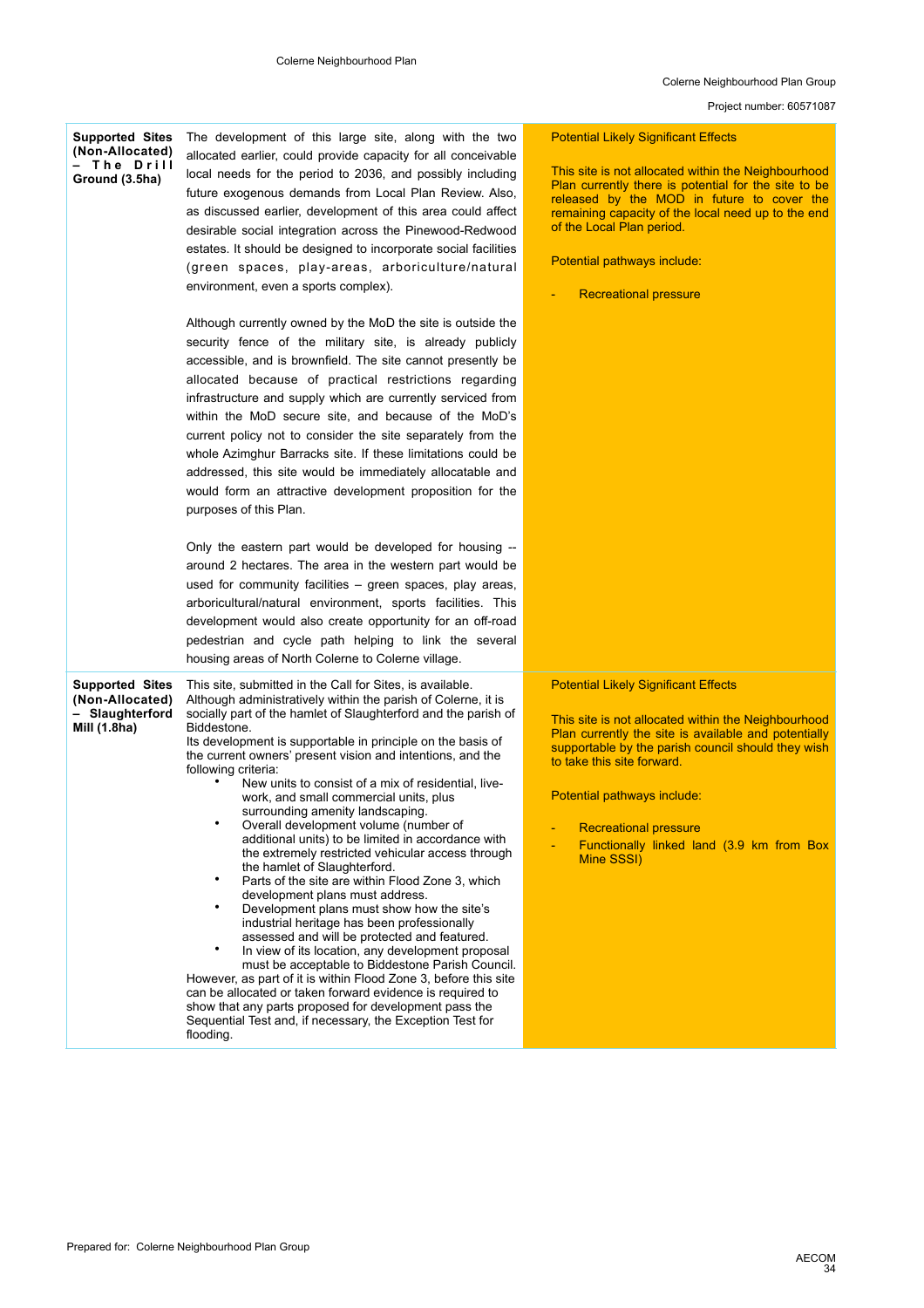| Policy BEP6: a.<br><b>Sustainable</b><br>Design and<br>Construction | Colerne Parish will support development and<br>infrastructure proposals that contribute to the Wiltshire-<br>wide target of becoming carbon neutral by 2030 and<br>strongly encourages developers to positively address<br>issues relating to climate change.<br>Any new development in the Parish should aim to<br>b.<br>meet a high level of sustainability in both design and<br>construction and be optimised for energy efficiency.<br>Encouragement will be given to applications which<br>c.<br>include sustainable design and construction<br>approaches in advance of national standards in force<br>at that time.                                                                                                                                                                                                                                                                                                                               | No Likely Significant Effects.<br>The policy regards the support of the Parish in<br>contributing to sustainable design and construction in<br>the County and contributing to carbon neutrality and<br>positively addressing climate change issues.<br>No likely significant effects are expected from this<br>policy. |
|---------------------------------------------------------------------|-----------------------------------------------------------------------------------------------------------------------------------------------------------------------------------------------------------------------------------------------------------------------------------------------------------------------------------------------------------------------------------------------------------------------------------------------------------------------------------------------------------------------------------------------------------------------------------------------------------------------------------------------------------------------------------------------------------------------------------------------------------------------------------------------------------------------------------------------------------------------------------------------------------------------------------------------------------|------------------------------------------------------------------------------------------------------------------------------------------------------------------------------------------------------------------------------------------------------------------------------------------------------------------------|
| Policy BEP7:<br>Infill<br>and<br>Backland<br><b>Development</b>     | Infill and backland development will be supported for<br>$-1.$<br>small-scale developments, or schemes such as<br>studios or workshops, subject to the following criteria:<br>The designs comply with the relevant guidance in<br>а.<br>the Character and Design Statement, with<br>particular care needed for proposals within the<br>Conservation Area'<br>The proposals do not impose on neighbouring<br>b.<br>properties (e.g. in terms of overshadowing,<br>overlooking or loss of sunlight or daylight).<br>The layout will provide for safe access, waste<br>C.<br>storage, adequate parking space and a garden<br>area for ground-floor homes in flatted<br>developments.<br>2.<br>If proposed, conversion to studios or workshops of<br>buildings (sheds, barns etc.) that are within the<br>gardens of existing buildings will be supported if it can<br>be demonstrated that there are no negative service<br>access, noise or social impacts. | No Likely Significant Effects<br>The policy is a design management policy regarding<br>design criteria for infill and back garden development.<br>The policy does not allocate a quantum of<br>development.<br>No likely significant effects are expected from this<br>policy.                                         |
| Policy BEP8:<br>Custom and<br><b>Self-build Policy</b>              | Self-build and custom-build housing development proposals<br>will be supported where they:<br>Offer clear evidence that the initial owner of the home<br>a.<br>will have primary input into its final design and layout.<br>Represent an initiative driven by local individual or<br>b.<br>group needs.<br>Complement the scale and pace of medium-term<br>c.<br>development in the parish.<br>The designs comply with the relevant guidance in the<br>d.<br>Design Statement.                                                                                                                                                                                                                                                                                                                                                                                                                                                                            | No Likely Significant Effects.<br>The policy is a design management policy regarding<br>support from the Parish where design criteria for self<br>and custom build homes are adhered to. This policy<br>does not allocate a quantum of development.<br>No likely significant effects are expected from this<br>policy. |
| Policy BEP9: 1.<br>Permeable<br>Surfacing                           | Development proposals will not be supportable unless<br>they:<br>Incorporate permeable surfaces for<br>a.<br>driveways and hardstanding areas in excess<br>of 5 $m2$ .<br>Mitigate roof water run-off by the provision of<br>b.<br>on-site storage, for example, by means of<br>water-butts, soakaways or rain gardens.<br>New commercial and public parking areas should<br>2.<br>provide permeable surfaces.                                                                                                                                                                                                                                                                                                                                                                                                                                                                                                                                            | No Likely Significant Effects.<br>This policy regards the support of developments by<br>the Parish if permeable surfaces are used within<br>developments. This policy does not allocate a<br>quantum of development.<br>No likely significant effects are expected from this<br>policy.                                |
| Policy BEP10:<br>Design for Home<br>Working                         | Developments and designs that provide space and<br>telecommunications infrastructure to facilitate home working<br>will be encouraged if in line with all other Plan policies                                                                                                                                                                                                                                                                                                                                                                                                                                                                                                                                                                                                                                                                                                                                                                             | No Likely Significant Effects.<br>This policy regards the encouraging home working.<br>No likely significant effects are expected from this<br>policy.                                                                                                                                                                 |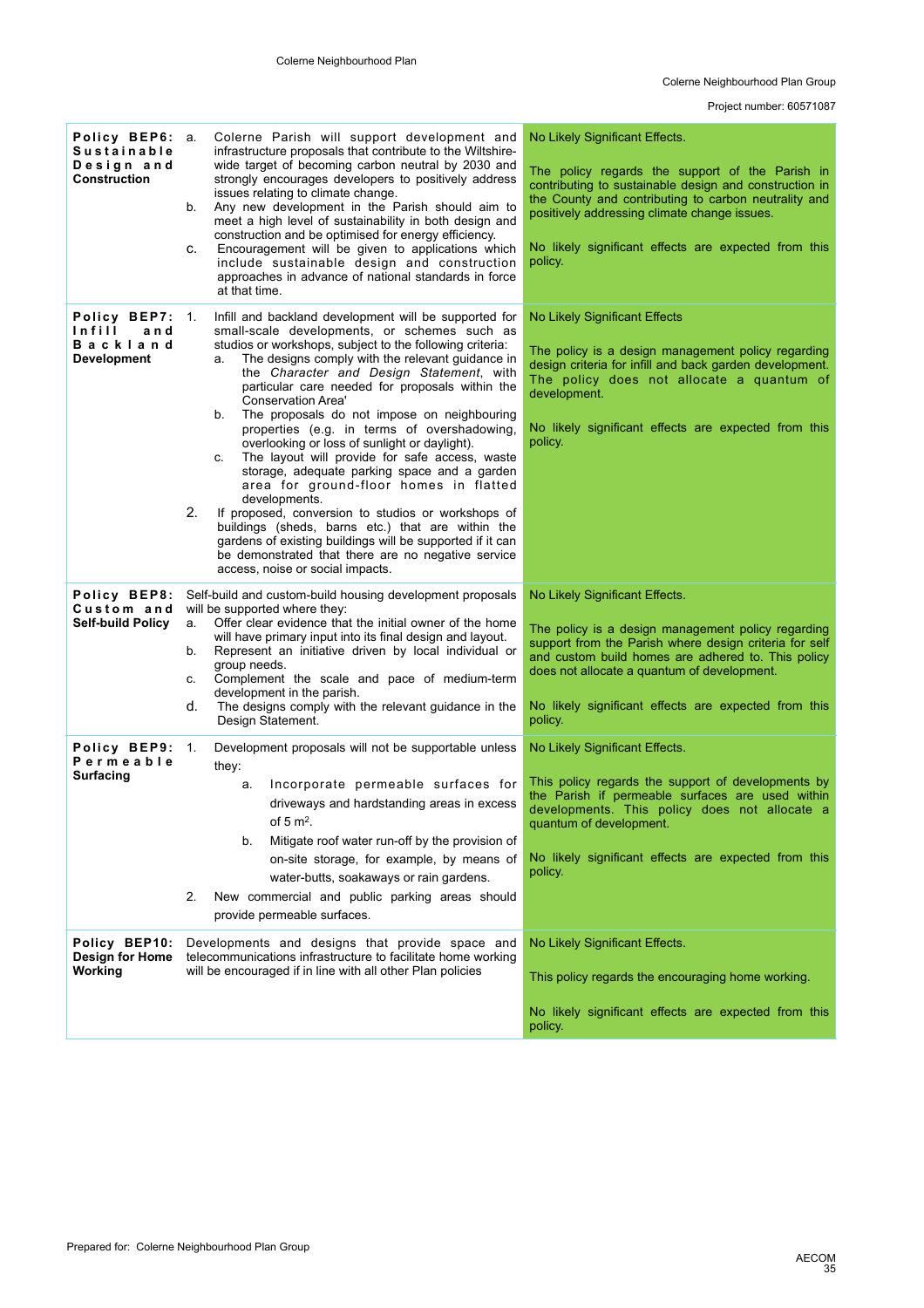| <b>Sustainable</b><br>n<br>d<br>a<br>Preparation and<br>Contamination<br>Control | <b>Policy BEP11:</b> This policy is relevant to the demolition, alteration,<br>extension or refurbishment of existing buildings on ex-MoD<br>sites within the parish and to new developments thereon.<br>Proposals should comply with the following requirements:<br>a. At the planning stage, a scoping exercise will be<br>carried out to identify the likely contaminants to be<br>encountered at the proposed site.<br>On full application, evidence should be provided to<br>b.<br>demonstrate that any potential contamination of the<br>site has been fully investigated and any remediation<br>found to be necessary has been satisfactorily<br>planned prior to commencing construction work.<br>c. At site clearance and ground preparation stages,<br>measures will be taken to identify or confirm the<br>type and nature of any contamination that is<br>revealed.<br>d. Appropriate remediation measures will be agreed<br>with the local planning and environmental<br>authorities.<br>Contaminated material to be removed from the site<br>е.<br>will be securely contained during excavation or<br>demolition and for transport off the site and will be<br>subject to secure disposal procedures.<br>f.<br>Proposed on-site containment and off-site<br>disposal of identified contaminants will meet the<br>requirements of current environmental legislation. | No Likely Significant Effects.<br>This policy is environmentally positive requiring<br>remediation of contamination.<br>No likely significant effects are expected from this<br>policy.                                                                                                                             |
|----------------------------------------------------------------------------------|-----------------------------------------------------------------------------------------------------------------------------------------------------------------------------------------------------------------------------------------------------------------------------------------------------------------------------------------------------------------------------------------------------------------------------------------------------------------------------------------------------------------------------------------------------------------------------------------------------------------------------------------------------------------------------------------------------------------------------------------------------------------------------------------------------------------------------------------------------------------------------------------------------------------------------------------------------------------------------------------------------------------------------------------------------------------------------------------------------------------------------------------------------------------------------------------------------------------------------------------------------------------------------------------------------------------------------------------------------------------------------------|---------------------------------------------------------------------------------------------------------------------------------------------------------------------------------------------------------------------------------------------------------------------------------------------------------------------|
| Policy NEP1:<br>Landscape and<br>Natural<br><b>Environment</b>                   | Future development must maintain adequate open<br>landscape space, rural and agricultural in character,<br>between Colerne and other settlements in the Parish so that<br>the landscape continues to provide overall character and<br>context of the Parish.<br>Development will only be supported where it can<br>demonstrate compliance with the Bat Special Area of<br>Conservation (SAC) Planning Guidance for Wiltshire (2015)<br>or any subsequent update, and where it will not adversely<br>affect any European site or Core Roosts and sensitive<br>features within the Core Areas which are regarded as<br>functionally linked to European sites. All development<br>brought forward within Core Areas shall produce a project-<br>level Habitats Regulations Assessment of the<br>development's impact on the integrity of the Bath and<br>Bradford-on-Avon Bat SAC.                                                                                                                                                                                                                                                                                                                                                                                                                                                                                                   | No Likely Significant Effects.<br>This policy is to protect landscape character within the<br>Parish.<br>It was recommended in an earlier version of this HRA<br>that a paragraph on protecting European sites is<br>added to this policy, as set out in the main text<br>recommendations. This has now been added. |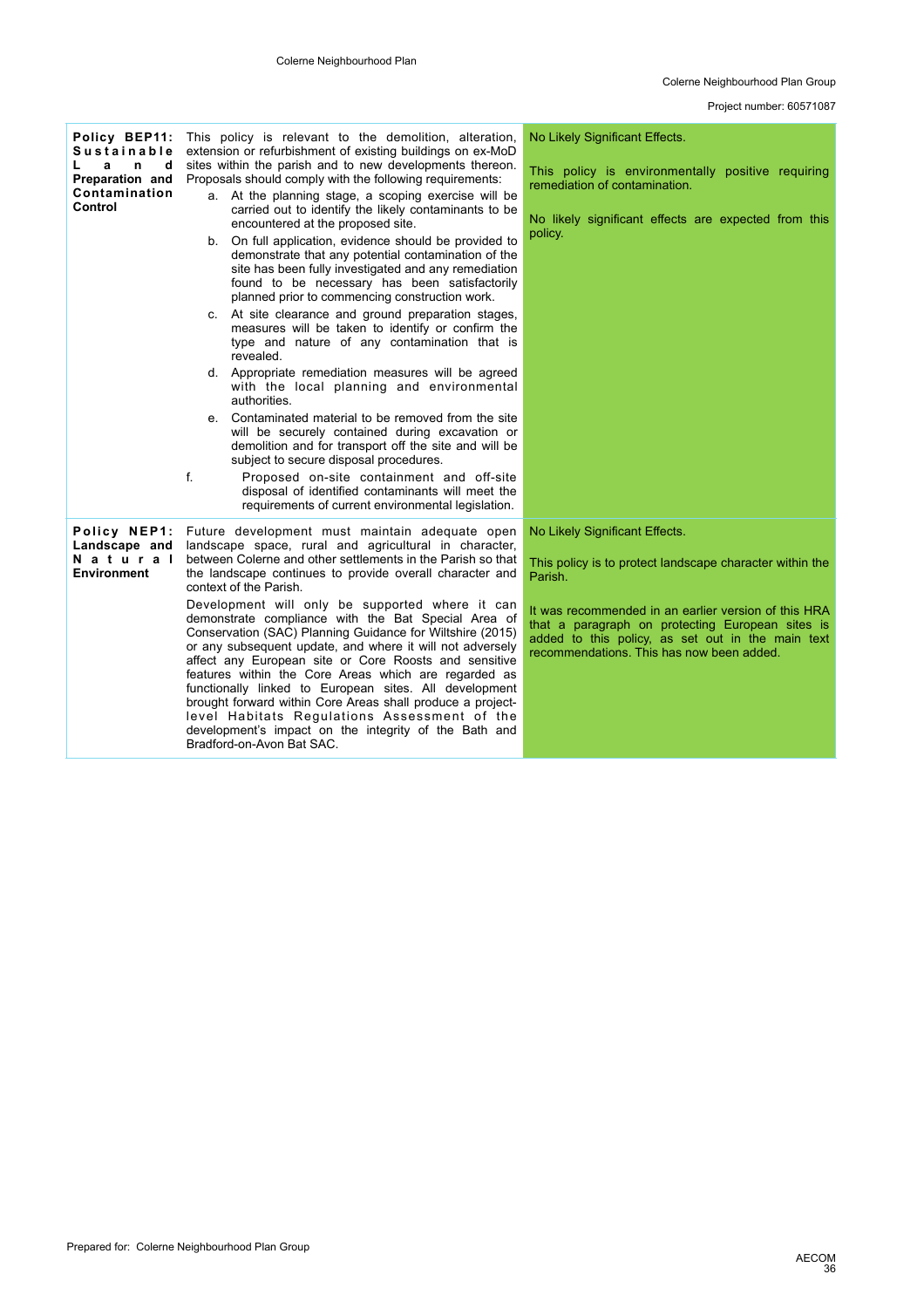| Policy NEP2: a.<br>G<br>е<br>n<br>e<br>Infrastructure<br>and Biodiversity |          | Development proposals will be expected to<br>demonstrate the provision of a net gain in biodiversity<br>through enhancement and creation of ecological<br>networks within and, where possible, beyond the site.<br>Net gain is an approach that uses the planning<br>process to protect and enhance biodiversity. As per<br>NPPF para 174(b), plans should:<br>identify, map and safeguard  local wildlife-rich<br>İ.<br>habitats and wider ecological networks;  wildlife<br>corridors and stepping-stones that connect them;<br>and areas identified by national and local<br>partnerships for habitat management,<br>enhancement, restoration or creation;<br>ii.<br>promote the conservation, restoration and<br>enhancement of priority habitats, ecological<br>networks; the protection and recovery of priority<br>species; and identify and pursue opportunities for<br>securing measurable net gains for biodiversity.                                                                                                                                                                                                                                                                                                                           | No Likely Significant Effects.<br>This policy is to ensure developments demonstrate<br>the provision of biodiversity net gain and protecting<br>and enhancing green infrastructure within the Parish.<br>No likely significant effects are expected from this<br>policy |
|---------------------------------------------------------------------------|----------|-----------------------------------------------------------------------------------------------------------------------------------------------------------------------------------------------------------------------------------------------------------------------------------------------------------------------------------------------------------------------------------------------------------------------------------------------------------------------------------------------------------------------------------------------------------------------------------------------------------------------------------------------------------------------------------------------------------------------------------------------------------------------------------------------------------------------------------------------------------------------------------------------------------------------------------------------------------------------------------------------------------------------------------------------------------------------------------------------------------------------------------------------------------------------------------------------------------------------------------------------------------|-------------------------------------------------------------------------------------------------------------------------------------------------------------------------------------------------------------------------------------------------------------------------|
|                                                                           | b.<br>c. | Proposals should demonstrate what consideration has<br>been given to a range of factors as relevant, including<br>but not limited to:<br>Maintaining and improving the quality of existing<br>i.<br>green infrastructure, including local networks and<br>corridors, specifically to increase value as a<br>recreation asset and as a habitat for biodiversity;<br>ii.<br>measures to reduce damage/disturbance to<br>surrounding wildlife and green corridors and<br>watercourses during the demolition/construction<br>process;<br>iii.<br>demonstrating how existing green areas and<br>trees will be protected;<br>respecting and accommodating the essential<br>iv.<br>systems constituted by the numerous aquifers<br>that flow down from the wolds into the Box valley<br>and the By Brook River, feeding springs and<br>watercourses;<br>County Wildlife Sites and designated areas of<br>V.<br>Site of Special Scientific Interest as shown on<br>Development proposals shall also demonstrate that<br>the mitigation hierarchy has been followed<br>sequentially in accordance with the principles of: i.<br>Avoid; ii. Reduce, moderate, minimise; iii. Rescue e.g.<br>translocation; iv. Repair, reinstate, restore,<br>compensate or offset. |                                                                                                                                                                                                                                                                         |
| Policy NEP3:<br>Local Green<br><b>Spaces</b>                              |          | The plan proposes that the green spaces as shown on<br>Map XX and listed in the Local Green Spaces Report<br>be designated as Local Green Spaces in accordance<br>with the provision of paragraph 99 of the National<br>Planning Policy Framework.                                                                                                                                                                                                                                                                                                                                                                                                                                                                                                                                                                                                                                                                                                                                                                                                                                                                                                                                                                                                        | No Likely Significant Effects.<br>This policy regards the safeguarding of local green<br>spaces.<br>No likely significant effects are expected from this<br>policy.                                                                                                     |
| Policy NEP4:<br><b>Key Views</b>                                          | q.       | The seven key views identified in the Key Views report<br>must be maintained and protected and any<br>development must avoid any significant adverse impact.<br>h. Planning applications proposing development which is<br>of a scale that could impact on any Key Views must<br>demonstrate how the proposal enhances and protects<br>the character of the parish given its setting within the<br>Cotswolds Area of Outstanding Natural Beauty.                                                                                                                                                                                                                                                                                                                                                                                                                                                                                                                                                                                                                                                                                                                                                                                                          | No Likely Significant Effects.<br>This policy regards safeguarding key views throughout<br>the parish.<br>No likely significant effects are expected from this<br>policy.                                                                                               |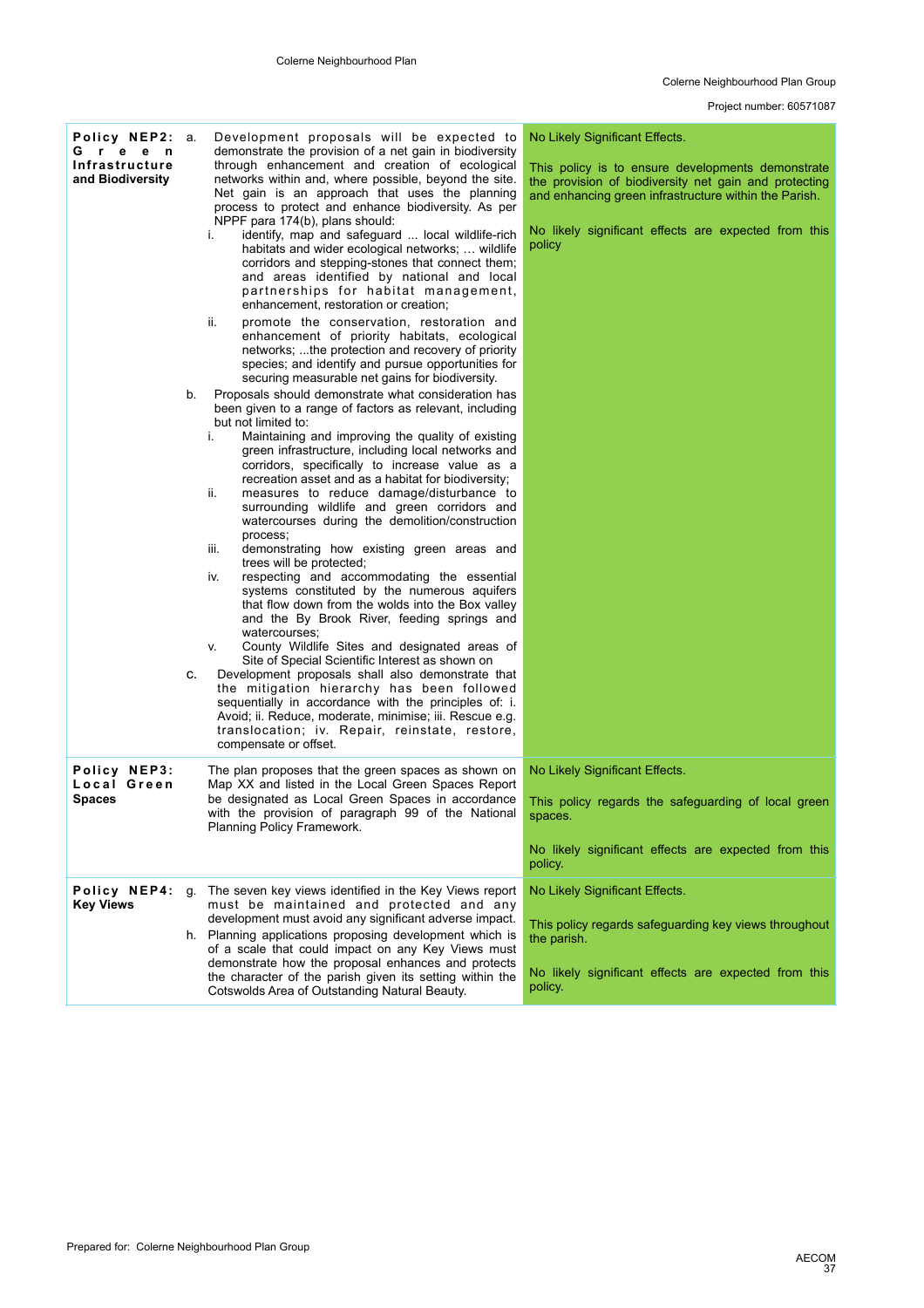| Policy EBP1: 1.<br>Sustaining<br>Existing<br><b>Employment</b>  | a.<br>b.<br>2.<br>a.<br>b.<br>C.<br>d.                                                                                                                                                                                                                                                                                                                                                                                                                                                                | The loss of land and buildings currently used for<br>employment purposes will not be permitted<br>unless evidence is produced to show that the<br>redevelopment for alternative employment use is<br>not possible, and<br>the land and/or the buildings shall be genuinely<br>marketed to local markets on reasonable terms<br>for employment use, for at least 6 months, and<br>have remained unsold or unlet and no reasonable<br>offer has been refused. Full details of marketing<br>must accompany any development proposal.<br>The development of land and buildings already used<br>for employment purposes will be supported, subject to<br>the proposal meeting 1a. above, where the proposal:<br>supports the more effective and efficient use of<br>the site as employment land;<br>results in no loss in full-time-equivalent jobs;<br>is supported by a plan which demonstrates the<br>need for additional space for the business to<br>grow; and<br>complies with the Policy EBP2. | No Likely Significant Effects.<br>This policy regards safeguarding employment land for<br>employment. This policy des not allocate a quantum of<br>development.<br>No likely significant effects are expected from this<br>policy.                                                          |
|-----------------------------------------------------------------|-------------------------------------------------------------------------------------------------------------------------------------------------------------------------------------------------------------------------------------------------------------------------------------------------------------------------------------------------------------------------------------------------------------------------------------------------------------------------------------------------------|--------------------------------------------------------------------------------------------------------------------------------------------------------------------------------------------------------------------------------------------------------------------------------------------------------------------------------------------------------------------------------------------------------------------------------------------------------------------------------------------------------------------------------------------------------------------------------------------------------------------------------------------------------------------------------------------------------------------------------------------------------------------------------------------------------------------------------------------------------------------------------------------------------------------------------------------------------------------------------------------------|---------------------------------------------------------------------------------------------------------------------------------------------------------------------------------------------------------------------------------------------------------------------------------------------|
| Policy EBP2:<br>Encouraging<br>N<br>е<br>w<br><b>Employment</b> | a.<br>b.<br>c.<br>d.<br>е.                                                                                                                                                                                                                                                                                                                                                                                                                                                                            | The establishment of small-scale employment enterprises<br>on existing sites or on new sites will be supported if:<br>they do not reduce the quality or quantity of<br>employment opportunities offered<br>they provide adequate access and car parking,<br>and do not create traffic flow problems or<br>generate traffic inappropriate to country roads<br>the proposals are compatible with the uses of<br>surrounding buildings<br>there is no significant adverse impact on<br>residential amenity<br>they are compatible with the Design Statement.                                                                                                                                                                                                                                                                                                                                                                                                                                        | No Likely Significant Effects.<br>This policy is a development management policy<br>regarding criteria for where small scale<br>employment will be supported. This policy does<br>not allocate a quantum of development.<br>No likely significant effects are expected from this<br>policy. |
| Policy CP1:<br>Traffic and<br><b>Transport</b>                  | All developments that will generate significant amounts of<br>movement should be required to provide a travel plan, as<br>per Wiltshire Core Policy 62, and this should show how<br>specific local factors will be addressed. These being: the<br>constrained highway access to Colerne parish; the formal<br>and practical HGV access limitations; the paucity of public<br>transport services to and through the parish; inadequacy in<br>cycle/pedestrian/wheelchair/buggy mobility in the parish. |                                                                                                                                                                                                                                                                                                                                                                                                                                                                                                                                                                                                                                                                                                                                                                                                                                                                                                                                                                                                  | No Likely Significant Effects.<br>This policy regards the requirement for all<br>developments to provide a travel plan in line with<br>Wiltshire Core Policy 62.<br>No likely significant effects are expected from this<br>policy                                                          |
| Policy CP2: a.<br>Walking and<br>Cycling                        | b.<br>c.                                                                                                                                                                                                                                                                                                                                                                                                                                                                                              | In line with Wiltshire Core Policy 63, developments<br>that have a Transport strategy advocating new and<br>improved networks of routes for pedestrians and<br>cyclists will be supported. In particular where they<br>increase accessibility to all, including wheelchair users<br>and mobility scooters.<br>Where public footpaths or cycleways are newly routed<br>or re-routed, their routing should be sympathetic to<br>landscape and wildlife corridors.<br>Applications for developments that are adjacent to<br>Public Rights of Way should, where appropriate,<br>ensure that links are provided to those routes.                                                                                                                                                                                                                                                                                                                                                                      | No Likely Significant Effects.<br>This policy regards enhancing walking and cycling<br>routes and ensuring they are sympathetic to green<br>infrastructure corridors and the landscape.<br>No likely significant effects are expected from this<br>policy.                                  |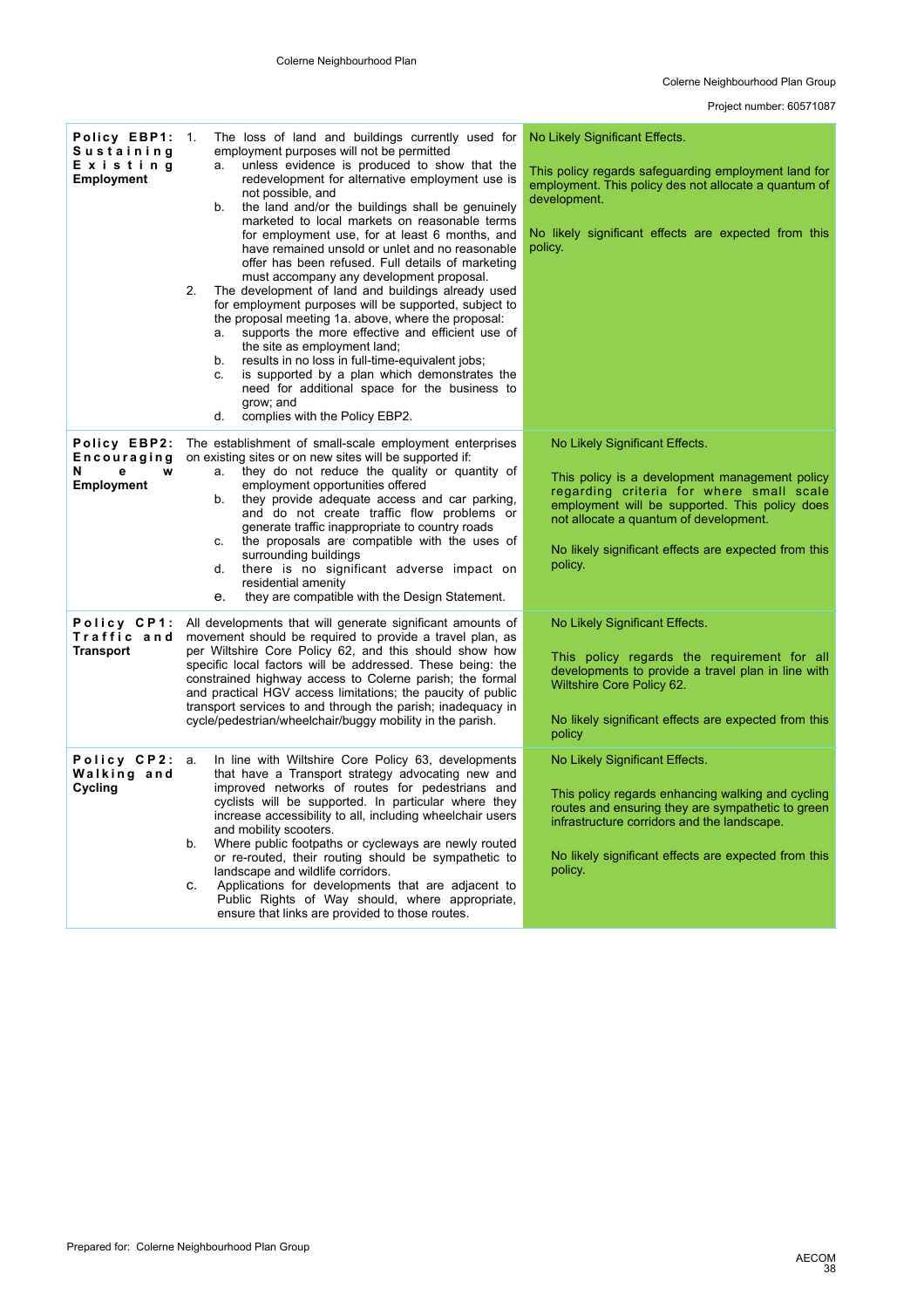| Renewable<br>Energy                                      | Policy SEP1: 1. Localised Renewable Energy Generation<br>Proposals for individual and community scale energy from<br>solar photovoltaic panels, or other forms of renewable<br>generation, will be supported subject to the following<br>criteria:<br>the proposed installation does not create an<br>i.<br>unacceptable impact on the amenities of local<br>residents;<br>the proposed installation does not have an<br>ii.<br>unacceptable impact on a feature of natural or<br>biodiversity importance<br>or a significant impact on the visual landscape;<br>III.<br>the scale of installation is appropriate for local<br>iv.<br>needs or is grid-connected in<br>ways that do not infringe conditions (i)-(iii) above;<br>V.<br>vi.<br>the installation does not place unacceptable load<br>upon Colerne's limited access<br>roads.<br>vii.<br>2.<br>Support will be given to renewable generation<br>developments that:<br>are led by, or meet the needs of the local<br>İ.<br>community; and<br>ii.<br>have regard to the wider benefits of providing<br>energy from renewable sources, and the<br>potential effects on the local environment.                                                                                        | No Likely Significant Effects.<br>This policy is a development management policy<br>regarding criteria where development will be<br>supported. This policy does not allocate a<br>quantum of development. Some types of<br>renewable energy can have significant effects on<br>bats through barotrauma (regarding wind turbines)<br>or direct habitat loss. However, this policy<br>explicitly states that support will not be given<br>where the proposed installation has an<br>unacceptable impact on a feature of natural or<br>biodiversity importance.<br>No likely significant effects are expected from this<br>policy. |
|----------------------------------------------------------|-----------------------------------------------------------------------------------------------------------------------------------------------------------------------------------------------------------------------------------------------------------------------------------------------------------------------------------------------------------------------------------------------------------------------------------------------------------------------------------------------------------------------------------------------------------------------------------------------------------------------------------------------------------------------------------------------------------------------------------------------------------------------------------------------------------------------------------------------------------------------------------------------------------------------------------------------------------------------------------------------------------------------------------------------------------------------------------------------------------------------------------------------------------------------------------------------------------------------------------------------|---------------------------------------------------------------------------------------------------------------------------------------------------------------------------------------------------------------------------------------------------------------------------------------------------------------------------------------------------------------------------------------------------------------------------------------------------------------------------------------------------------------------------------------------------------------------------------------------------------------------------------|
| Policy SEP2: a.<br>Electrical<br><b>Charging Points</b>  | All new houses where dedicated parking per house is<br>provided must have an appropriately located charging<br>point. Where general parking areas are included in<br>housing developments, there should be at least one<br>charging point available for general use.<br>Planning applications for non-residential developments<br>b.<br>are encouraged to provide electric charging points for<br>staff and / or other users.<br>Significant extensions (40% or more increase in floor<br>C.<br>area) must have made a diligent application for grant<br>funding to assist the installation of an on-site charging<br>point where feasible.<br>d.<br>All existing public buildings with vehicular access and<br>public parking areas are encouraged to install electric<br>car charging areas.                                                                                                                                                                                                                                                                                                                                                                                                                                                | No Likely Significant Effects.<br>This policy regards ensuing electrical charging<br>points are installed within new developments.<br>No likely significant effects are expected from this<br>policy.                                                                                                                                                                                                                                                                                                                                                                                                                           |
| Policy SEP3:<br>Dark Skies and<br><b>Street Lighting</b> | Development proposals must demonstrate that all<br>opportunities to reduce light pollution have been taken and<br>must ensure that the measured and observed sky quality in<br>the surrounding area is not negatively affected. Proposals<br>for artificial lighting will be supported where:<br>they would not give rise to an unacceptable level of<br>а.<br>illumination into the sky, open countryside, or in the<br>village;<br>it can be demonstrated that additional lighting on site<br>b.<br>will have no detrimental impact on visual and<br>residential amenity, the historic environment or local<br>ecology;<br>any adverse impact of lighting proposals in all new<br>C.<br>development, including light spill and energy use, is<br>minimised through design or technological solutions or<br>by controlling the hours of use;<br>there is a need for lighting due to safety in low lit or<br>d.<br>dark public areas;<br>Where possible, streetlights shall be switched off<br>е.<br>during the deepest hours of the night, leaving only<br>those necessary on safety grounds, e.g. at road<br>junctions.;<br>f.<br>Any development proposals that will lead to a<br>significant increase in light pollution will be opposed. | No Likely Significant Effects.<br>This policy regards safeguarding dark sky areas,<br>reducing light pollution within the Parish.<br>No likely significant effects are expected from this<br>policy.                                                                                                                                                                                                                                                                                                                                                                                                                            |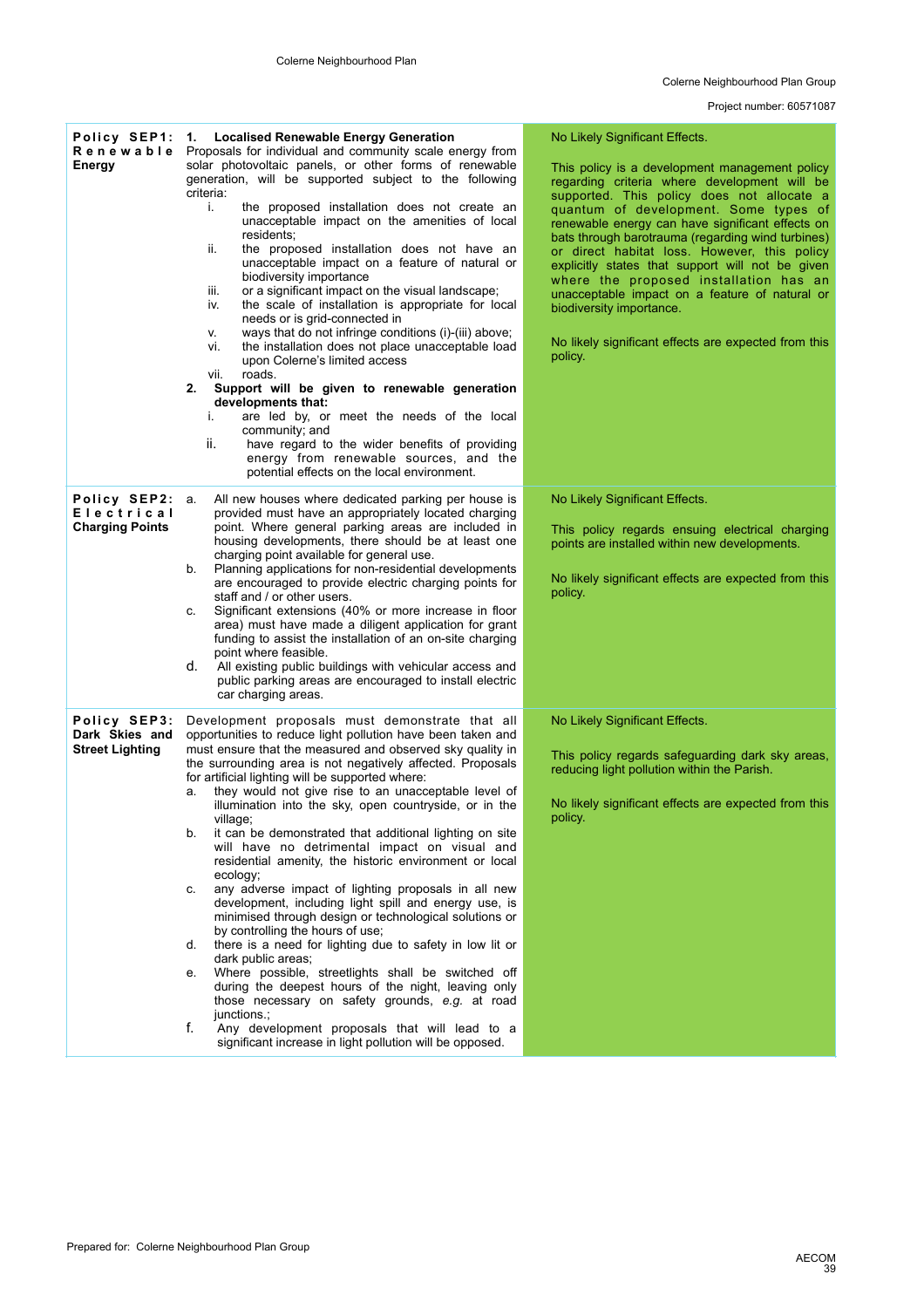| Protection and<br><b>Enhancement of</b><br>Community<br><b>Facilities</b>            | <b>Policy CWBP1:</b> Current community facilities serving the whole parish<br>include:<br>• Allotments [CWBP3]<br>• Anglican church and Evangelical chapel<br>• Children's play areas [CWBP4]<br>• Football and Rugby Clubs and Recreation Ground<br>• GP Surgeries                                                                                                                                                                                                                                                                                                                                                                                                                                                                                                                                                                                                                                                                                                                                                                                                                                                                                                                                                                                 | No Likely Significant Effects.<br>This policy is development management policy<br>safeguarding community facilities and will not<br>support development unless a set of criteria are<br>achieved.                                              |
|--------------------------------------------------------------------------------------|-----------------------------------------------------------------------------------------------------------------------------------------------------------------------------------------------------------------------------------------------------------------------------------------------------------------------------------------------------------------------------------------------------------------------------------------------------------------------------------------------------------------------------------------------------------------------------------------------------------------------------------------------------------------------------------------------------------------------------------------------------------------------------------------------------------------------------------------------------------------------------------------------------------------------------------------------------------------------------------------------------------------------------------------------------------------------------------------------------------------------------------------------------------------------------------------------------------------------------------------------------|------------------------------------------------------------------------------------------------------------------------------------------------------------------------------------------------------------------------------------------------|
|                                                                                      | • Hotel and Spa<br>• Old School Play Group and nursery/childcare<br>• Parish Rooms and Community Café<br>• Post Office, hairdressers and stores<br>• Primary School<br>• Two public houses and three clubs<br>• Sports Hall and swimming pool (MoD owned, open for<br>civilian club use)<br>• Village Hall and Scouts HQ<br>Proposals that would result in the loss of an existing<br>community facility will not be supported unless one or<br>more of the following factors apply:<br>There is no longer a demonstrable need or<br>а.<br>demand for the community facility concerned<br>The existing community facility can be<br>b.<br>demonstrated no longer to be economically viable<br>The proposal makes alternative provision for a<br>C.<br>facility still needed that would otherwise be lost, in<br>an appropriate and convenient location elsewhere<br>in the Plan area, and the proposed alternative<br>provision complies with other policies in this Plan.<br>It can be shown that all options for continuing<br>d.<br>community use have been exhausted.<br>2.<br>Developments will be supported where they can<br>demonstrate an enhancement of a community facility,<br>including enhanced access and links to the<br>community. | No likely significant effects are expected from this<br>policy                                                                                                                                                                                 |
| Policy CWBP2:<br>Promoting<br>Additional<br>Community<br><b>Facilities</b>           | 1. Proposals for new or enhanced community facilities will<br>be supported where development:<br>a. meets the Neighbourhood Plan Character and<br>Design criteria<br>meets a demonstrable need and or demand<br>b.<br>will not result in unacceptable impacts on local<br>C.<br>residential amenity and is of a scale appropriate to<br>the locality<br>Is conveniently accessible for residents of the<br>d.<br>parish to walk or cycle.                                                                                                                                                                                                                                                                                                                                                                                                                                                                                                                                                                                                                                                                                                                                                                                                           | No Likely Significant Effects.<br>This policy is a development management policy<br>which regards criteria where new facilities will be<br>supported.<br>No Likely significant effects are expected from this<br>policy                        |
| Policy CWBP3:<br>Allotments<br>Provision                                             | Existing allotments should be retained unless equivalent or<br>improved provision is delivered as near as possible to the<br>site where allotments are lost. The provision of new<br>allotments will be supported.                                                                                                                                                                                                                                                                                                                                                                                                                                                                                                                                                                                                                                                                                                                                                                                                                                                                                                                                                                                                                                  | No Likely Significant Effects.<br>This policy regards the safeguarding of allotments<br>and the support of new allotments.<br>No likely significant effects are expected from this<br>policy.                                                  |
| Policy CWBP4:<br>Children's Play<br>Areas                                            | Developments of 10 or more dwellings must provide<br>children's play areas within the scheme or contribute to the<br>existing play areas (including improvements to access).                                                                                                                                                                                                                                                                                                                                                                                                                                                                                                                                                                                                                                                                                                                                                                                                                                                                                                                                                                                                                                                                        | No Likely Significant Effects.<br>This policy regards ensuring children's play areas<br>are included within development design for<br>developments of 10 or more dwellings.<br>No likely significant effects are expected from this<br>policy. |
| Policy CWBP5:<br>Principles of<br>Infrastructure<br>Phasing and<br><b>Priorities</b> | 1. All new housing and employment proposals will be<br>expected to contribute towards local infrastructure in<br>proportion to their scale and in accordance with national<br>and Wiltshire Core Strategy policies.<br>2. Housing developers must consider, assess and<br>address their infrastructure requirements, and plan any<br>related programmes of work so as to ensure that<br>infrastructure keeps pace with the needs of the<br>community.                                                                                                                                                                                                                                                                                                                                                                                                                                                                                                                                                                                                                                                                                                                                                                                               | No Likely Significant Effects<br>This policy does not deliver development but sets<br>out the requirements to be placed upon<br>developers                                                                                                     |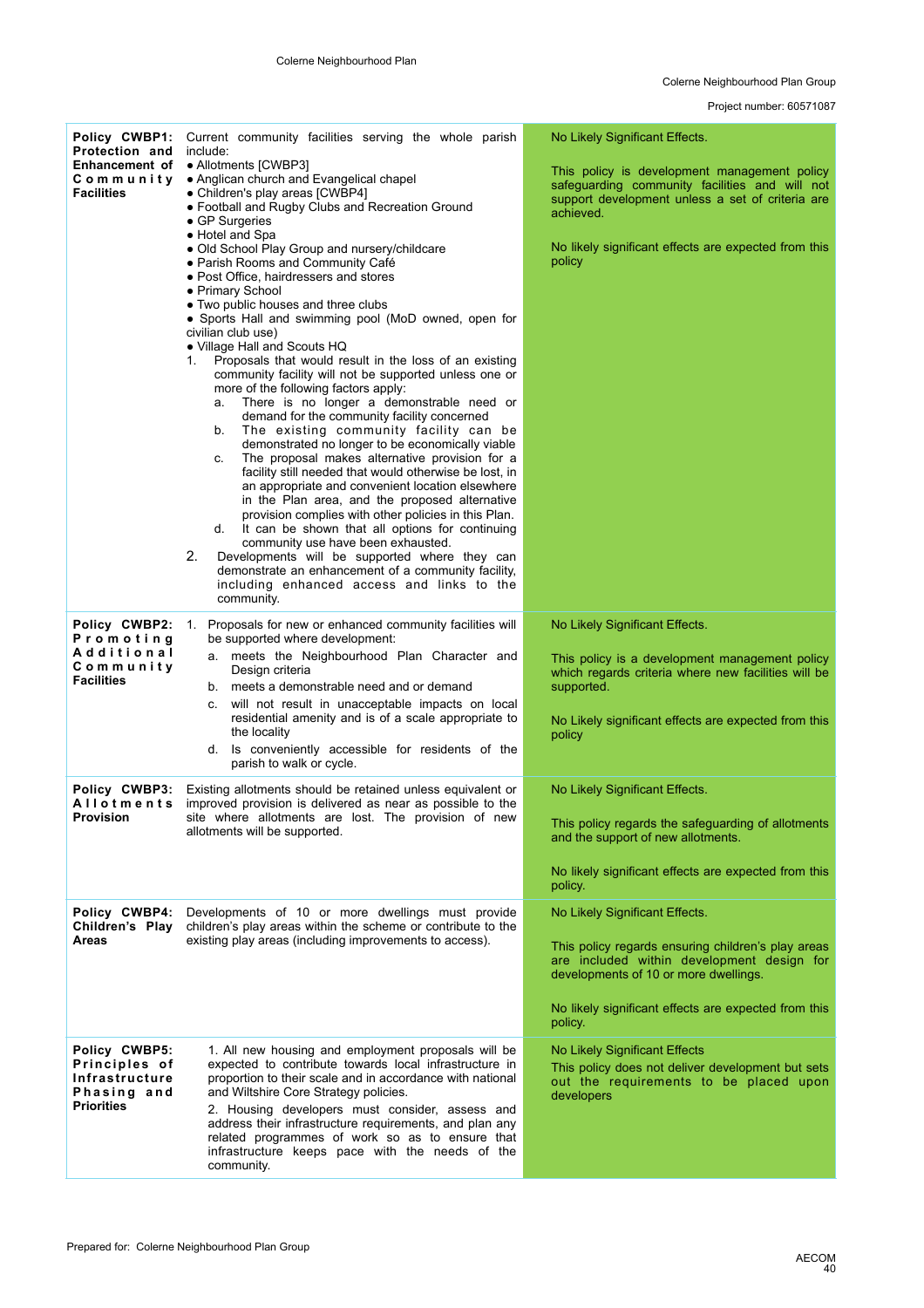| <b>Procedures</b> | <b>Policy PAP1:</b> In order to ensure positive and structured pre-application<br><b>Pre-application</b> engagement, potential applicants submitting development<br>proposals are expected to follow the Colerne Pre-<br>Application Community Involvement Protocol, as included in<br>this Neighbourhood Plan, and as adopted by Colerne<br>Parish Council in February 2020. | No Likely Significant Effects.<br>This policy is regarding protocols for pre-<br>applications.<br>No likely significant effects are expected from this<br>policy. |
|-------------------|-------------------------------------------------------------------------------------------------------------------------------------------------------------------------------------------------------------------------------------------------------------------------------------------------------------------------------------------------------------------------------|-------------------------------------------------------------------------------------------------------------------------------------------------------------------|
|-------------------|-------------------------------------------------------------------------------------------------------------------------------------------------------------------------------------------------------------------------------------------------------------------------------------------------------------------------------------------------------------------------------|-------------------------------------------------------------------------------------------------------------------------------------------------------------------|